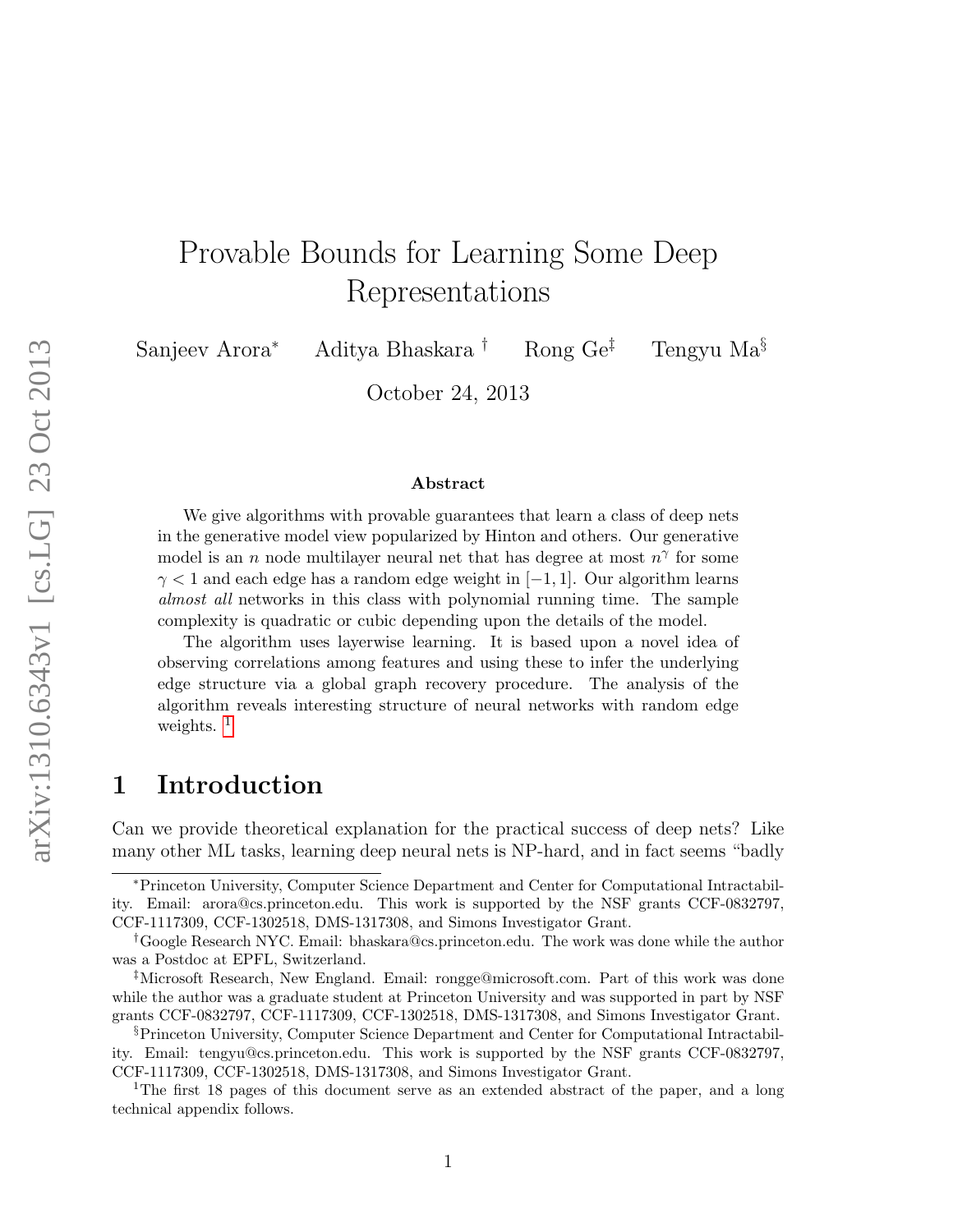NP-hard"because of many layers of hidden variables connected by nonlinear operations. Usually one imagines that NP-hardness is not a barrier to provable algorithms in ML because the inputs to the learner are drawn from some simple distribution and are not worst-case. This hope was recently borne out in case of generative models such as HMMs, Gaussian Mixtures, LDA etc., for which learning algorithms with provable guarantees were given [\[HKZ12,](#page-16-0) [MV10,](#page-17-0) [HK13,](#page-16-1) [AGM12,](#page-15-0) [AFH](#page-15-1)<sup>+</sup>12]. However, supervised learning of neural nets even on random inputs still seems as hard as cracking cryptographic schemes: this holds for depth-5 neural nets [\[JKS02\]](#page-16-2) and even ANDs of thresholds (a simple depth two network) [\[KS09\]](#page-16-3).

However, modern deep nets are not "just"neural nets (see the survey [\[Ben09\]](#page-16-4)). The underlying assumption is that the net (or some modification) can be run in reverse to get a generative model for a distribution that is a close fit to the empirical input distribution. Hinton promoted this viewpoint, and suggested modeling each level as a Restricted Boltzmann Machine (RBM), which is "reversible"in this sense. Vincent et al. [\[VLBM08\]](#page-17-1) suggested using many layers of a *denoising autoencoder*, a generalization of the RBM that consists of a pair of encoder-decoder functions (see Definition [1\)](#page-5-0). These viewpoints allow a different learning methodology than classical backpropagation: layerwise learning of the net, and in fact unsupervised learning. The bottom (observed) layer is learnt in unsupervised fashion using the provided data. This gives values for the next layer of hidden variables, which are used as the data to learn the next higher layer, and so on. The final net thus learnt is also a good generative model for the distribution of the bottom layer. In practice the unsupervised phase is followed by supervised training<sup>[2](#page-1-0)</sup>.

This viewpoint of reversible deep nets is more promising for theoretical work because it involves a generative model, and also seems to get around cryptographic hardness. But many barriers still remain. There is no known mathematical condition that describes neural nets that are or are not denoising autoencoders. Furthermore, learning even a a single layer sparse denoising autoencoder seems at least as hard as learning sparse-used *overcomplete dictionaries* (i.e., a single hidden layer with linear operations), for which there were no provable bounds at all until the very recent manuscript [\[AGM13\]](#page-15-2)<sup>[3](#page-1-1)</sup>.

The current paper presents both an interesting family of denoising autoencoders as well as new algorithms to provably learn almost all models in this family. Our ground truth generative model is a simple multilayer neural net with edge weights in  $[-1, 1]$ and simple threshold (i.e.,  $> 0$ ) computation at the nodes. A k-sparse  $0/1$  assignment is provided at the top hidden layer, which is computed upon by successive hidden

<span id="page-1-0"></span><sup>2</sup>Recent work suggests that classical backpropagation-based learning of neural nets together with a few modern ideas like convolution and dropout training also performs very well [\[KSH12\]](#page-16-5), though the authors suggest that unsupervised pretraining should help further.

<span id="page-1-1"></span><sup>&</sup>lt;sup>3</sup>The parameter choices in that manuscript make it less interesting in context of deep learning, since the hidden layer is required to have no more than  $\sqrt{n}$  nonzeros where *n* is the size of the observed layer —in other words, the observed vector must be highly compressible.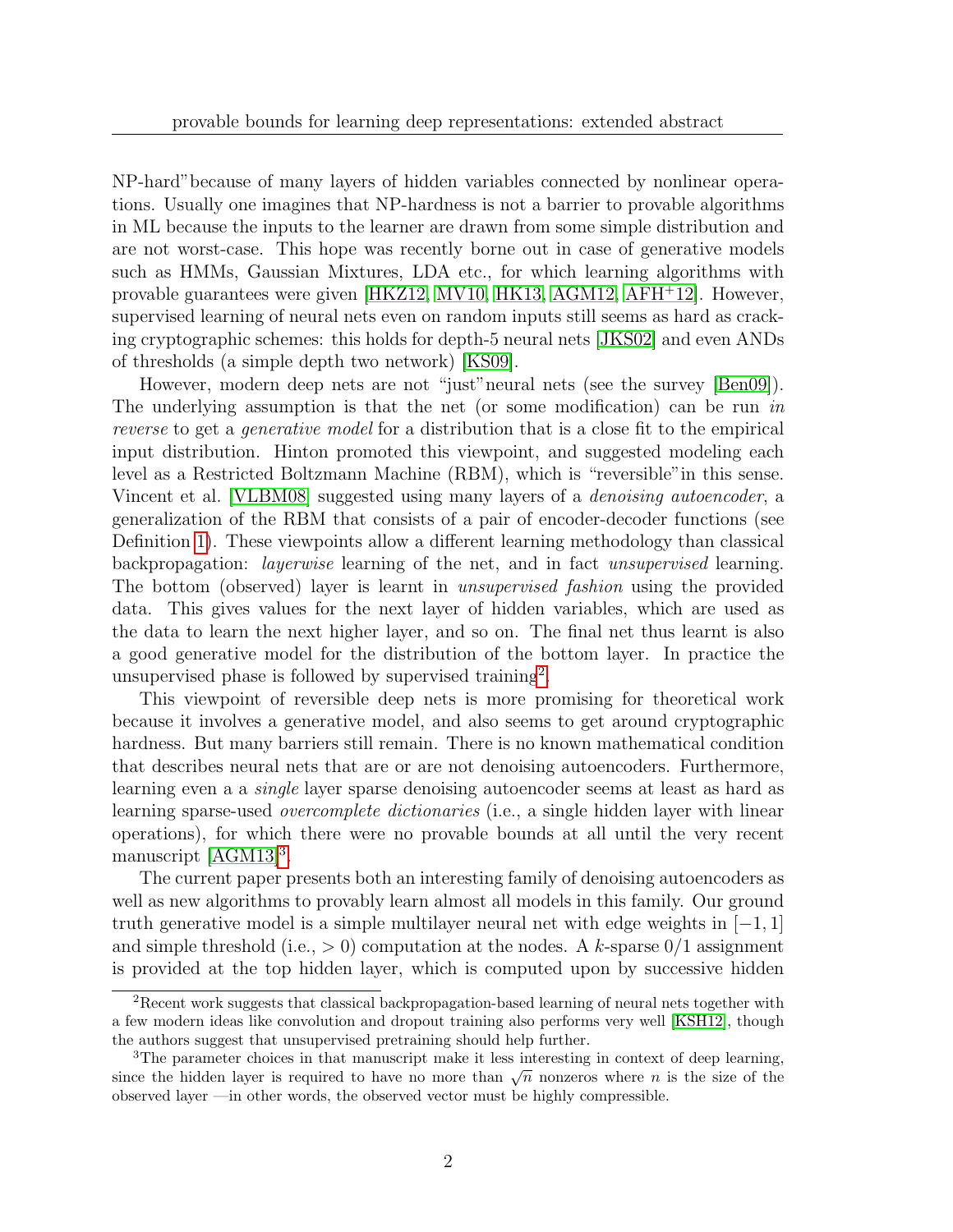layers in the obvious way until the "observed vector"appears at the bottommost layer. If one makes no further assumptions, then the problem of learning the network given samples from the bottom layer is still harder than breaking some cryptographic schemes. (To rephrase this in autoencoder terminology: our model comes equipped with a *decoder* function at each layer. But this is not enough to guarantee an efficient encoder function—this may be tantamount to breaking cryptographic schemes.)

So we make the following additional assumptions about the unknown "ground truth deep net"(see Section [2\)](#page-3-0): (i) Each feature/node activates/inhibits at most  $n^{\gamma}$ features at the layer below, and is itself activated/inhibited by at most  $n^{\gamma}$  features in the layer above, where  $\gamma$  is some small constant; in other words the ground truth net is not a complete graph. (ii) The graph of these edges is chosen at random and the weights on these edges are random numbers in  $[-1, 1]$ .

Our algorithm learns *almost all* networks in this class very efficiently and with low sample complexity; see Theorem [1.](#page-4-0) The algorithm outputs a network whose generative behavior is statistically indistinguishable from the ground truth net. (If the weights are discrete, say in  $\{-1,1\}$  then it exactly learns the ground truth net.)

Along the way we exhibit interesting properties of such randomly-generated neural nets. (a) Each pair of adjacent layers constitutes a denoising autoencoder in the sense of Vincent et al.; see Lemma [2.](#page-6-0) Since the model definition already includes a decoder, this involves showing the existence of an encoder that completes it into an autoencoder. (b) The encoder is actually the same neural network run in reverse by appropriately changing the thresholds at the computation nodes. (c) The reverse computation is stable to dropouts and noise. (d) The distribution generated by a two-layer net cannot be represented by any single layer neural net (see Section [8\)](#page-14-0), which in turn suggests that a random t-layer network cannot be represented by any  $t/2$ -level neural net<sup>[4](#page-2-0)</sup>.

Note that properties (a) to (d) are *assumed* in modern deep net work: for example (b) is a heuristic trick called "weight tying". The fact that they provably hold for our random generative model can be seen as some theoretical validation of those assumptions.

Context. Recent papers have given theoretical analyses of models with multiple levels of hidden features, including SVMs [\[CS09,](#page-16-6) [LSSS13\]](#page-17-2). However, none of these solves the task of recovering a ground-truth neural network given its output distribution.

Though real-life neural nets are not random, our consideration of random deep networks makes some sense for theory. Sparse denoising autoencoders are reminiscent of other objects such as error-correcting codes, compressed sensing, etc. which were all first analysed in the random case. As mentioned, provable reconstruction of the hidden layer (i.e., input encoding) in a known autoencoder already seems a nonlinear generalization of compressed sensing, whereas even the usual (linear) version

<span id="page-2-0"></span><sup>&</sup>lt;sup>4</sup>Formally proving this for  $t > 3$  is difficult however since showing limitations of even 2-layer neural nets is a major open problem in computational complexity theory. Some deep learning papers mistakenly cite an old paper for such a result, but the result that actually exists is far weaker.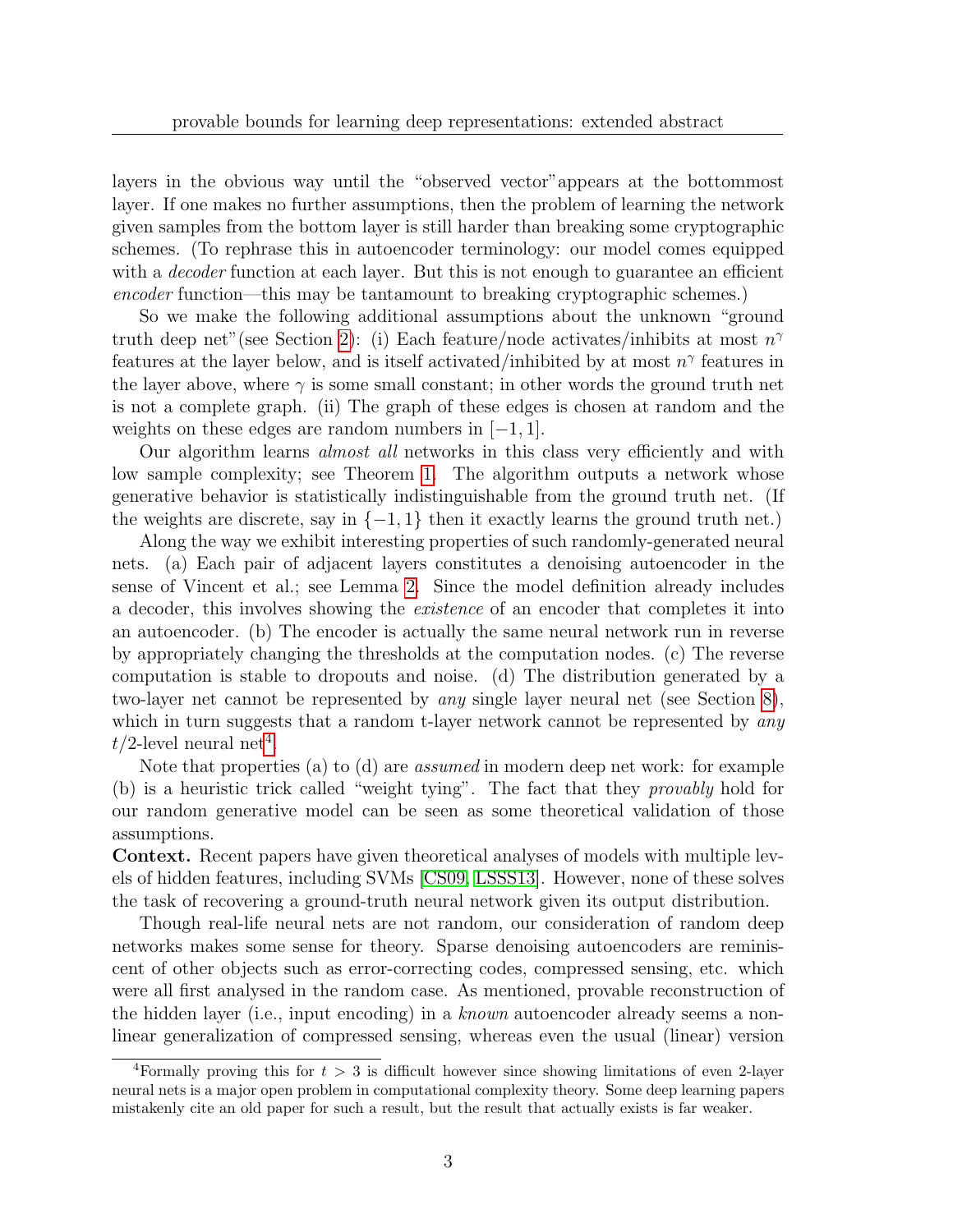of compressed sensing seems possible only if the adjacency matrix has "random-like" properties (low coherence or restricted isoperimetry or lossless expansion). In fact our result that a single layer of our generative model is a sparse denoising autoencoder can be seen as an analog of the fact that random matrices are good for compressed sensing/sparse reconstruction (see Donoho [\[Don06\]](#page-16-7) for general matrices and Berinde et al.  $[BGI^+08]$  for sparse matrices). Of course, in compressed sensing the matrix of edge weights is known whereas here it has to be learnt, which is the main contribution of our work. Furthermore, we show that our algorithm for learning a single layer of weights can be extended to do layerwise learning of the entire network.

Does our algorithm yield new approaches in practice? We discuss this possibility after sketching our algorithm in the next section.

### <span id="page-3-0"></span>2 Definitions and Results

Our generative neural net model ("ground truth") has  $\ell$  hidden layers of vectors of binary variables  $h^{(\ell)}, h^{(\ell-1)}, ..., h^{(1)}$  (where  $h^{(\ell)}$  is the top layer) and an observed layer y at bottom. The number of vertices at layer i is denoted by  $n_i$ , and the set of edges between layers i and  $i+1$  by  $E_i$ . In this abstract we assume all  $n_i = n$ ; in appendix we allow them to differ.<sup>[5](#page-3-1)</sup> (The long technical appendix serves partially as a full version of the paper with exact parameters and complete proofs). The weighted graph between layers  $h^{(i)}$  and  $h^{(i+1)}$  has degree at most  $d = n^{\gamma}$  and all edge weights are in [−1, 1]. The generative model works like a neural net where the threshold at every node<sup>[6](#page-3-2)</sup> is 0. The top layer  $h^{(\ell)}$  is initialized with a  $0/1$  assignment where the set of nodes that are 1 is picked uniformly<sup>[7](#page-3-3)</sup> among all sets of size  $\rho_{\ell}n$ . For  $i = \ell$  down to 2, each node in layer  $i - 1$  computes a weighted sum of its neighbors in layer i, and becomes 1 iff that sum strictly exceeds 0. We will use  $sgn(x)$  to denote the threshold function that is 1 if  $x > 0$  and 0 else. (Applying sgn() to a vector involves applying it componentwise.) Thus the network computes as follows:  $h^{(i-1)} = \text{sgn}(G_{i-1}h^{(i)})$  for all  $i > 0$  and  $h^{(0)} = G_0 h^{(1)}$  (i.e., no threshold at the observed layer)<sup>[8](#page-3-4)</sup>. Here  $G_i$  stands

However, if one desires a generative model in which the observed layer is not sparse, then we can do this by allowing real-valued assignments at the observed layer, and remove the threshold gates there. This is the model described here.

<span id="page-3-1"></span><sup>&</sup>lt;sup>5</sup>When the layer sizes differ the sparsity of the layers are related by  $\rho_{i+1}d_{i+1}n_{i+1}/2 = \rho_i n_i$ . Nothing much else changes.

<span id="page-3-2"></span><sup>&</sup>lt;sup>6</sup>It is possible to allow these thresholds to be higher and to vary between the nodes, but the calculations are harder and the algorithm is much less efficient.

<span id="page-3-3"></span><sup>&</sup>lt;sup>7</sup>It is possible to prove the result when the top layer has not a random sparse vector and has some bounded correlations among them. This makes the algorithm more complicated.

<span id="page-3-4"></span><sup>&</sup>lt;sup>8</sup> It is possible to stay with a generative deep model in which the last layer also has  $0/1$  values. Then our calculations require the fraction of 1's in the lowermost (observed) layer to be at most 1/ log n. This could be an OK model if one assumes that some handcoded net (or a nonrandom layer like convolutional net) has been used on the real data to produce a sparse encoding, which is the bottom layer of our generative model.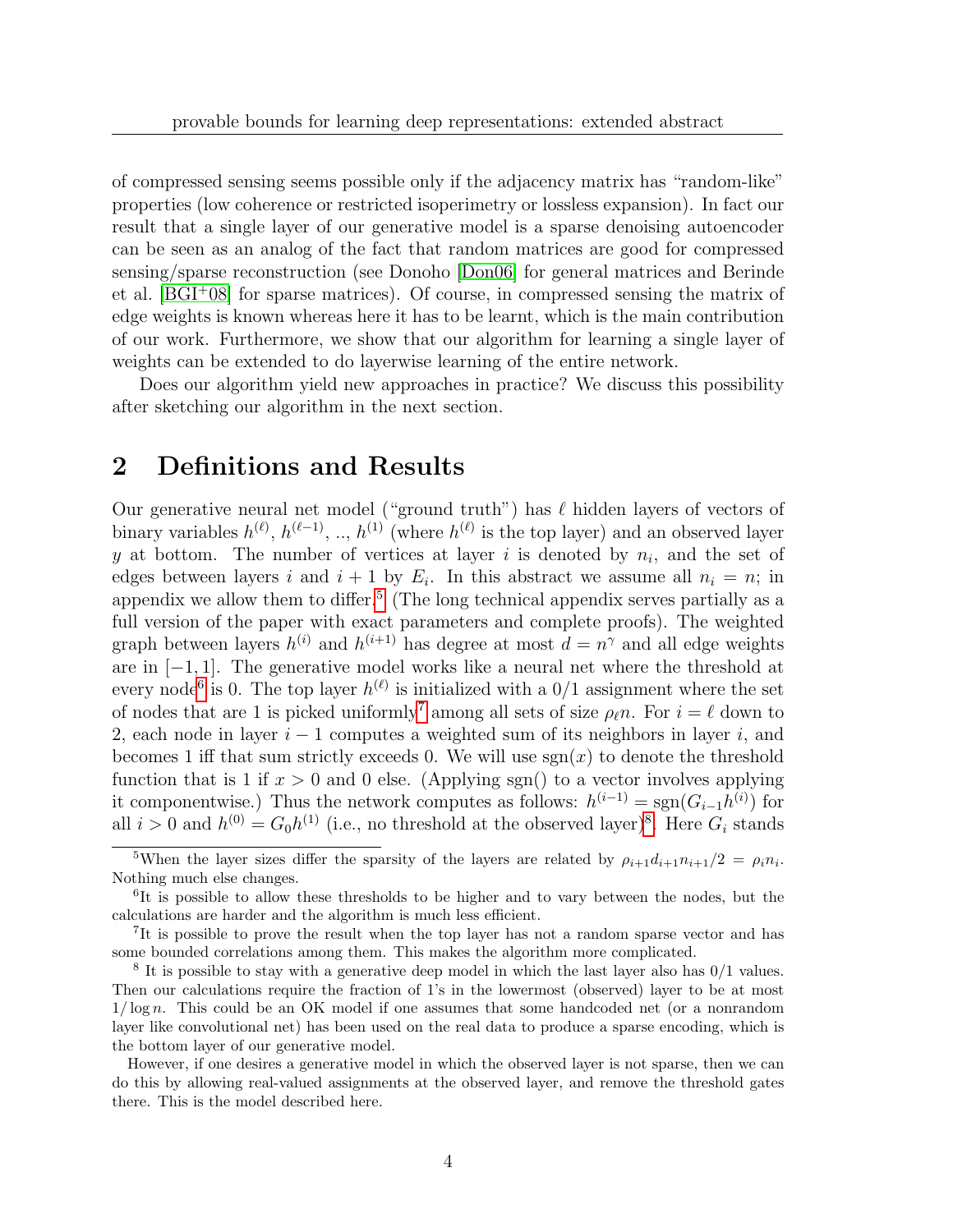|                      | $\Omega$ | $\circ$  | $\circ$ | $\circ$ | $\circ$ | $\circ$ | $\circ$                                                                   | $\circ$ | $\circ$ | $\circ$  | ٥       |
|----------------------|----------|----------|---------|---------|---------|---------|---------------------------------------------------------------------------|---------|---------|----------|---------|
|                      |          |          |         |         |         |         | random neural net $G_{\ell-1}$ $h^{(\ell-1)} = sgn(G_{\ell-1}h^{(\ell)})$ |         |         |          |         |
| $h^{(\ell-1)}$       |          |          |         |         | $\circ$ |         | $\circ$                                                                   | $\circ$ | $\circ$ | $\circ$  | $\circ$ |
| $h^{(1)}$            |          |          |         |         |         |         | random neural nets $h^{(i-1)} = sgn(G_{i-1}h^{(i)})$                      |         |         |          |         |
|                      |          | $\Omega$ | $\circ$ | $\circ$ | $\circ$ | $\circ$ | $\circ$                                                                   | $\circ$ | $\circ$ | $\Omega$ |         |
|                      |          |          |         |         |         |         | random linear function $G_0$ $y = G_0 h^{(1)}$                            |         |         |          |         |
| $y$ (observed layer) |          | $\circ$  | $\circ$ | $\circ$ | ۰       |         | $\circ$                                                                   | $\circ$ | $\circ$ | $\circ$  |         |

for both the weighted bipartite graph at a level and its weight matrix.

Figure 1: Example of a deep network

Random deep net assumption: We assume that in this ground truth the edges between layers are chosen randomly subject to expected degree d being<sup>[9](#page-4-1)</sup>  $n^{\gamma}$ , where  $\gamma$  < 1/( $\ell$  + 1), and each edge  $e \in E_i$  carries a weight that is chosen randomly in [-1, 1]. This is our model  $\mathcal{R}(\ell, \rho_l, \{G_i\})$ . We also consider —because it leads to a simpler and more efficient learner—a model where edge weights are random in  $\{\pm 1\}$ instead of  $[-1, 1]$ ; this is called  $\mathcal{D}(\ell, \rho_\ell, \{G_i\})$ . Recall that  $\rho_\ell > 0$  is such that the  $0/1$ vector input at the top layer has 1's in a random subset of  $\rho_{\ell}n$  nodes.

It can be seen that since the network is random of degree d, applying a  $\rho_{\ell}n$ -sparse vector at the top layer is likely to produce the following density of 1's (approximately) at the successive layers:  $\rho_{\ell}d/2, \rho_{\ell}(d/2)^2$ , etc.. We assume the density of last layer  $\rho_{\ell}d^{\ell}/2^{\ell} = O(1)$ . This way the density at the last-but-one layer is  $o(1)$ , and the last layer is real-valued and dense.

Now we state our main result. Note that  $1/\rho_{\ell}$  is at most n.

### <span id="page-4-0"></span>THEOREM 1

When degree  $d = n^{\gamma}$  for  $0 < \gamma \leq 0.2$ , density  $\rho_{\ell}(d/2)^{l} = C$  for some large constant  $C^{10}$  $C^{10}$  $C^{10}$ , the network model  $\mathcal{D}(\ell, \rho_{\ell}, \{G_i\})$  can be learnt using  $O(\log n/\rho_{\ell}^2)$  samples and  $O(n^2\ell)$  time. The network model  $\mathcal{R}(\ell, \rho_\ell, \{G_i\})$  can be learnt in polynomial time and using  $O(n^3\ell^2\log n/\eta^2)$  samples, where  $\eta$  is the statistical distance between the true distribution and that generated by the learnt model.

Algorithmic ideas. We are unable to analyse existing algorithms. Instead, we give new learning algorithms that exploit the very same structure that makes these random networks interesting in the first place i.e., each layer is a denoising autoencoder. The crux of the algorithm is a new twist on the old Hebbian rule [\[Heb49\]](#page-16-9) that "Things that fire together wire together." In the setting of layerwise learning, this is adapted as follows: "Nodes in the same layer that fire together a lot are likely to be connected

<span id="page-4-1"></span><sup>&</sup>lt;sup>9</sup>In the appendix we allow degrees to be different for different layers.

<span id="page-4-2"></span><sup>&</sup>lt;sup>10</sup>In this case the output is dense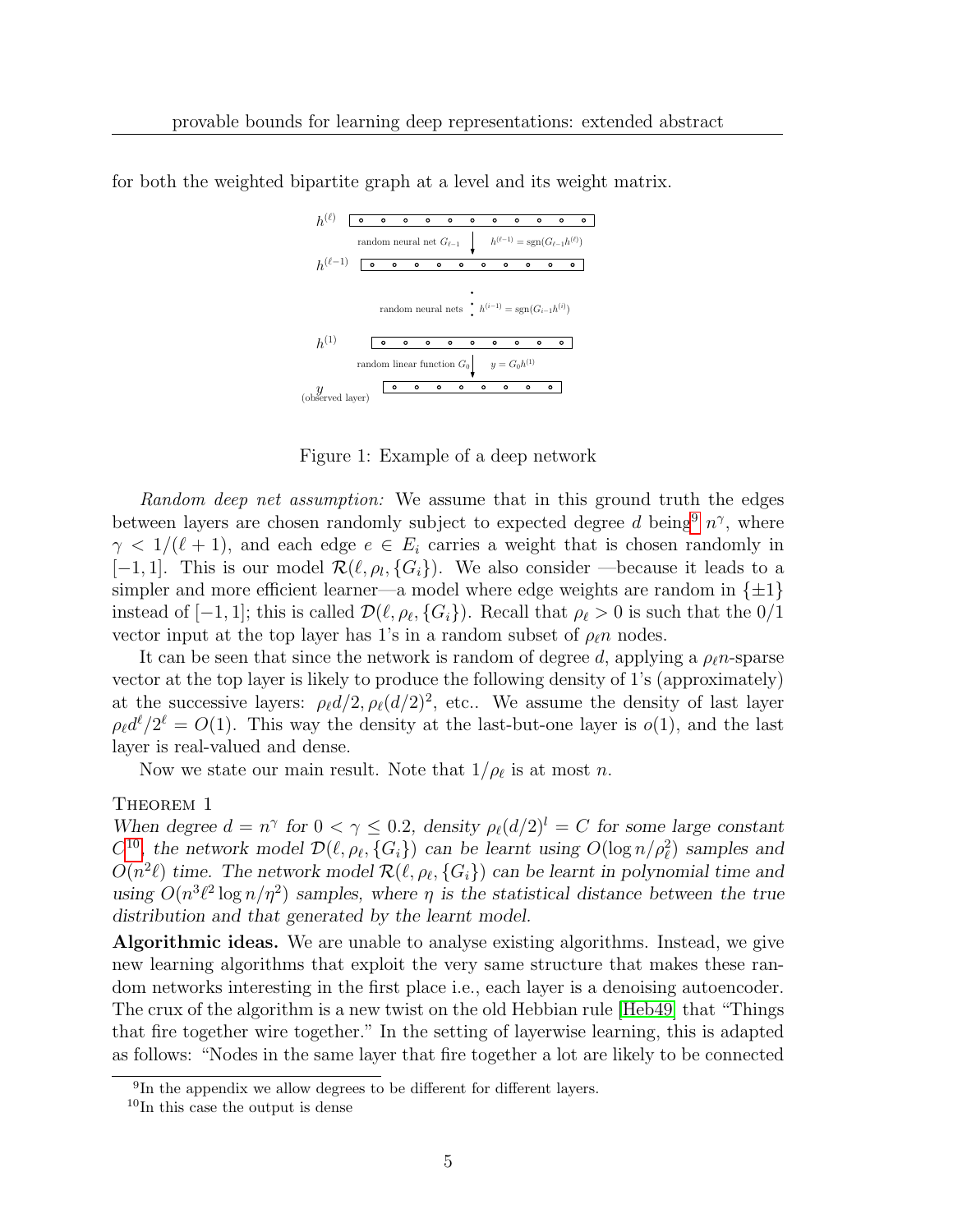(with positive weight) to the same node at the higher layer." The algorithm consists of looking for such pairwise (or 3-wise) correlations and putting together this information globally. The global procedure boils down to the graph-theoretic problem of reconstructing a bipartite graph given pairs of nodes that are at distance 2 in it (see Section [6\)](#page-11-0). This is a variant of the GRAPH SQUARE ROOT problem which is NP-complete on worst-case instances but solvable for sparse random (or random-like) graphs.

Note that current algorithms (to the extent that they are Hebbian, roughly speaking) can also be seen as leveraging correlations. But putting together this information is done via the language of nonlinear optimization (i.e., an objective function with suitable penalty terms). Our ground truth network is indeed a particular local optimum in any reasonable formulation. It would be interesting to show that existing algorithms provably find the ground truth in polynomial time but currently this seems difficult.

Can our new ideas be useful in practice? We think that using a global reconstruction procedure to leverage local correlations seems promising, especially if it avoids the usual nonlinear optimization. Our proof currently needs that the hidden layers are sparse, and the edge structure of the ground truth network is "random like"(in the sense that two distinct features at a level tend to affect fairly disjoint-ish sets of features at the next level). Finally, we note that random neural nets do seem useful in so-called reservoir computing, so perhaps they do provide useful representational power on real data. Such empirical study is left for future work.

Throughout, we need well-known properties of random graphs with expected degree d, such as the fact that they are expanders; these properties appear in the appendix. The most important one, unique neighbors property, appears in the next Section.

# 3 Each layer is a Denoising Auto-encoder

As mentioned earlier, modern deep nets research often assumes that the net (or at least some layers in it) should approximately preserve information, and even allows easy going back/forth between representations in two adjacent layers (what we earlier called "reversibility"). Below, y denotes the lower layer and h the higher (hidden) layer. Popular choices of s include logistic function, soft max, etc.; we use simple threshold function in our model.

<span id="page-5-0"></span>DEFINITION 1 (DENOISING AUTOENCODER) An autoencoder consists of a decoding function  $D(h) = s(Wh+b)$  and an encoding function  $E(y) = s(W'y+b')$  where  $W, W'$ are linear transformations,  $b, b'$  are fixed vectors and s is a nonlinear function that acts identically on each coordinate. The autoencoder is denoising if  $E(D(h) + \eta) = h$ with high probability where h is drawn from the distribution of the hidden layer, η is a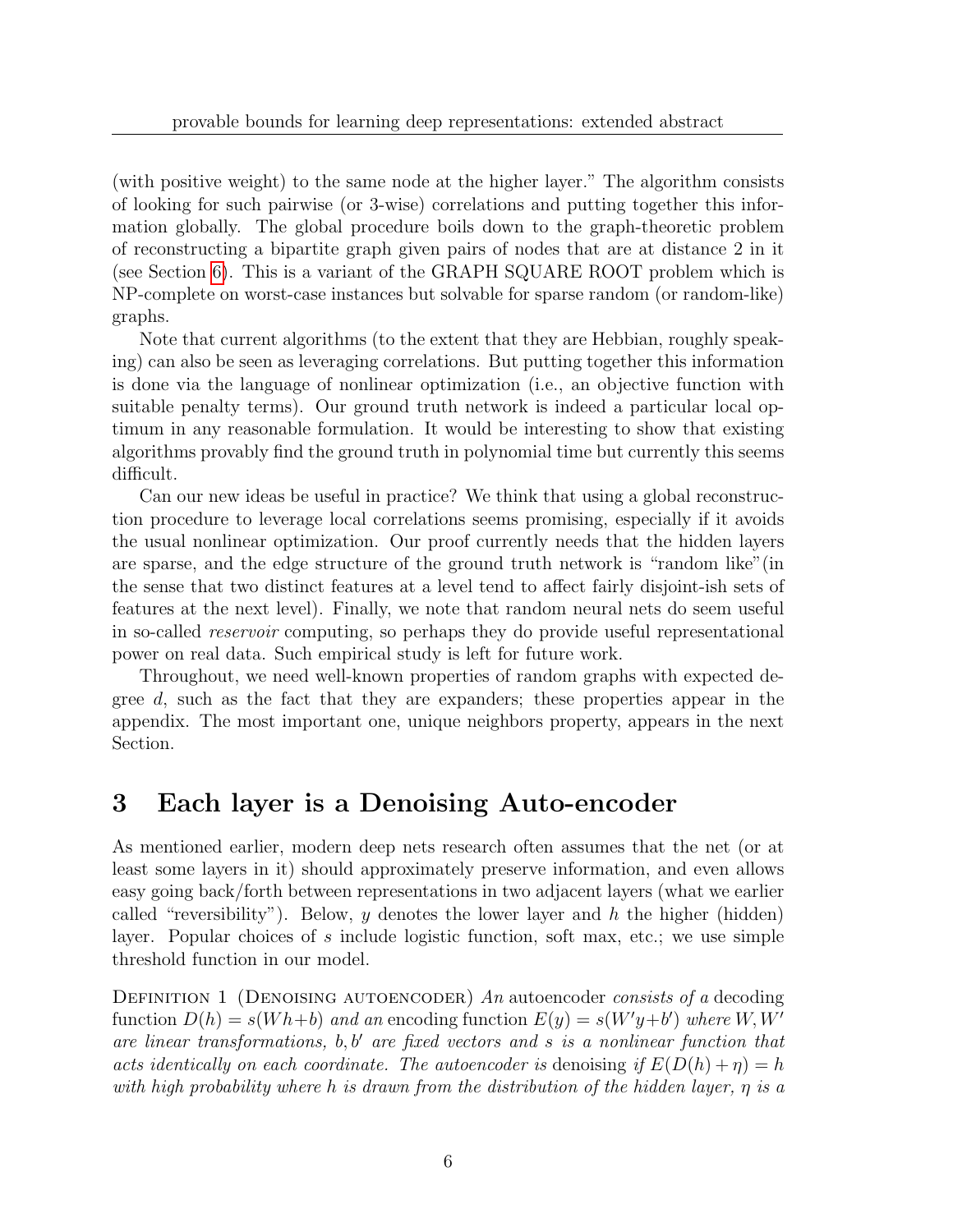noise vector drawn from the noise distribution, and  $D(h)+\eta$  is a shorthand for " $D(h)$ " corrupted with noise  $\eta$ ." The autoencoder is said to use weight tying if  $W' = W^T$ .

In empirical work the denoising autoencoder property is only implicitly imposed on the deep net by minimizing the reconstruction error  $||y - D(E(y + \eta))||$ , where  $\eta$  is the noise vector. Our definition is slightly different but is actually stronger since  $y$  is exactly  $D(h)$  according to the generative model. Our definition implies the existence of an encoder  $E$  that makes the penalty term exactly zero. We show that in our ground truth net (whether from model  $\mathcal{D}(\ell, \rho_\ell, \{G_i\})$  or  $\mathcal{R}(\ell, \rho_\ell, \{G_i\})$ ) every pair of successive levels whp satisfies this definition, and with weight-tying.

We show a single-layer random network is a denoising autoencoder if the input layer is a random  $\rho n$  sparse vector, and the output layer has density  $\rho d/2 < 1/20$ .

#### <span id="page-6-0"></span>Lemma 2

If  $\rho d < 0.1$  (i.e., the assignment to the observed layer is also fairly sparse) then the single-layer network above is a denoising autoencoder with high probability (over the choice of the random graph and weights), where the noise distribution is allowed to flip every output bit independently with probability 0.1. It uses weight tying.

The proof of this lemma highly relies on a property of random graph, called the strong unique-neighbor property.

For any node  $u \in U$  and any subset  $S \subset U$ , let  $UF(u, S)$  be the sets of unique neighbors of  $u$  with respect to  $S$ ,

$$
UF(u, S) \triangleq \{v \in V : v \in F(u), v \notin F(S \setminus \{u\})\}
$$

PROPERTY 1 In a bipartite graph  $G(U, V, E, w)$ , a node  $u \in U$  has  $(1 - \epsilon)$ -unique neighbor property with respect to S if

$$
\sum_{v \in UF(u,S)} |w(u,v)| \ge (1-\epsilon) \sum_{v \in F(u)} |w(u,v)| \tag{1}
$$

The set S has  $(1 - \epsilon)$ -strong unique neighbor property if for every  $u \in U$ , u has  $(1 - \epsilon)$ -unique neighbor property with respect to S.

When we just assume  $\rho d \ll n$ , this property does not hold for all sets of size  $\rho n$ . However, for any fixed set S of size  $\rho n$ , this property holds with high probability over the randomness of the graph.

Now we sketch the proof for Lemma [2](#page-6-0) (details are in Appendix).For convenience assume the edge weights are in  $\{-1, 1\}$ .

First, the decoder definition is implicit in our generative model:  $y = \text{sgn}(Wh)$ . (That is,  $b = \vec{0}$  in the autoencoder definition.) Let the encoder be  $E(y) = sgn(W<sup>T</sup>y +$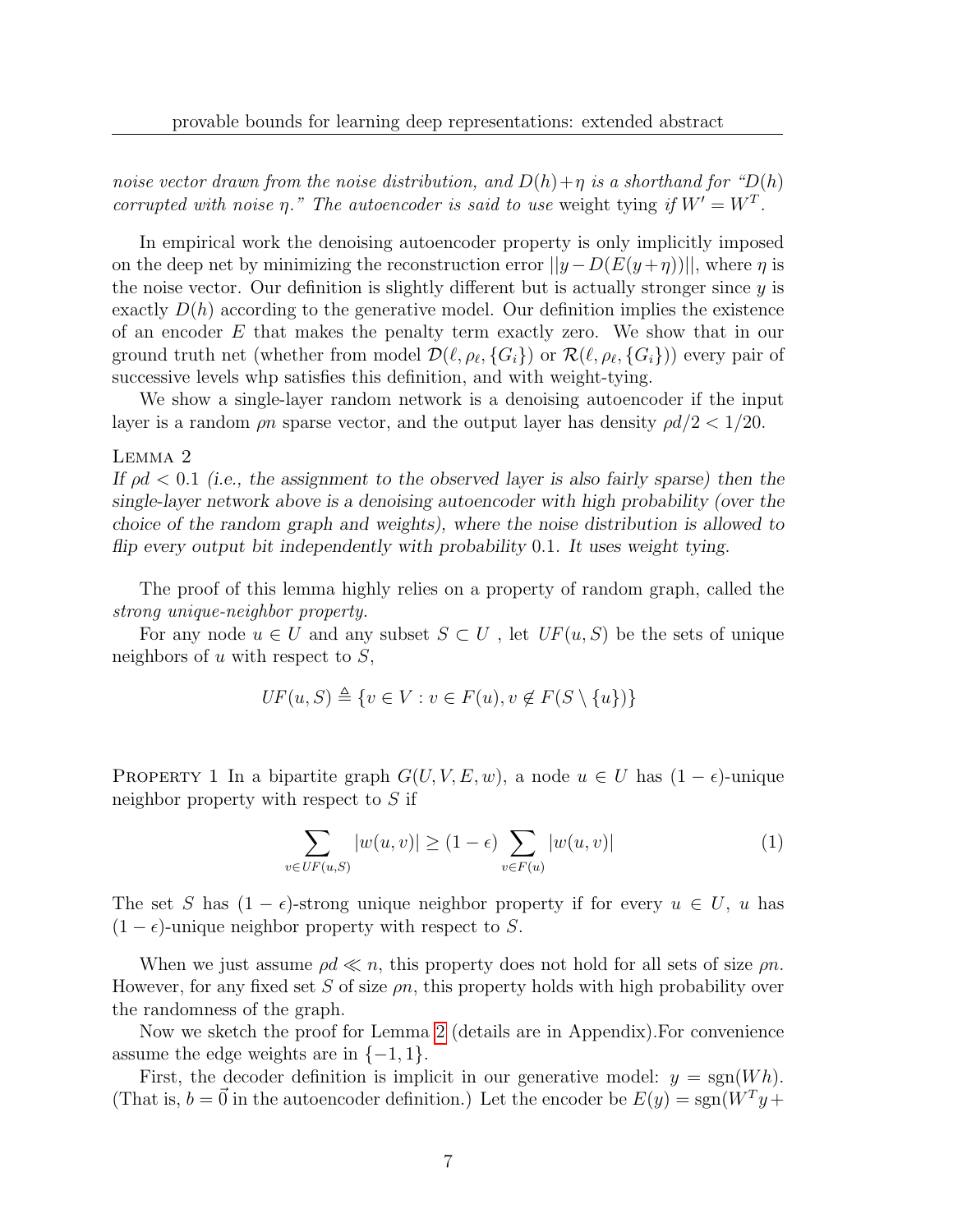b) for  $b' = 0.2d \times \vec{1}$ . In other words, the same bipartite graph and different thresholds can transform an assignment on the lower level to the one at the higher level.

To prove this consider the strong unique-neighbor property of the network. For the set of nodes that are 1 at the higher level, a majority of their neighbors at the lower level are adjacent only to them and to no other nodes that are 1. The unique neighbors with a positive edge will always be 1 because there are no −1 edges that can cancel the  $+1$  edge (similarly the unique neighbors with negative edge will always be 0). Thus by looking at the set of nodes that are 1 at the lower level, one can easily infer the correct  $0/1$  assignment to the higher level by doing a simple threshold of say 0.2d at each node in the higher layer.

# 4 Learning a single layer network

Our algorithm, outlined below (Algorithm [1\)](#page-7-0), learns the network layer by layer starting from the bottom. Thus the key step is that of learning a single layer network, which we now focus on.<sup>[11](#page-7-1)</sup> This step, as we noted, amounts to learning *nonlinear* dictionaries with random dictionary elements. The algorithm illustrates how we leverage the sparsity and the randomness of the support graph, and use pairwise or 3-wise correlations combined with our graph recovery procedure of Section [6.](#page-11-0) We first give a simple algorithm and then outline one that works with better parameters.

Algorithm 1. High Level Algorithm

<span id="page-7-0"></span>Input: samples y's generated by a deep network described in Section [2](#page-3-0) **Output:** the network/encoder and decoder functions

1: for  $i = 1$  TO  $l$  do

- 2: Construct *correlation graph* using samples of  $h^{(i-1)}$
- 3: Call RecoverGraph to learn the positive edges  $E_i^+$ i
- 4: Use PartialEncoder to encode all  $h^{(i-1)}$  to  $h^{(i)}$
- 5: Use LearnGraph/LearnDecoder to learn the graph/decoder between layer  $i$  and  $i-1$ .

### 6: end for

For simplicity we describe the algorithm when edge weights are  $\{-1, 1\}$ , and sketch the differences for real-valued weights at the end of this section.

The hidden layer and observed layer each have  $n$  nodes, and the generative model assumes the assignment to the hidden layer is a random  $0/1$  assignment with  $\rho n$ nonzeros.

Say two nodes in the observed layer are *related* if they have a common neighbor in the hidden layer to which they are attached via  $a + 1$  edge.

<span id="page-7-1"></span><sup>11</sup>Learning the bottom-most (real valued) layer is mildly different and is done in Section [7.](#page-13-0)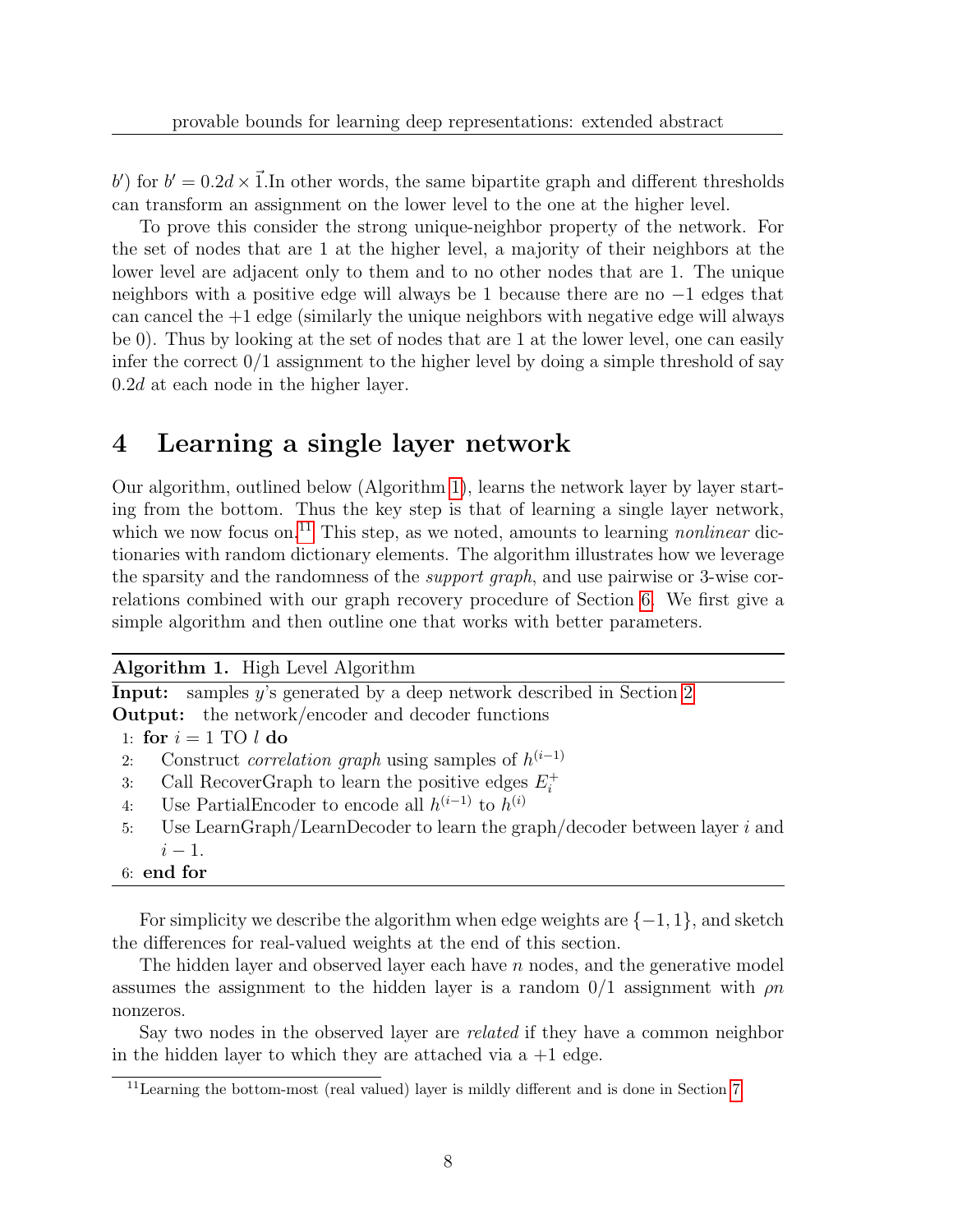STEP 1: Construct correlation graph: This step is a new twist on the classical Hebbian rule ("things that fire together wire together").

Algorithm 2. PairwiseGraph

**Input:**  $N = O(\log n/\rho)$  samples of  $y = sgn(Gh)$ , **Output:**  $\hat{G}$  on vertices  $V, u, v$  connected if related for each  $u, v$  in the output layer do if  $\ge \rho N/3$  samples have  $y_u = y_v = 1$  then connect u and v in  $\tilde{G}$ end if end for

**Claim** In a random sample of the output layer, related pairs  $u, v$  are both 1 with probability at least 0.9ρ, while unrelated pairs are both 1 with probability at most  $(\rho d)^2$ .

(Proof Sketch): First consider a related pair  $u, v$ , and let z be a vertex with  $+1$  edges to u, v. Let S be the set of neighbors of u, v excluding z. The size of S cannot be much larger than 2d. Under the choice of parameters, we know  $\rho d \ll 1$ , so the event  $h<sub>S</sub> = \vec{0}$  conditioned on  $h<sub>z</sub> = 1$  has probability at least 0.9. Hence the probability of u and v being both 1 is at least  $0.9\rho$ . Conversely, if  $u, v$  are unrelated then for both  $u, v$  to be 1 there must be two different causes, namely, nodes y and z that are 1, and additionally, are connected to u and v respectively via  $+1$  edges. The chance of such y, z existing in a random sparse assignment is at most  $(\rho d)^2$  by union bound.

Thus, if  $\rho$  satisfies  $(\rho d)^2 < 0.1\rho$ , i.e.,  $\rho < 0.1/d^2$ , then using  $O(\log n/\rho^2)$  samples we can recover all related pairs whp, finishing the step.

STEP 2: Use GRAPH RECOVER procedure to find all edges that have weight  $+1$ . (See Section [6](#page-11-0) for details.)

STEP 3: Using the  $+1$  edges to encode all the samples y.

Algorithm 3. PartialEncoder

<span id="page-8-0"></span>**Input:** positive edges  $E^+$ ,  $y = \text{sgn}(Gh)$ , threshold  $\theta$ **Output:** the hidden variable  $h$ Let M be the indicator matrix of  $E^+$   $(M_{i,j} = 1 \text{ iff } (i,j) \in E^+)$ return  $h = sgn(M^T y - \theta \vec{1})$ 

Although we have only recovered the positive edges, we can use PARTIALENCODER algorithm to get  $h$  given  $y!$ 

Lemma 3

If support of h satisfies 11/12-strong unique neighbor property, and  $y = sgn(Gh)$ , then Algorithm [3](#page-8-0) outputs h with  $\theta = 0.3d$ .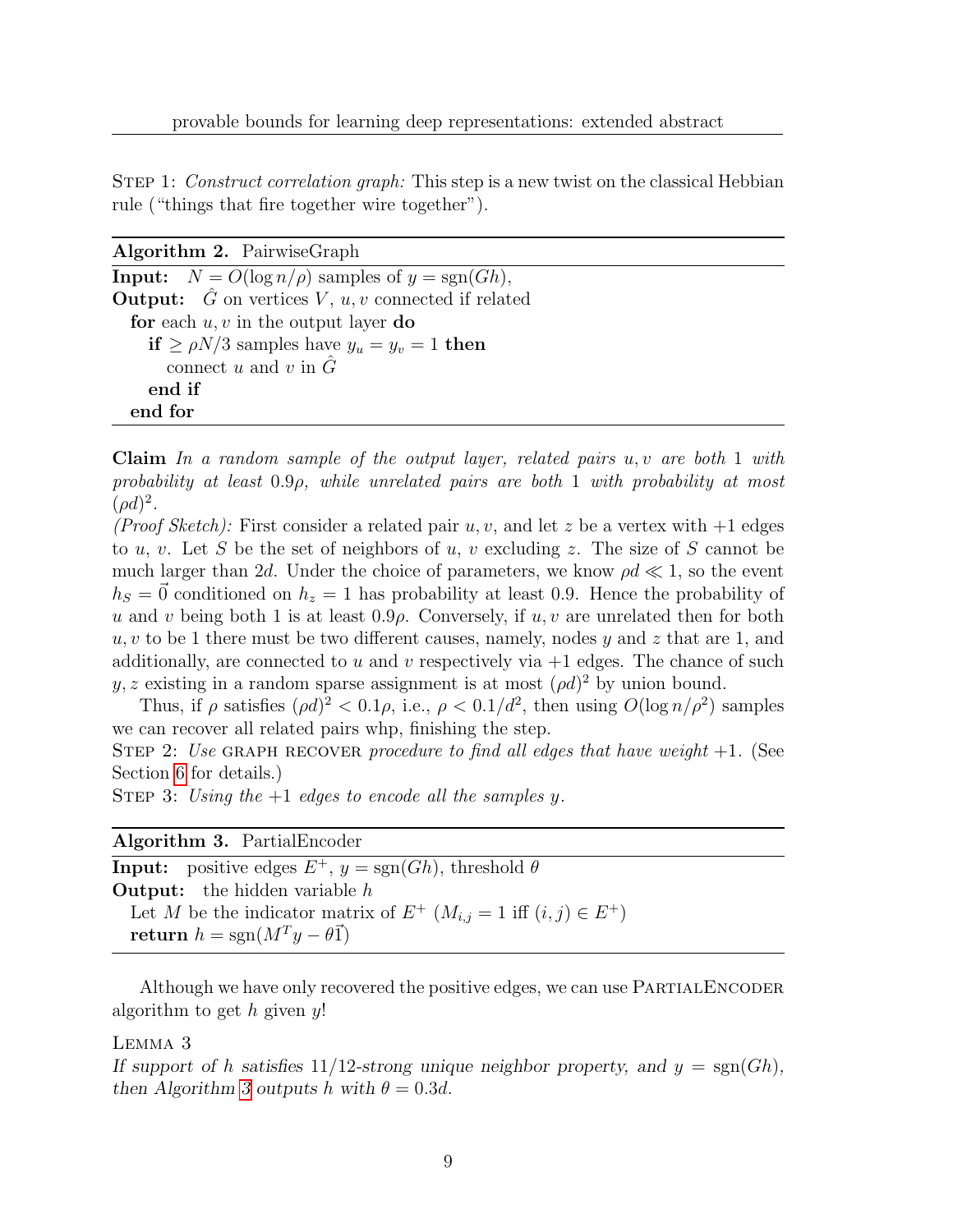This uses the unique neighbor property: for every z with  $h_z = 1$ , it has at least  $0.4d$  unique neighbors that are connected with  $+1$  edges. All these neighbors must be 1 so  $[(E^+)^T y]_z \geq 0.4d$ . On the other hand, for any z with  $h_z = 0$ , the unique neighbor property (applied to supp $(h) \cup \{z\}$ ) implies that z can have at most 0.2d positive edges to the +1's in y. Hence  $h = sgn((E^+)^T y - 0.3d\vec{1}).$ STEP 4: Recover all weight  $-1$  edges.

<span id="page-9-0"></span>Algorithm 4. Learning Graph **Input:** positive edges  $E^+$ , samples of  $(h, y)$ Output:  $E^-$ 1:  $R \leftarrow (U \times V) \setminus E^+.$ 2: for each of the samples  $(h, y)$ , and each v do 3: Let S be the support of  $h$ 4: if  $y_v = 1$  and  $S \cap B^+(v) = \{u\}$  for some u then 5: for  $s \in S$  do<br>6: remove  $(s,$ remove  $(s, v)$  from R. 7: end for 8: end if 9: end for 10: return  $R$ 

Now consider many pairs of  $(h, y)$ , where h is found using Step 3. Suppose in some sample,  $y_u = 1$  for some u, and exactly one neighbor of u in the  $+1$  edge graph (which we know entirely) is in supp(h). Then we can conclude that for any z with  $h_z = 1$ , there cannot be a -1 edge  $(z, u)$ , as this would cancel out the unique +1 contribution.

### Lemma 4

Given  $O(\log n/(\rho^2 d))$  samples of pairs  $(h, y)$ , with high probability (over the random graph and the samples) Algorithm [4](#page-9-0) outputs the correct set  $E^-$ .

To prove this lemma, we just need to bound the probability of the following event for any non-edge  $(x, u)$ :  $h_x = 1$ ,  $|\text{supp}(h) \cap B^+(u)| = 1$ ,  $\text{supp}(h) \cap B^-(u) = \emptyset$   $(B^+, B^$ are positive and negative parents). These three events are almost independent, the first has probability  $\rho$ , second has probability  $\approx \rho d$  and the third has probability almost 1.

Leveraging 3-wise correlation: The above sketch used pairwise correlations to recover the  $+1$  weights when  $\rho < 1/d^2$ , roughly. It turns out that using 3-wise correlations allow us to find correlations under a weaker requirement  $\rho < 1/d^{3/2}$ . Now call three observed nodes  $u, v, s$  related if they are connected to a common node at the hidden layer via  $+1$  edges. Then we can prove a claim analogous to the one above, which says that for a related triple, the probability that  $u, v, s$  are all 1 is at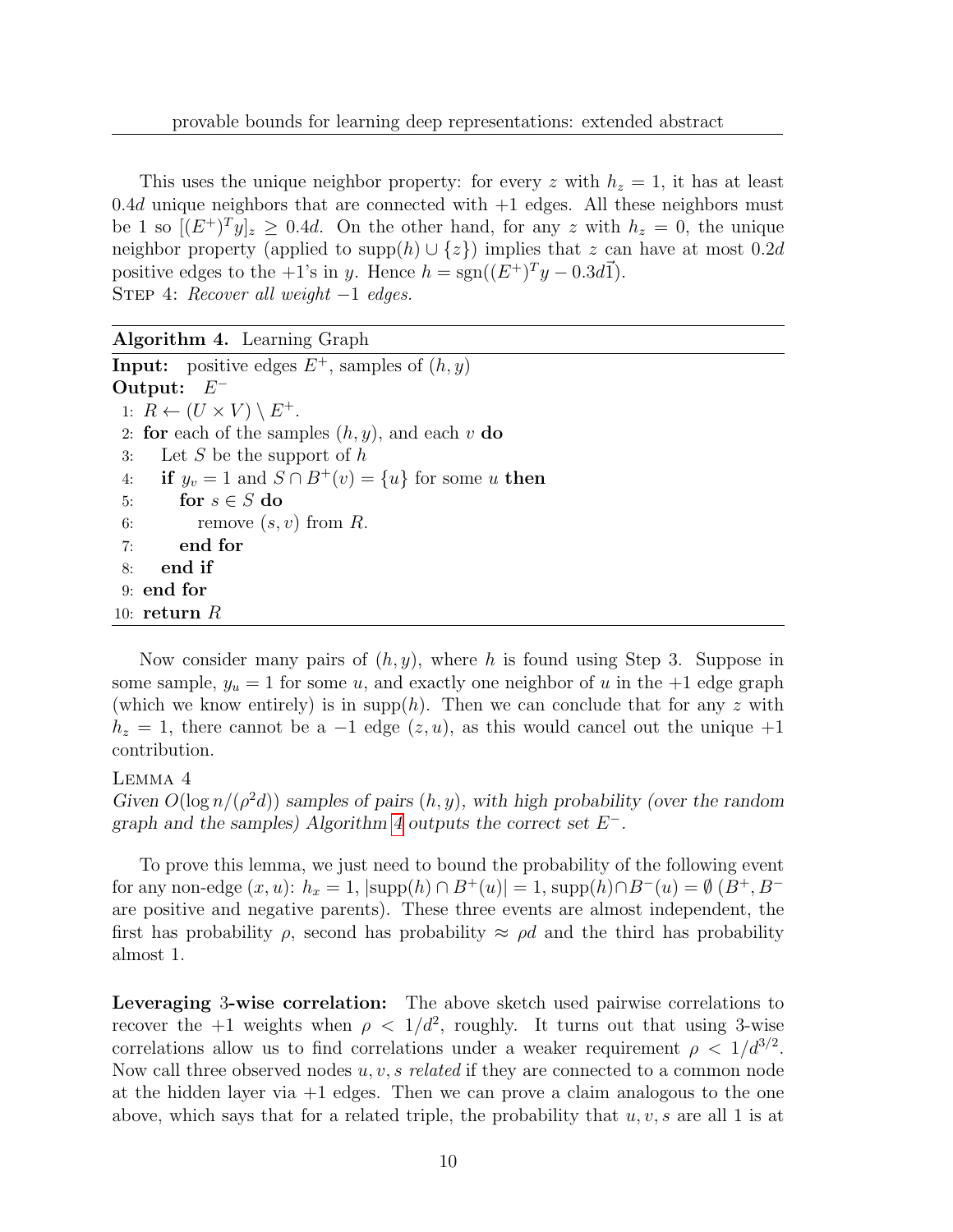least  $0.9\rho$ , while the probability for unrelated triples is roughly at most  $(\rho d)^3$ . Thus as long as  $\rho < 0.1/d^{3/2}$ , it is possible to find related triples correctly. The GRAPH recover algorithm can be modified to run on 3-uniform hypergraph consisting of these related triples to recover the +1 edges.

The end result is the following theorem. This is the learner used to get the bounds stated in our main theorem.

### THEOREM 5

Suppose our generative neural net model with weights  $\{-1,1\}$  has a single layer and the assignment of the hidden layer is a random  $\rho n$ -sparse vector, with  $\rho \ll 1/d^{3/2}$ . Then there is an algorithm that runs in  $O(n(d^3 + n))$  time and uses  $O(\log n/\rho^2)$ samples to recover the ground truth with high probability over the randomness of the graph and the samples.

When weights are real numbers. We only sketch this and leave the details to the appendix. Surprisingly, steps 1, 2 and 3 still work. In the proofs, we have only used the sign of the edge weights – the magnitude of the edge weights can be arbitrary. This is because the proofs in these steps relies on the unique neighbor property, if some node is on (has value 1), then its unique positive neighbors at the next level will always be on, no matter how small the positive weights might be. Also notice in PartialEncoder we are only using the support of  $E^+$ , but not the weights.

After Step 3 we have turned the problem of unsupervised learning of the hidden graph to a supervised one in which the outputs are just linear classifiers over the inputs! Thus the weights on the edges can be learnt to any desired accuracy.

### 5 Correlations in a Multilayer Network

<span id="page-10-0"></span>We now consider multi-layer networks, and show how they can be learnt layerwise using a slight modification of our one-layer algorithm at each layer. At a technical level, the difficulty in the analysis is the following: in single-layer learning, we assumed that the higher layer's assignment is a random  $\rho n$ -sparse binary vector. In the multilayer network, the assignments in intermediate layers (except for the top layer) do not satisfy this, but we will show that the correlations among them are low enough that we can carry forth the argument. Again for simplicity we describe the algorithm for the model  $\mathcal{D}(\ell, \rho_l, \{G_i\})$ , in which the edge weights are  $\pm 1$ . Also to keep notation simple, we describe how to bound the correlations in bottom-most layer  $(h^{(1)})$ . It holds almost verbatim for the higher layers. We define  $\rho_i$  to be the "expected" number of 1s in the layer  $h^{(i)}$ . Because of the unique neighbor property, we expect roughly  $\rho_l(d/2)$  fraction of  $h^{(\ell-1)}$  to be 1. So also, for subsequent layers, we obtain  $\rho_i = \rho_\ell \cdot (d/2)^{\ell-i}$ . (We can also think of the above expression as defining  $\rho_i$ ).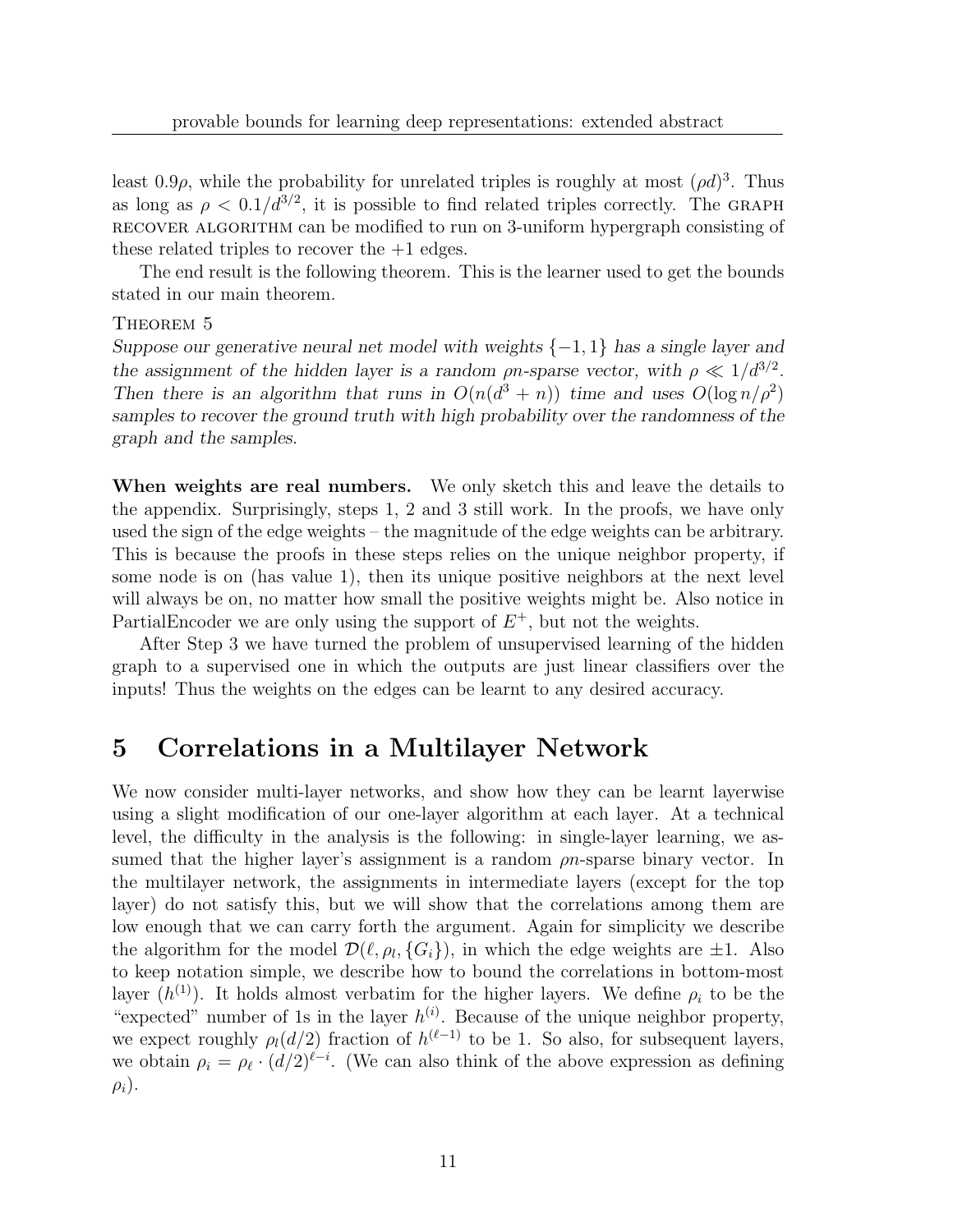Lemma 6

Consider a network from  $\mathcal{D}(\ell, \rho_l, \{G_i\})$ . With high probability (over the random graphs between layers) for any two nodes  $u, v$  in layer  $h^{(1)}$ ,

$$
Pr[h_u^{(1)} = h_v^{(1)} = 1] \begin{cases} \ge \rho_2/2 & \text{if } u, v \text{ related} \\ \le \rho_2/4 & otherwise \end{cases}
$$

**PROOF:**(outline) The first step is to show that for a vertex u in level i,  $Pr[h^{(i)}(u) = 1]$ is at least  $3\rho_i/4$  and at most  $5\rho_i/4$ . This is shown by an inductive argument (details in the full version). (This is the step where we crucially use the randomness of the underlying graph.)

Now suppose  $u, v$  have a common neighbor z with  $+1$  edges to both of them. Consider the event that z is 1 and none of the neighbors of  $u, v$  with  $-1$  weight edges are 1 in layer  $h^{(2)}$ . These conditions ensure that  $h^{(1)}(u) = h^{(1)}(v) = 1$ ; further, they turn out to occur together with probability at least  $\rho_2/2$ , because of the bound from the first step, along with the fact that  $u, v$  combined have only 2d neighbors (and  $2d\rho_2 n \ll n$ , so there is good probability of not picking neighbors with  $-1$  edges.

If u, v are not related, it turns out that the probability of interest is at most  $2\rho_1^2$ plus a term which depends on whether  $u, v$  have a common parent in layer  $h^{(3)}$  in the graph restricted to +1 edges. Intuitively, picking one of these common parents could result in  $u, v$  both being 1. By our choice of parameters, we will have  $\rho_1^2 < \rho_2/20$ , and also the additional term will be  $\langle \rho_2/10, \text{ which implies the desired conclusion. } \Box$ 

Then as before, we can use graph recovery to find all the  $+1$  edges in the graph at the bottom most layer. This can then be used (as in Step 3) in the single layer algorithm to encode  $h^{(1)}$  and obtain values for  $h^{(2)}$ . Now as before, we have many pairs  $(h^{(2)}, h^{(1)})$ , and thus using precisely the reasoning of Step 4 earlier, we can obtain the full graph at the bottom layer.

This argument can be repeated after 'peeling off' the bottom layer, thus allowing us to learn layer by layer.

# <span id="page-11-0"></span>6 Graph Recovery

Graph reconstruction consists of recovering a graph given information about its subgraphs [\[BH77\]](#page-16-10). A prototypical problem is the Graph Square Root problem, which calls for recovering a graph given all pairs of nodes whose distance is at most 2. This is NP-hard.

<span id="page-11-1"></span>DEFINITION 2 (GRAPH RECOVERY) Let  $G_1(U, V, E_1)$  be an unknown random bipartite graph between  $|U| = n$  and  $|V| = n$  vertices where each edge is picked with probability  $d/n$  independently.

Given: Graph  $G(V, E)$  where  $(v_1, v_2) \in E$  iff  $v_1$  and  $v_2$  share a common parent in  $G_1$ (*i.e.*  $\exists u \in U$  where  $(u, v_1) \in E_1$  and  $(u, v_2) \in E_1$ ). Goal: Find the bipartite graph  $G_1$ .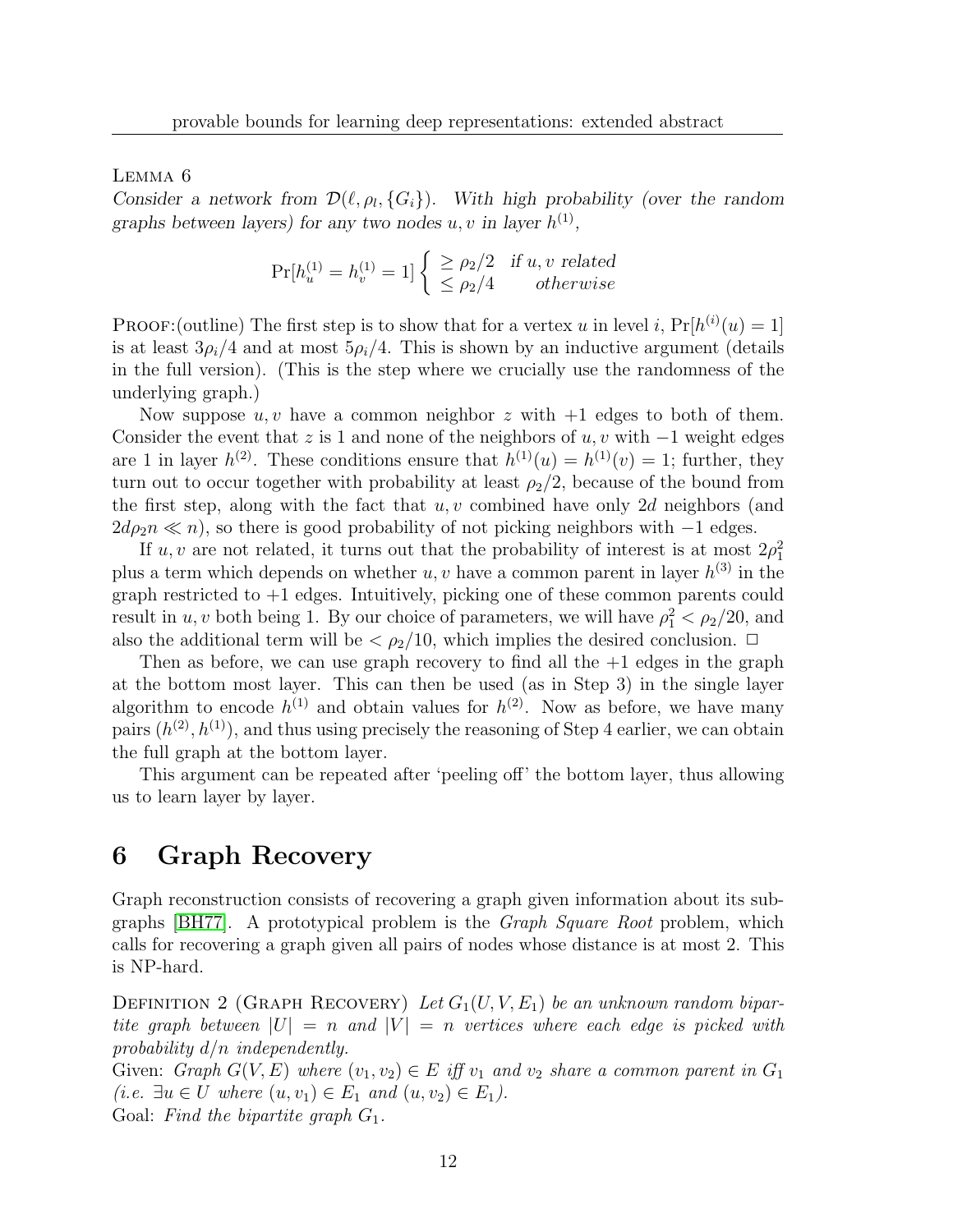Some of our algorithms (using 3-wise correlations) need to solve analogous problem where we are given triples of nodes which are mutually at distance 2 from each other, which we will not detail for lack of space.

We let  $F(S)$  (resp.  $B(S)$ ) denote the set of neighbors of  $S \subseteq U$  (resp.  $\subseteq V$ ) in  $G_1$ . Also  $\Gamma(\cdot)$  gives the set of neighbors in G. Now for the recovery algorithm to work, we need the following properties (all satisfied whp by random graph when  $d^3/n \ll 1$ ):

- 1. For any  $v_1, v_2 \in V$ ,  $|(\Gamma(v_1) \cap \Gamma(v_2)) \setminus (F(B(v_1) \cap B(v_2)))| < d/20.$
- 2. For any  $u_1, u_2 \in U$ ,  $|F(u_1) \cup F(u_2)| > 1.5d$ .
- 3. For any  $u \in U$ ,  $v \in V$  and  $v \notin F(u)$ ,  $|\Gamma(v) \cap F(u)| < d/20$ .
- 4. For any  $u \in U$ , at least 0.1 fraction of pairs  $v_1, v_2 \in F(u)$  does not have a common neighbor other than u.

The first property says "most correlations are generated by common cause": all but possibly  $d/20$  of the common neighbors of  $v_1$  and  $v_2$  in G, are in fact neighbors of a common neighbor of  $v_1$  and  $v_2$  in  $G_1$ .

The second property basically says the sets  $F(u)$ 's should be almost disjoint, this is clear because the sets are chosen at random.

The third property says if a vertex  $v$  is not related to the cause  $u$ , then it cannot have correlation with all many neighbors of u.

The fourth property says every cause introduces a significant number of correlations that is unique to that cause.

In fact, Properties 2-4 are closely related from the unique neighbor property.

### Lemma 7

When graph  $G_1$  satisfies Properties 1-4, Algorithm [5](#page-13-1) successfully recovers the graph  $G_1$  in expected time  $O(n^2)$ .

**PROOF:** We first show that when  $(v_1, v_2)$  has more than one unique common cause, then the condition in the if statement must be false. This follows from Property 2. We know the set S contains  $F(B(v_1) \cap B(v_2))$ . If  $|B(v_1) \cap B(v_2)| \geq 2$  then Property 2 says  $|S| \geq 1.5d$ , which implies the condition in the if statement is false.

Then we show if  $(v_1, v_2)$  has a unique common cause u, then S' will be equal to  $F(u)$ . By Property 1, we know  $S = F(u) \cup T$  where  $|T| \le d/20$ .

For any vertex v in  $F(u)$ , it is connected to every other vertex in  $F(u)$ . Therefore  $|\Gamma(v) \cap S| \geq |\Gamma(v) \cap F(u)| \geq 0.8d - 1$ , and v must be in S'.

For any vertex v' outside  $F(u)$ , by Property 3 it can only be connected to  $d/20$ vertices in  $F(u)$ . Therefore  $|\Gamma(v) \cap S| \leq |\Gamma(v) \cap F(u)| + |T| \leq d/10$ . Hence v' is not in  $S'$ .

Following these arguments, S' must be equal to  $F(u)$ , and the algorithm successfully learns the edges related to u.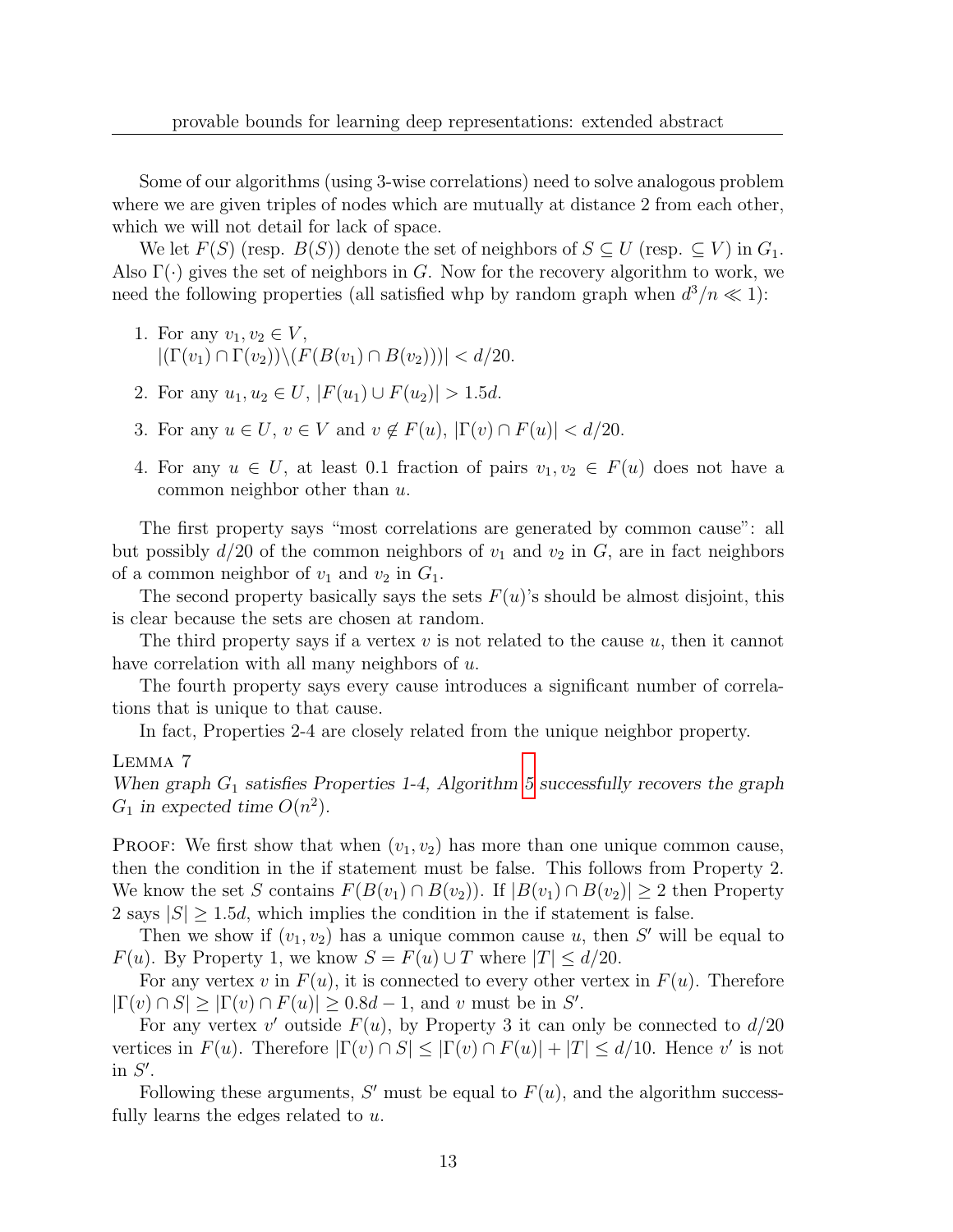The algorithm will successfully find all vertices  $u \in U$  because of Property 4: for every u there are enough number of edges in  $G$  that is only caused by u. When one of them is sampled, the algorithm successfully learns the vertex  $u$ .

Finally we bound the running time. By Property 4 we know that the algorithm identifies a new vertex  $u \in U$  in at most 10 iterations in expectation. Each iteration takes at most  $O(n)$  time. Therefore the algorithm takes at most  $O(n^2)$  time in expectation.  $\Box$ 

<span id="page-13-1"></span>Algorithm 5. RecoverGraph Input: G given as in Definition [2](#page-11-1) **Output:** Find the graph  $G_1$  as in Definition [2.](#page-11-1) repeat Pick a random edge  $(v_1, v_2) \in E$ . Let  $S = \{v : (v, v_1), (v, v_2) \in E\}.$ if  $|S| < 1.3d$  then  $S' = \{v \in S : |\Gamma(v) \cap S| \ge 0.8d - 1\}$  {S' should be a clique in G} In  $G_1$ , create a vertex u and connect u to every  $v \in S'$ . Mark all the edges  $(v_1, v_2)$  for  $v_1, v_2 \in S'$ . end if until all edges are marked

# <span id="page-13-0"></span>7 Learning the lowermost (real-valued) layer

Note that in our model, the lowest (observed) layer is real-valued and does not have threshold gates. Thus our earlier learning algorithm cannot be applied as is. However, we see that the same paradigm – identifying correlations and using GRAPH RECOVER – can be used.

The first step is to show that for a random weighted graph  $G$ , the linear decoder  $D(h) = Gh$  and the encoder  $E(y) = sgn(G<sup>T</sup>y + b)$  form a denoising autoencoder with real-valued outputs, as in Bengio et al. [\[BCV13\]](#page-16-11).

### Lemma 8

If G is a random weighted graph, the encoder  $E(y) = sgn(G^T y - 0.4d\vec{1})$  and linear decoder  $D(h) = Gh$  form a denoising autoencoder, for noise vectors  $\gamma$  which have independent components, each having variance at most  $O(d/\log^2 n)$ .

The next step is to show a bound on correlations as before. For simplicity we state it assuming the layer  $h^{(1)}$  has a random  $0/1$  assignment of sparsity  $\rho_1$ . In the full version we state it keeping in mind the higher layers, as we did in the previous sections.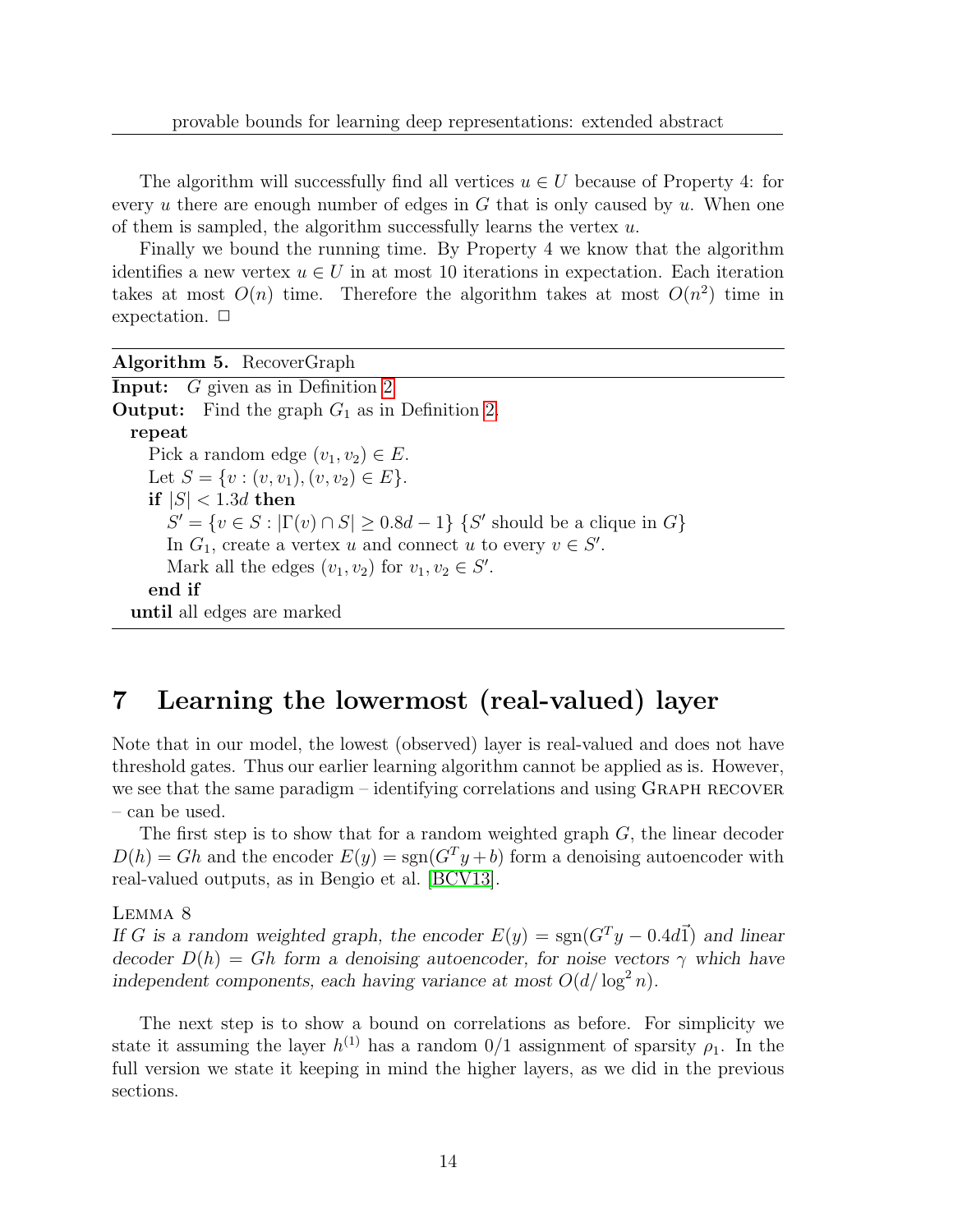THEOREM 9

When  $\rho_1 d = O(1)$ ,  $d = \Omega(\log^2 n)$ , with high probability over the choice of the weights and the choice of the graph, for any three nodes  $u, v, s$  the assignment  $y$  to the bottom layer satisfies:

- 1. If u, v and s have no common neighbor, then  $|\mathbb{E}_h[y_uy_vy_s]|\leq \rho_1/3$
- 2. If u, v and s have a unique common neighbor, then  $|\mathbb{E}_h[y_i y_i y_s]| \geq 2\rho_1/3$

# <span id="page-14-0"></span>8 Two layers cannot be represented by one layer

In this section we show that a two-layer network with  $\pm 1$  weights is more expressive than one layer network with arbitrary weights. A two-layer network  $(G_1, G_2)$  consists of random graphs  $G_1$  and  $G_2$  with random  $\pm 1$  weights on the edges. Viewed as a generative model, its input is  $h^{(3)}$  and the output is  $h^{(1)} = \text{sgn}(G_1 \text{sgn}(G_2 h^{(3)})).$ We will show that a single-layer network even with arbitrary weights and arbitrary threshold functions must generate a fairly different distribution.

Lemma 10

For almost all choices of  $(G_1, G_2)$ , the following is true. For every one layer network with matrix A and vector b, if  $h^{(3)}$  is chosen to be a random  $\rho_3 n$ -sparse vector with  $\rho_3 d_2 d_1 \ll 1$ , the probability (over the choice of  $h^{(3)}$ ) is at least  $\Omega(\rho_3^2)$  that  $sgn(G_1 sgn(G_1 h^{(3)})) \neq sgn(Ah^{(3)} + b).$ 

The idea is that the cancellations possible in the two-layer network simply cannot all be accomodated in a single-layer network even using arbitrary weights. More precisely, even the bit at a single output node v cannot be well-represented by a simple threshold function.

First, observe that the output at v is determined by values of  $d_1d_2$  nodes at the top layer that are its ancestors. It is not hard to show in the one layer net  $(A, b)$ , there should be no edge between  $v$  and any node  $u$  that is not its ancestor. Then consider structure in Figure [2.](#page-15-3) Assuming all other parents of  $v$  are 0 (which happen with probability at least 0.9), and focus on the values of  $(u_1, u_2, u_3, u_4)$ . When these values are  $(1, 1, 0, 0)$  and  $(0, 0, 1, 1)$ , v is off. When these values are  $(1, 0, 0, 1)$  and  $(0, 1, 1, 0)$ , v is on. This is impossible for a one layer network because the first two ask for  $\sum_{Au_i,v} +2b_v \leq 0$  and the second two ask for  $\sum_{Au_i,v} +2b_v < 0$ .

### 9 Conclusions

Rigorous analysis of interesting subcases of any ML problem can be beneficial for triggering further improvements: see e.g., the role played in Bayes nets by the rigorous analysis of message-passing algorithms for trees and graphs of low tree-width. This is the spirit in which to view our consideration of a random neural net model (though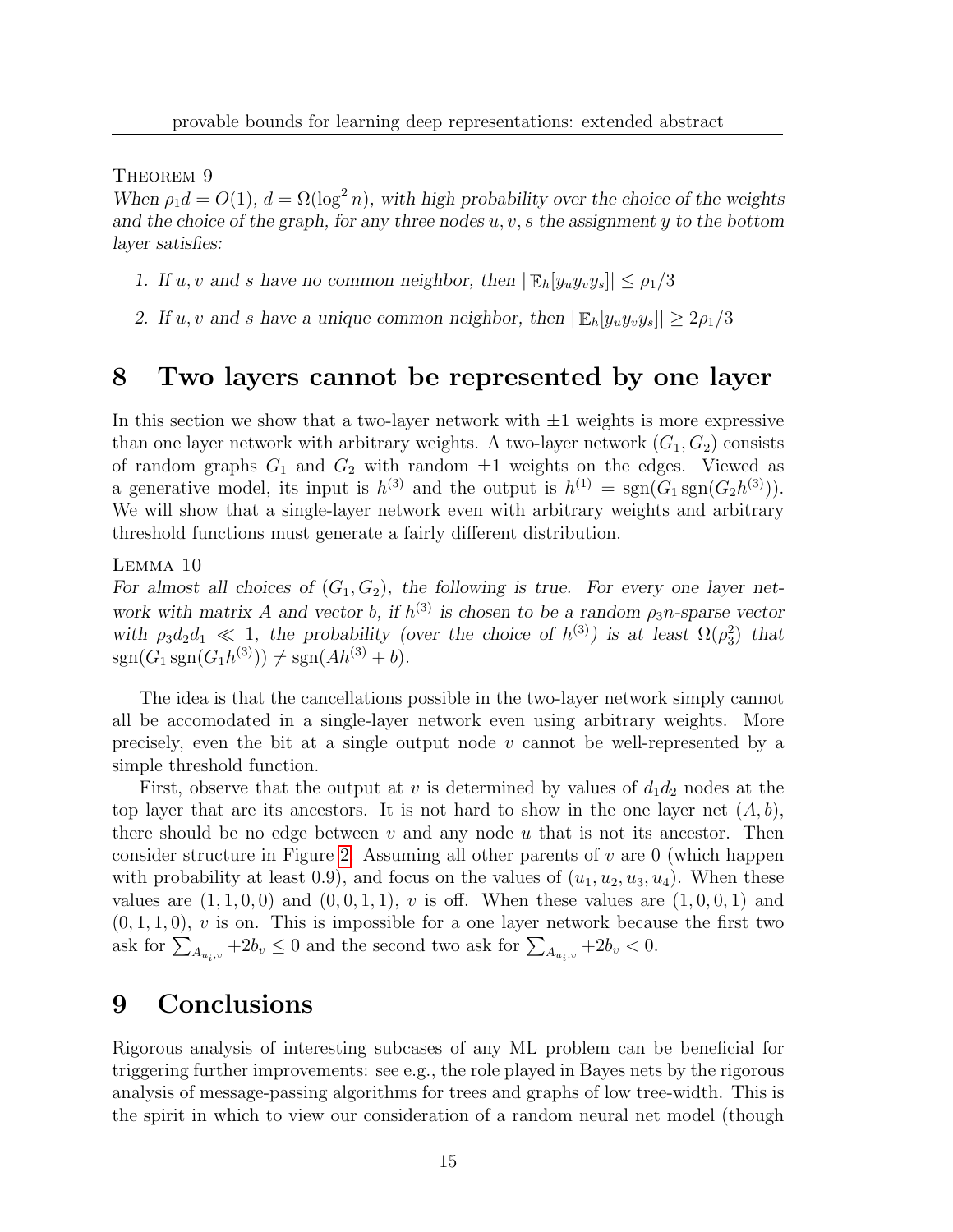

<span id="page-15-3"></span>Figure 2: Two-layer network $(G_1, G_2)$ 

note that there is some empirical work in reservoir computing using randomly wired neural nets).

The concept of a denoising autoencoder (with weight tying) suggests to us a graph with random-like properties. We would be very interested in an empirical study of the randomness properties of actual deep nets learnt in real life. (For example, in [\[KSH12\]](#page-16-5) some of the layers use convolution, which is decidedly nonrandom. But other layers do backpropagation starting with a complete graph and may end up more random-like.)

Network randomness is not so crucial for single-layer learning. But for provable layerwise learning we rely on the support (i.e., nonzero edges) being random: this is crucial for controlling (i.e., upper bounding) correlations among features appearing in the same hidden layer (see Lemma [6\)](#page-10-0). Provable layerwise learning under weaker assumptions would be very interesting.

# Acknowledgments

We would like to thank Yann LeCun, Ankur Moitra, Sushant Sachdeva, Linpeng Tang for numerous helpful discussions throughout various stages of this work. This work was done when the first, third and fourth authors were visiting EPFL.

### References

- <span id="page-15-1"></span>[AFH<sup>+</sup>12] Anima Anandkumar, Dean P. Foster, Daniel Hsu, Sham M. Kakade, and Yi-Kai Liu. A spectral algorithm for latent Dirichlet allocation. In Advances in Neural Information Processing Systems 25, 2012.
- <span id="page-15-0"></span>[AGM12] Sanjeev Arora, Rong Ge, and Ankur Moitra. Learning topic models – going beyond svd. In IEEE 53rd Annual Symposium on Foundations of Computer Science, FOCS 2012, New Brunswick NJ, USA, October 20-23, pages 1–10, 2012.
- <span id="page-15-2"></span>[AGM13] Sanjeev Arora, Rong Ge, and Ankur Moitra. New algorithms for learning incoherent and overcomplete dictionaries. ArXiv, 1308.6273, 2013.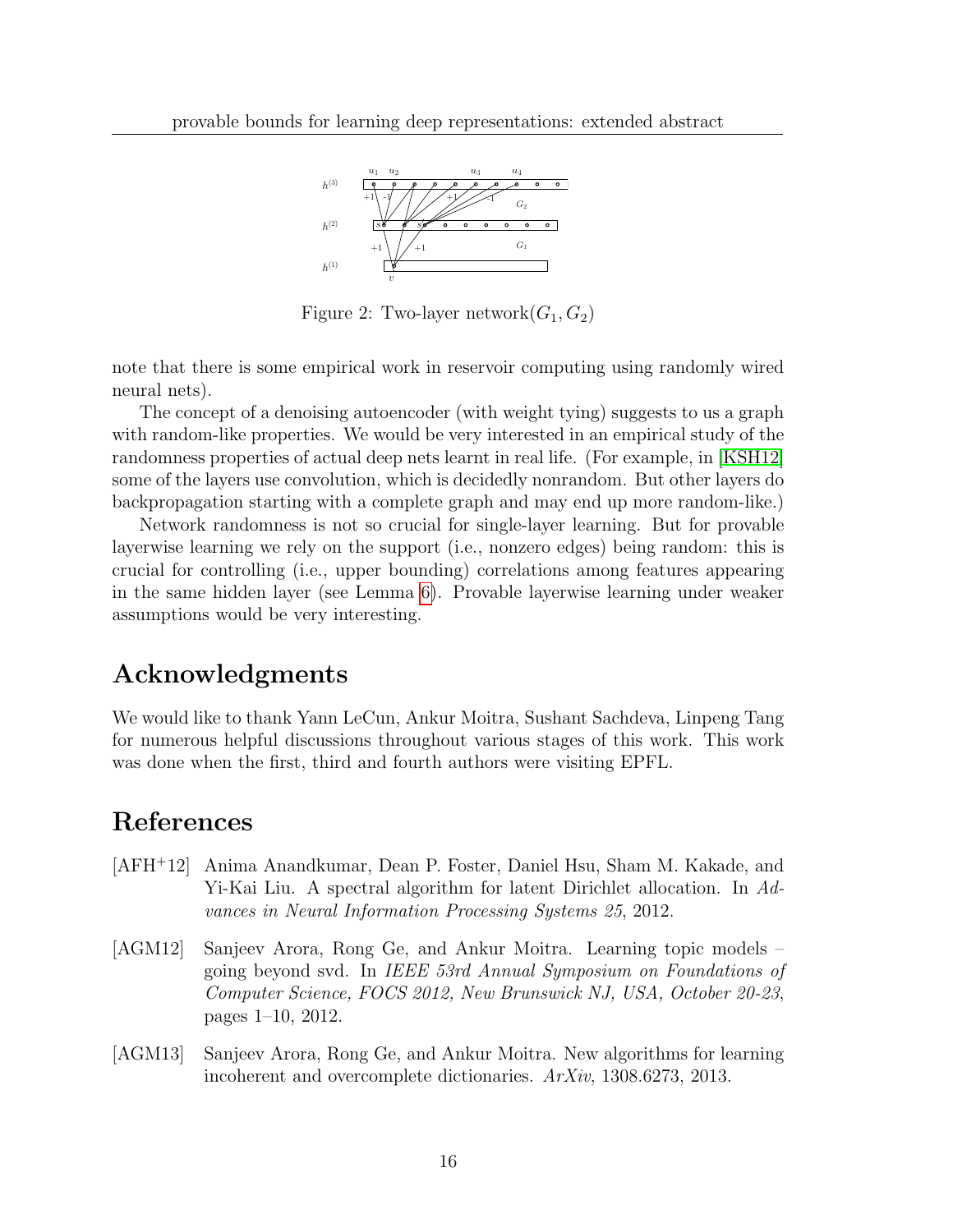- <span id="page-16-11"></span>[BCV13] Yoshua Bengio, Aaron C. Courville, and Pascal Vincent. Representation learning: A review and new perspectives. IEEE Trans. Pattern Anal. Mach. Intell., 35(8):1798–1828, 2013.
- <span id="page-16-4"></span>[Ben09] Yoshua Bengio. Learning deep architectures for AI. Foundations and Trends in Machine Learning, 2(1):1–127, 2009. Also published as a book. Now Publishers, 2009.
- <span id="page-16-8"></span>[BGI<sup>+</sup>08] R. Berinde, A.C. Gilbert, P. Indyk, H. Karloff, and M.J. Strauss. Combining geometry and combinatorics: a unified approach to sparse signal recovery. In 46th Annual Allerton Conference on Communication, Control, and Computing, pages 798–805, 2008.
- <span id="page-16-10"></span>[BH77] J Adrian Bondy and Robert L Hemminger. Graph reconstructiona survey. Journal of Graph Theory, 1(3):227–268, 1977.
- <span id="page-16-6"></span>[CS09] Youngmin Cho and Lawrence Saul. Kernel methods for deep learning. In Advances in Neural Information Processing Systems 22, pages 342–350. 2009.
- <span id="page-16-7"></span>[Don06] David L Donoho. Compressed sensing. Information Theory, IEEE Transactions on, 52(4):1289–1306, 2006.
- <span id="page-16-9"></span>[Heb49] Donald O. Hebb. The Organization of Behavior: A Neuropsychological Theory. Wiley, new edition edition, June 1949.
- <span id="page-16-1"></span>[HK13] Daniel Hsu and Sham M. Kakade. Learning mixtures of spherical gaussians: moment methods and spectral decompositions. In Proceedings of the 4th conference on Innovations in Theoretical Computer Science, pages 11–20, 2013.
- <span id="page-16-0"></span>[HKZ12] Daniel Hsu, Sham M. Kakade, and Tong Zhang. A spectral algorithm for learning hidden Markov models. Journal of Computer and System Sciences, 78(5):1460–1480, 2012.
- <span id="page-16-2"></span>[JKS02] Jeffrey C Jackson, Adam R Klivans, and Rocco A Servedio. Learnability beyond  $ac^0$ . In Proceedings of the thiry-fourth annual ACM symposium on Theory of computing, pages 776–784. ACM, 2002.
- <span id="page-16-3"></span>[KS09] Adam R Klivans and Alexander A Sherstov. Cryptographic hardness for learning intersections of halfspaces. Journal of Computer and System Sciences, 75(1):2–12, 2009.
- <span id="page-16-5"></span>[KSH12] Alex Krizhevsky, Ilya Sutskever, and Geoff Hinton. Imagenet classification with deep convolutional neural networks. In Advances in Neural Information Processing Systems 25, pages 1106–1114. 2012.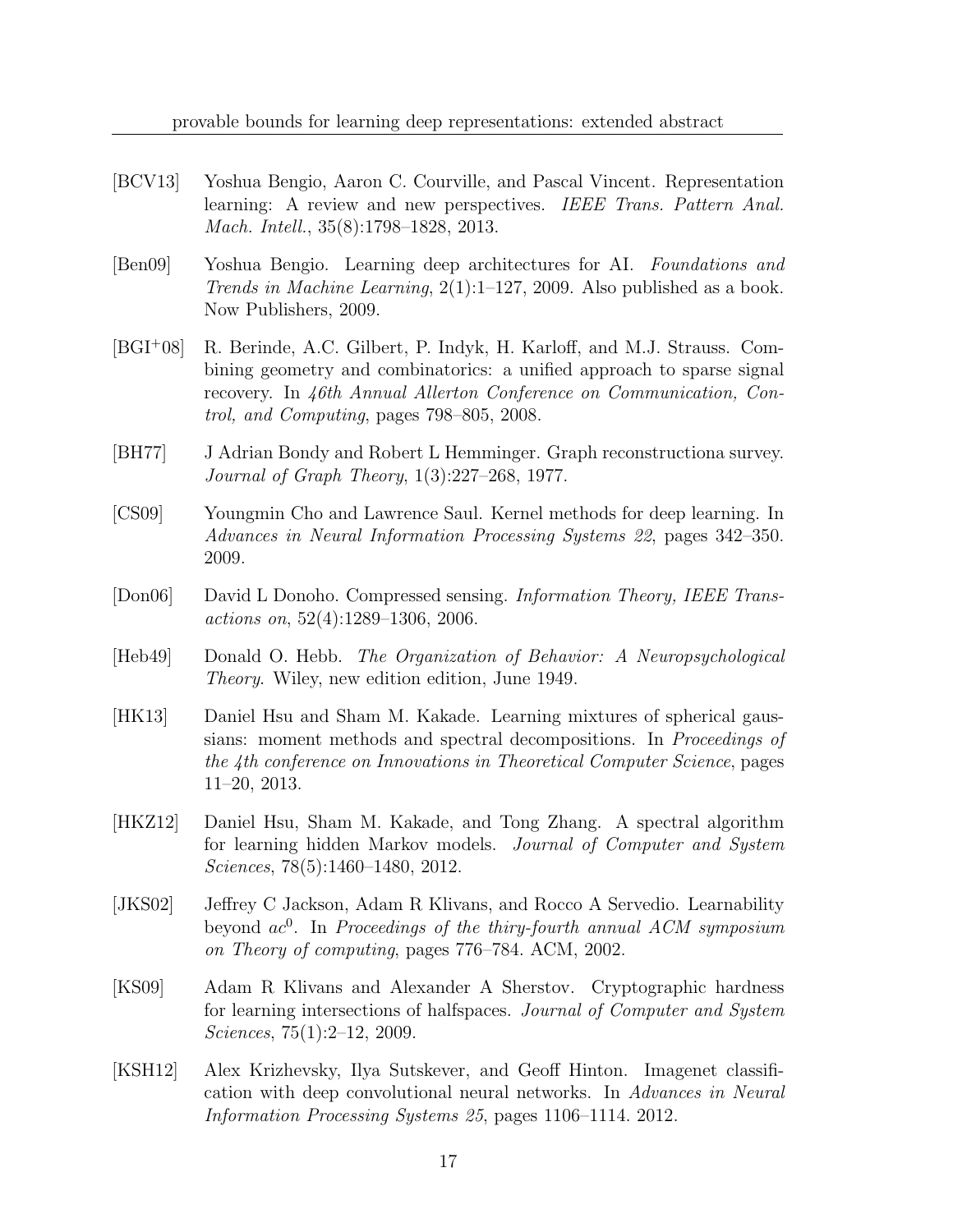- <span id="page-17-2"></span>[LSSS13] Roi Livni, Shai Shalev-Shwartz, and Ohad Shamir. A provably efficient algorithm for training deep networks. ArXiv, 1304.7045, 2013.
- <span id="page-17-0"></span>[MV10] Ankur Moitra and Gregory Valiant. Settling the polynomial learnability of mixtures of gaussians. In the 51st Annual Symposium on the Foundations of Computer Science (FOCS), 2010.
- <span id="page-17-1"></span>[VLBM08] Pascal Vincent, Hugo Larochelle, Yoshua Bengio, and Pierre-Antoine Manzagol. Extracting and composing robust features with denoising autoencoders. In ICML, pages 1096–1103, 2008.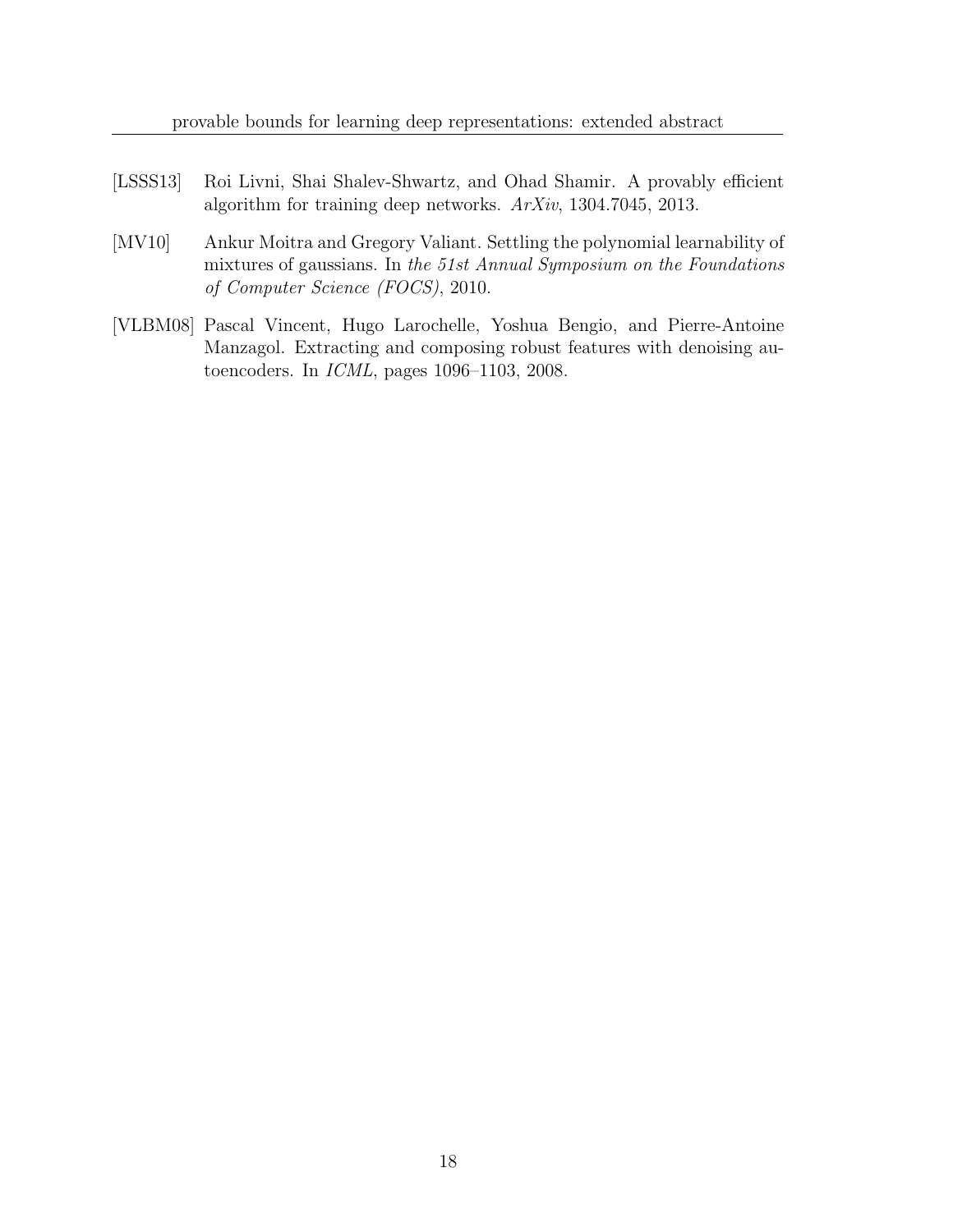# Provable Bounds for Learning Some Deep Representations: Long Technical Appendix<sup>∗</sup>

Sanjeev Arora Aditya Bhaskara Rong Ge Tengyu Ma

# A Preliminaries and Notations

Here we describe the class of randomly chosen neural nets that are learned by our algorithm. A network  $\mathcal{R}(\ell, \rho_l, \{G_i\})$  has  $\ell$  hidden layers of binary variables  $h^{(\ell)}, h^{(\ell-1)},$  $\ldots$ ,  $h^{(1)}$  from top to bottom and an observed layer x at bottom. The set of nodes at layer  $h^{(i)}$  is denoted by  $N_i$ , and  $|N_i| = n_i$ . For simplicity of analysis, let  $n = \max_i n_i$ , and assume each  $n_i > n^c$  for some positive constant c.

(`) h (`−1) = sgn(G`−<sup>1</sup>h (`)) random neural net G`−<sup>1</sup> h (`−1) h (i−1) = sgn(G<sup>i</sup>−<sup>1</sup>h (i)) random neural nets h (1) h (1) random linear function G<sup>0</sup> y = G0h y (observed layer)

Figure 1: Example of a deep network

The edges between layers i and  $i - 1$  are assumed to be chosen according to a random bipartite graph  $G_i(N_{i+1}, N_i, E_i, w)$  that includes every pair  $(u, v) \in N_{i+1} \times N_i$ in  $E_i$  with probability  $p_i$ . We denote this distribution by  $\mathcal{G}_{n_{i+1},n_i,p_i}$ . Each edge  $e \in E_i$ 

<sup>∗</sup>This appendix is self-contained in terms of technicality, though the readers are encouraged to read the extended abstract first, which contains abstract, introduction, reference, etc. Also note that the notations, numbering in this appendix are also independent with the extended abstract.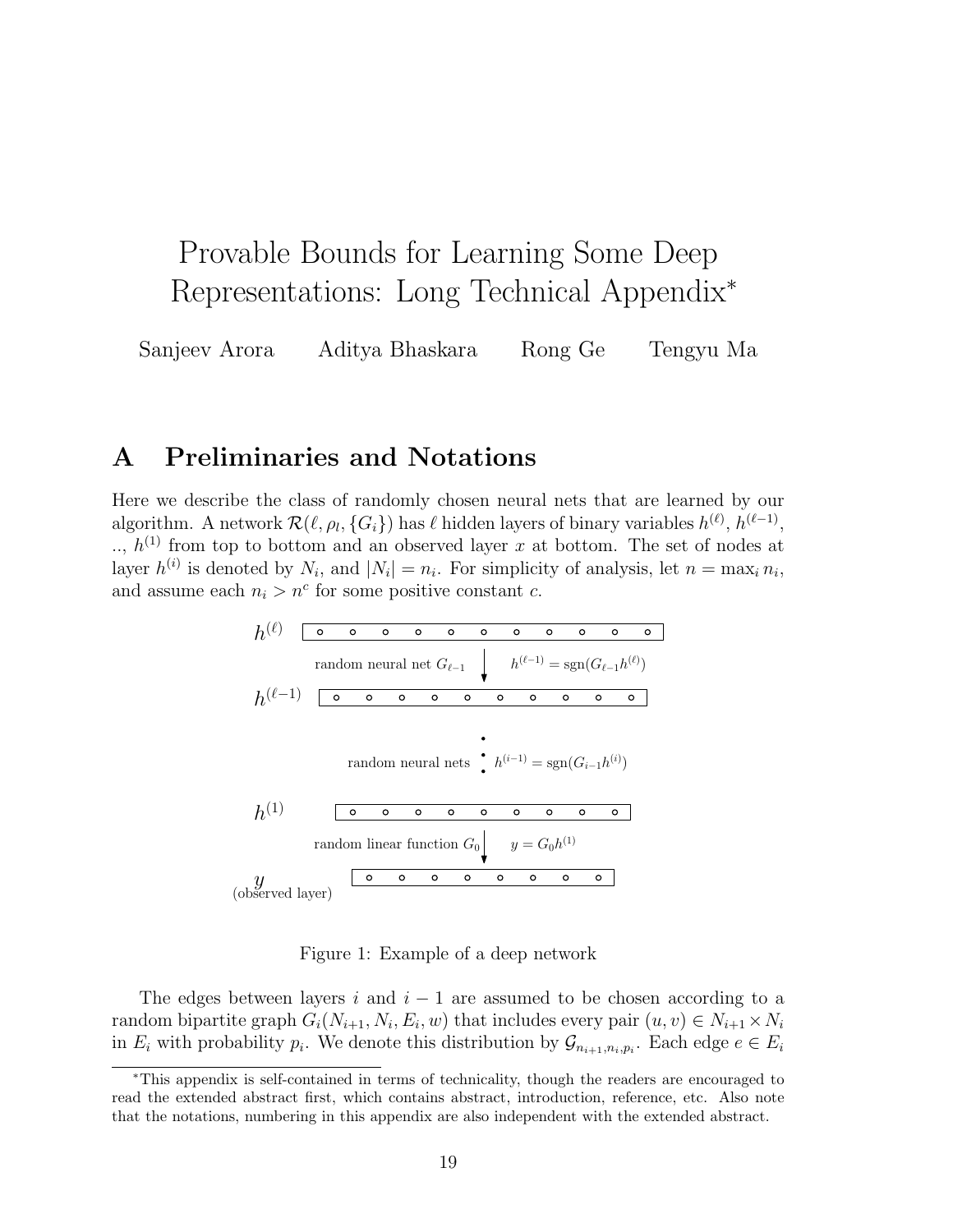carries a weight  $w(e)$  in  $[-1, 1]$  that is randomly chosen. The set of positive edges are denoted by  $E_i^+ = \{(u, v) \in N_{i+1} \times N_i : w(u, v) > 0\}$ . Define  $E^-$  to be the negative edges similarly. Denote by  $G^+$  and  $G^-$  the corresponding graphs defined by  $E^+$  and  $E^-$ , respectively.

The generative model works like a neural net where the threshold at every node is 0. The top layer  $h^{(\ell)}$  is initialized a  $0/1$  assignment where the set of nodes that are 1 is picked uniformly among all sets of size  $\rho_l n_l$ . Each node in layer  $\ell - 1$  computes a weighted sum of its neighbors in layer  $\ell$ , and becomes 1 iff that sum strictly exceeds 0. We will use  $sgn(\cdot)$  to denote the threshold function:

$$
sgn(x) = 1 \text{ if } x > 0 \text{ and } 0 \text{ else.}
$$
 (1)

Applying sgn() to a vector involves applying it componentwise. Thus the network computes as follows:  $h^{(i-1)} = \text{sgn}(G_{i-1}h^{(i)})$  for all  $i > 0$  and  $h^{(0)} = G_0h^{(1)}$  (i.e., no threshold at the observed layer)<sup>1</sup>. Here (with slight abuse of notation)  $G_i$  stands for both the bipartite graph and the bipartite weight matrix of the graph at layer  $i$ .

We also consider a simpler case when the edge weights are in  $\{\pm 1\}$  instead of [-1,1]. We call such a network  $\mathcal{D}(\ell, \rho_l, \{G_i\})$ .

Throughout this paper, by saying "with high probability" we mean the probability is at least  $1-n^{-C}$  for some large constant C. Moreover,  $f \gg g$  means  $f \geq Cg$ ,  $f \ll g$ means  $f \leq g/C$  for large enough constant C (the constant required is determined implicitly by the related proofs).

**More network notations.** The expected degree from  $N_i$  to  $N_{i+1}$  is  $d_i$ , that is,  $d_i \triangleq p_i |N_{i+1}| = p_i n_{i+1}$ , and the expected degree from  $N_{i+1}$  to  $N_i$  is denoted by  $d'_i \triangleq p_i|N_i| = p_i n_i$ . The set of forward neighbors of  $u \in N_{i+1}$  in graph  $G_i$  is denoted by  $F_i(u) = \{v \in N_i : (u, v) \in E_i\}$ , and the set of backward neighbors of  $v \in N_i$  in  $G_i$ is denoted by  $B_i(v) = \{u \in N_{i+1} : (u, v) \in E_i\}$ . We use  $F_i^+$  $i^+(u)$  to denote the positive neighbors:  $F_i^+$  $i^+(u) \triangleq \{v, : (u, v) \in E_i^+$  $\{a_i^+\}$  (and similarly for  $B_i^+$  $i^+(v)$ ). The expected density of the layers are defined as  $\rho_{i-1} = \rho_i d_{i-1}/2$  ( $\rho_{\ell}$  is given as a parameter of the model).

Our analysis works while allowing network layers of different sizes and different degrees. For simplicity, we recommend first-time readers to assume all the  $n_i$ 's are equal, and  $d_i = d'_i$  for all layers.

Basic facts about random graphs We will assume that in our random graphs the expected degree  $d', d \gg \log n$  so that most events of interest to us that happen in expectation actually happen with high probability (see Appendix J): e.g., all hidden nodes have backdegree  $d \pm \sqrt{d \log n}$ . Of particular interest will be the fact (used often

<sup>&</sup>lt;sup>1</sup>We can also allow the observed layer to also use threshold but then our proof requires the output vector to be somewhat sparse. This could be meaningful in modeling practical settings where each datapoint has been represented as a somewhat sparse 0/1 vector via a sparse coding algorithm.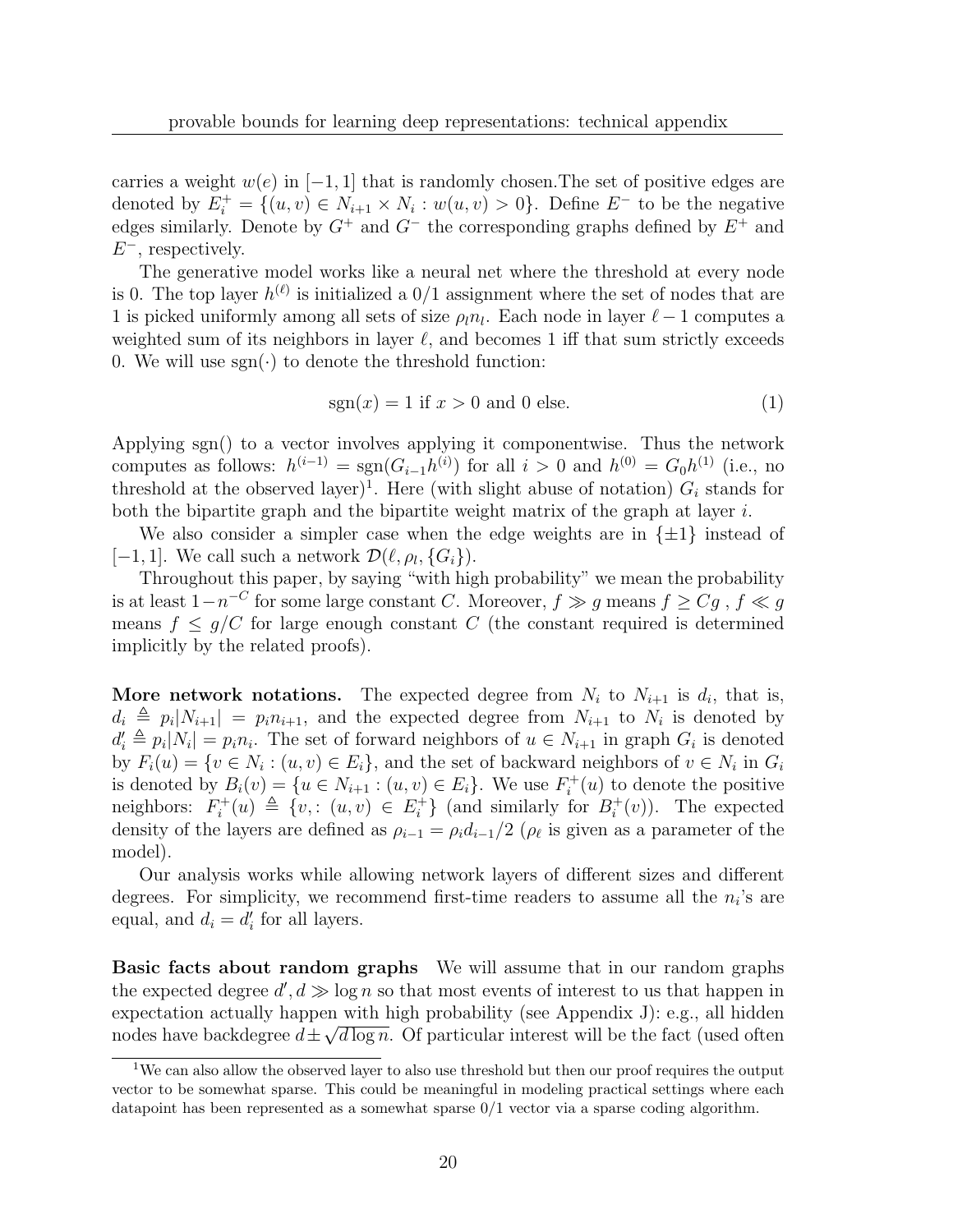in theoretical computer science) that random bipartite graphs have a *unique neighbor* property. This means that every set of nodes S on one layer has  $|S|$   $(d' \pm o(d'))$ neighbors on the neighboring layer provided  $|S| d' \ll n$ , which implies in particular that most of these neighboring nodes are adjacent to exactly one node in  $S$ : these are called unique neighbors. We will need a stronger version of unique neighbors property which doesn't hold for all sets but holds for every set with probability at least  $1 - \exp(-d')$  (over the choice of the graph). It says that every node that is not in S shares at most (say)  $0.1d'$  neighbors with any node in S. This is crucial for showing that each layer is a denoising autoencoder.

### B Main Results

In this paper, we give an algorithm that learns a random deep neural network.

THEOREM 1

For a network  $\mathcal{D}(\ell, \rho_l, \{G_i\})$ , if all graphs  $G_i$ 's are chosen according to  $\mathcal{G}_{n_{i+1}, n_i, p_i}$ , and the parameters satisfy:

- 1. All  $d_i \gg \log^2 n, d'_i \gg \log^2 n$ .
- 2. For all but last layer  $(i \geq 1)$ ,  $\rho_i^3 \ll \rho_{i+1}$ .
- 3. For all layers,  $n_i^3 (d'_{i-1})^8 / n_{i-1}^8 \ll 1$ .
- 4. For last layer,  $\rho_1 d_0 = O(1)$ ,  $d_0^{3/2}$  $\frac{3}{2}d_0^{3/2}/d_1d_2 < O(\log^{-3/2} n), \sqrt{d_0}/d_1 < O(\log^{-3/2} n),$  $d_1^5 < n, d_0 \gg \log^3 n.$

Then there is an algorithm using  $O(\log n/\rho_\ell^2)$  samples, running in time  $O(\sum_{i=1}^\ell n_i((d_i')^3 +$  $n_{i-1}$ )) that learns the network with high probability on both the graph and the samples.

REMARK 1 We include the last layer whose output is real instead of  $0/1$ , in order to get fully dense outputs. We can also learn a network without this layer, in which case the last layer needs to have density at most  $1/poly log(n)$ , and condition 4 is no long needed.

REMARK 2 If a stronger version of condition 2,  $\rho_i^2 \ll \rho_{i+1}$  holds, there is a faster and simpler algorithm that runs in time  $O(n^2)$ .

Although we assume each layer of the network is a random graph, we are not using all the properties of the random graph. The properties of random graphs we need are listed in Section J.

We can also learn a network even if the weights are not discrete.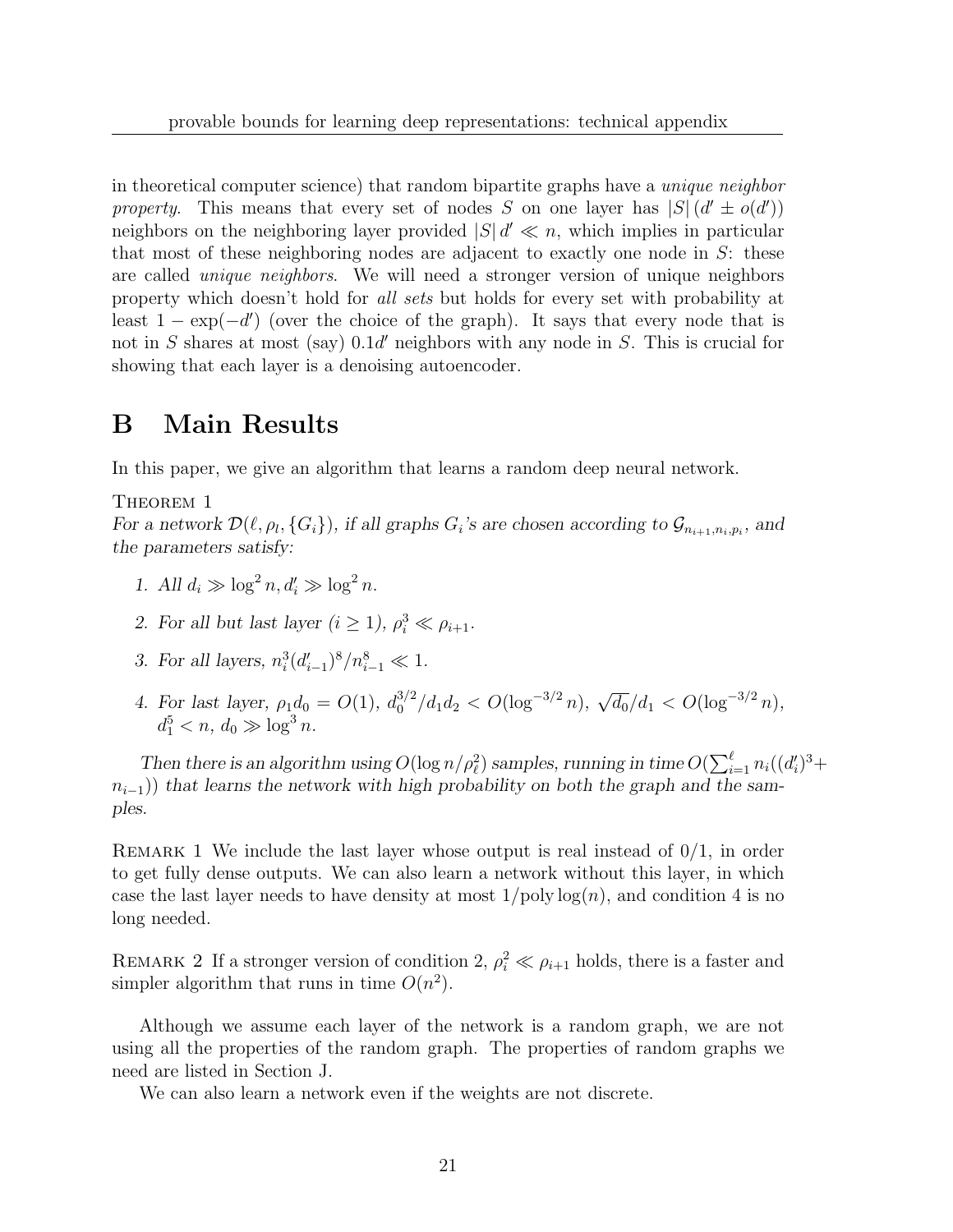THEOREM 2

For a network  $\mathcal{R}(\ell, \rho_l, \{G_i\})$ , if all graphs  $G_i$ 's are chosen according to  $\mathcal{G}_{n_{i+1}, n_i, p_i}$ , and the parameters satisfy the same conditions as in Theorem 1, there is an algorithm using  $O(n_l^2 n_{l-1} l^2 \log n / \eta^2)$  samples, running in time poly $(n)$  that learns a network  $\mathcal{R}'(\ell, \rho_l, \{G'_i\})$ . The observed vectors of network  $\mathcal{R}'$  agrees with  $\mathcal{R}(\ell, \rho_l, \{G_i\})$  on  $(1 - \eta)$  fraction of the hidden variable  $h^{(l)}$ .

# C Each layer is a Denoising Auto-encoder

Experts feel that deep networks satisfy some intuitive properties. First, intermediate layers in a deep representation should approximately preserve the useful information in the input layer. Next, it should be possible to go back/forth easily between the representations in two successive layers, and in fact they should be able to use the neural net itself to do so. Finally, this process of translating between layers should be noise-stable to small amounts of random noise. All this was implicit in the early work on RBM and made explicit in the paper of Vincent et al. [VLBM08] on *denoising* autoencoders. For a theoretical justification of the notion of a denoising autoencoder based upon the "manifold assumption" of machine learning see the survey of Bengio [Ben09].

DEFINITION 1 (DENOISING AUTOENCODER) An autoencoder consists of an decoding function  $D(h) = s(Wh + b)$  and a encoding function  $E(y) = s(W'y + b')$  where  $W, W'$  are linear transformations, b, b' are fixed vectors and s is a nonlinear function that acts identically on each coordinate. The autoencoder is denoising if  $E(D(h)+\eta)$ h with high probability where h is drawn from the input distribution, η is a noise vector drawn from the noise distribution, and  $D(h) + \eta$  is a shorthand for "E(h) corrupted with noise  $\eta$ ." The autoencoder is said to use weight tying if  $W' = W^T$ .

The popular choices of s includes logistic function, soft max, etc. In this work we choose s to be a simple threshold on each coordinate (i.e., the test  $> 0$ , this can be viewed as an extreme case of logistic function). Weight tying is a popular constraint and is implicit in RBMs. Our work also satisfies weight tying.

In empirical work the denoising autoencoder property is only implicitly imposed on the deep net by minimizing the reconstruction error  $||y - D(E(\tilde{y}))||$ , where  $\tilde{y}$  is a corrupted version of  $y$ ; our definition is very similar in spirit that it also enforces the noise-stability of the autoencoder in a stronger sense. It actually implies that the reconstruction error corresponds to the noise from  $\tilde{y}$ , which is indeed small. We show that in our ground truth net (whether from model  $\mathcal{D}(\ell, \rho_\ell, \{G_i\})$  or  $\mathcal{R}(\ell, \rho_\ell, \{G_i\})$ ) every pair of successive levels whp satisfies this definition, and with weight-tying.

We will show that each layer of our network is a denoising autoencoder with very high probability. (Each layer can also be viewed as an RBM with an additional energy term to ensure sparsity of  $h$ .) Later we will of course give efficient algorithms to learn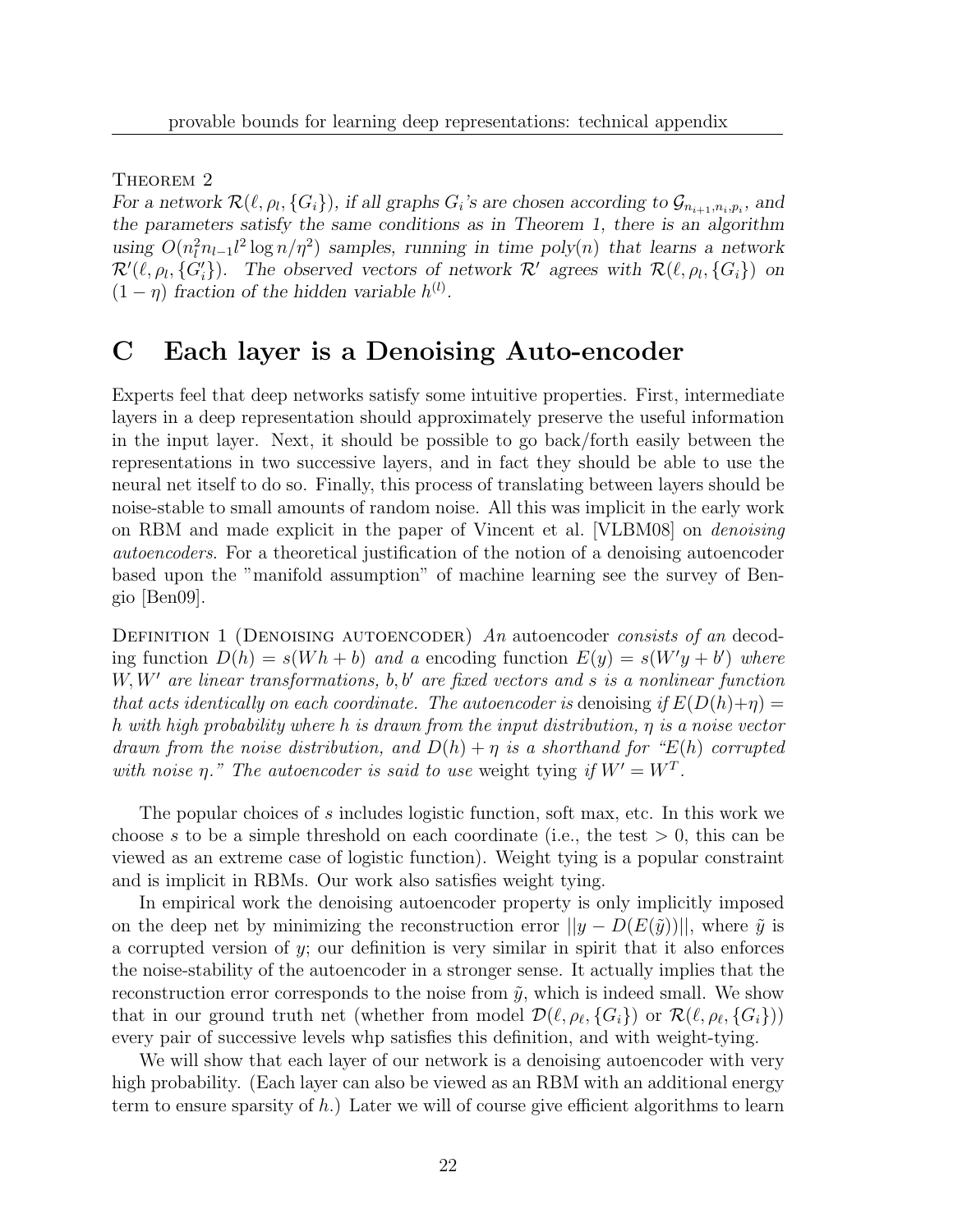such networks without recoursing to local search. In this section we just prove they satisfy Definition 1.

The single layer has m hidden and n output (observed) nodes. The connection graph between them is picked randomly by selecting each edge independently with probability p and putting a random weight on it in  $[-1, 1]$ . Then the linear transformation  $W$  corresponds simply to this matrix of weights. In our autoencoder we set  $b = \vec{0}$  and  $b' = 0.2d' \times \vec{1}$ , where  $d' = pn$  is the expected degree of the random graph on the hidden side. (By simple Chernoff bounds, every node has degree very close to  $d'.$ ) The hidden layer h has the following prior: it is given a  $0/1$  assignment that is 1 on a random subset of hidden nodes of size  $\rho m$ . This means the number of nodes in the output layer that are 1 is at most  $\rho md' = \rho nd$ , where  $d = pm$  is the expected degree on the observed side. We will see that since  $b = \vec{0}$  the number of nodes that are 1 in the output layer is close to  $\rho m d'/2$ .

#### Lemma 3

If  $\rho m d' < 0.05n$  (i.e., the assignment to the observed layer is also fairly sparse) then the single-layer network above is a denoising autoencoder with high probability (over the choice of the random graph and weights), where the noise distribution is allowed to flip every output bit independently with probability 0.01.

Remark: The parameters accord with the usual intuition that the information content must *decrease* when going from observed layer to hidden layer.

**PROOF:** By definition,  $D(h) = \text{sgn}(Wh)$ . Let's understand what  $D(h)$  looks like. If S is the subset of nodes in the hidden layer that are 1 in  $h$ , then the unique neighbor property (Corollary 30) implies that (i) With high probability each node u in S has at least 0.9d <sup>0</sup> neighboring nodes in the observed layer that are neighbors to no other node in S. Furthermore, at least  $0.44d'$  of these are connected to u by a positive edge and  $0.44d'$  are connected by a negative edge. All  $0.44d'$  of the former nodes must therefore have a value 1 in  $D(h)$ . Furthermore, it is also true that the total weight of these 0.44d' positive edges is at least 0.21d'. (ii) Each v not in S has at most  $0.1d'$ neighbors that are also neighbors of any node in S.

Now let's understand the encoder, specifically,  $E(D(h))$ . It assigns 1 to a node in the hidden layer iff the weighted sum of all nodes adjacent to it is at least  $0.2d'$ . By (i), every node in S must be set to 1 in  $E(D(h))$  and no node in  $\overline{S}$  is set to 1. Thus  $E(D(h)) = h$  for most h's and we have shown that the autoencoder works correctly. Furthermore, there is enough margin that the decoding stays stable when we flip 0.01 fraction of bits in the observed layer.  $\Box$ 

### D Learning a single layer network

We first consider the question of learning a single layer network, which as noted amounts to learning nonlinear dictionaries. It perfectly illustrates how we leverage the sparsity and the randomness of the support graph.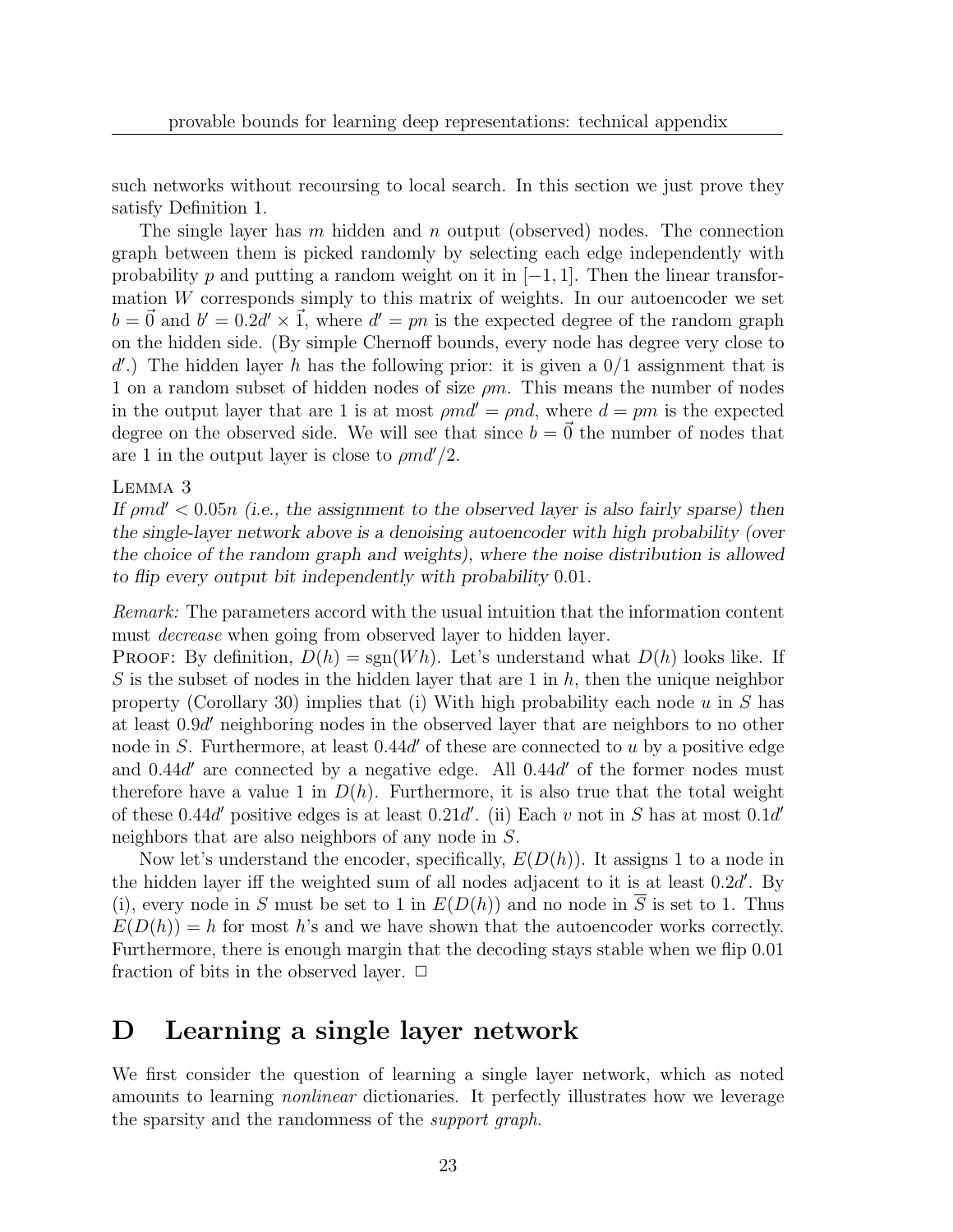The overall algorithm is illustrated in Algorithm 1.

| Algorithm 1. |  | High Level Algorithm |
|--------------|--|----------------------|
|--------------|--|----------------------|

|    | <b>Input:</b> samples y's generated by a deep network described in Section $A$ |
|----|--------------------------------------------------------------------------------|
|    | <b>Output:</b> Output the network/encoder and decoder functions                |
|    | 1: for $i = 1$ TO l do                                                         |
| 2: | Call LastLayerGraph/PairwiseGraph/3-Wise Graph on $h^{(i-1)}$ to construct the |
|    | correlation structure                                                          |
| 3: | Call RecoverGraphLast/RecoverGraph/RecoverGraph3Wise to learn the posi-        |
|    | tive edges $E_i^+$                                                             |
| 4: | Use PartialEncoder to encode all $h^{(i-1)}$ to $h^{(i)}$                      |
| 5: | Call LearnGraph/LearnDecoder to learn the graph/decoder between layer i and    |

- $i-1$ .
- 6: end for

In Section D.1.1 we start with the simplest subcase: all edge weights are 1 (nonedges may be seen as 0-weight edges). First we show how to use pairwise or 3-wise correlations of the observed variables to figure out which pairs/triples "wire together"(i.e., share a common neighbor in the hidden layer). Then the correlation structure is used by the Graph Recovery procedure (described later in Section F) to learn the support of the graph.

In Section D.1.2 we show how to generalize these ideas to learn single-layer networks with both positive and negative edge weights.

In Section D.2 we show it is possible to do encoding even when we only know the support of positive edges. The result there is general and works in the multi-layer setting.

Finally we give a simple algorithm for learning the negative edges when the edge weights are in  $\{\pm 1\}$ . This algorithm needs to be generalized and modified if we are working with multiple layers or real weights, see Section G for details.

### D.1 Hebbian rule: Correlation implies common cause

### D.1.1 Warm up: 0/1 weights

In this part we work with the simplest setting: a single level network with  $m$  hidden nodes, n observed nodes, and a random (but unknown) bipartite graph  $G(U, V, E)$ connecting them where each observed node has expected backdegree degree d. All edge weights are 1, so learning  $G$  is equivalent to finding the edges. Recall that we denote the hidden variables by h (see Figure 2) and the observed variables by y, and the neural network implies  $y = sgn(Gh)$ .

Also, recall that h is chosen uniformly at random among vectors with  $\rho m$  1's. The vector is sparse enough so that  $\rho d \ll 1$ .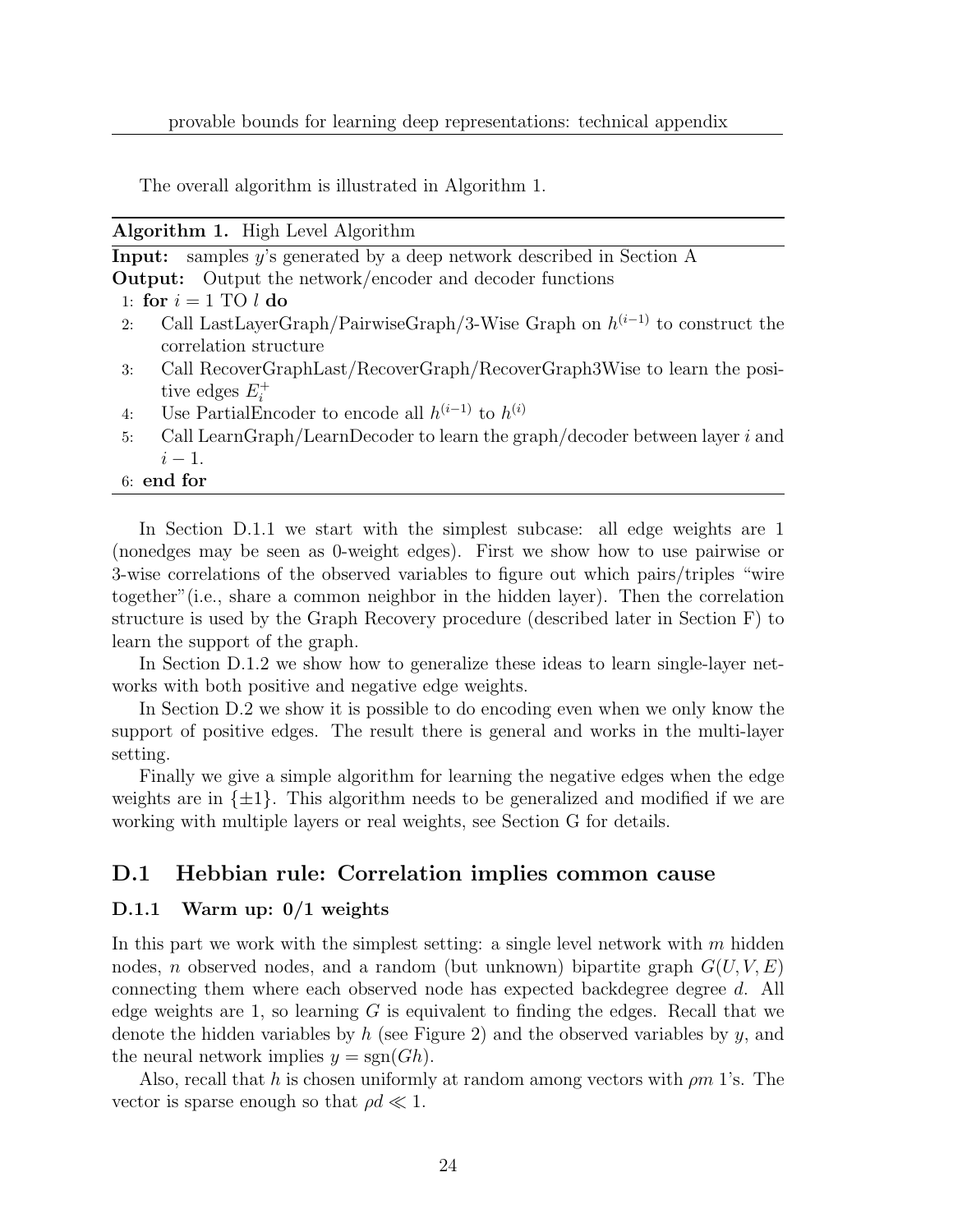

Figure 2: Single layered network

| Algorithm 2. PairwiseGraph                                                                               |
|----------------------------------------------------------------------------------------------------------|
| <b>Input:</b> $N = O(\log n/\rho)$ samples of $y = sgn(Gh)$ , where h is unknown and chosen              |
| from uniform $\rho m$ -sparse distribution                                                               |
| <b>Output:</b> Graph $\tilde{G}$ on vertices $V, u, v$ are connected if $u, v$ share a positive neighbor |
| in $G$                                                                                                   |
| for each $u, v$ in the output layer do                                                                   |
| if there are at least $2\rho N/3$ samples of y satisfying both u and v are fired then                    |
| connect u and v in $\tilde{G}$                                                                           |
| end if                                                                                                   |
| end for                                                                                                  |

The learning algorithm requires the unknown graph to satisfy some properties that hold for random graphs with high probability. We summarize these properties as  $\mathcal{P}_{sing}$  and  $\mathcal{P}_{sing+}$ , see Section J.

THEOREM 4

Let G be a random graph satisfying properties  $\mathcal{P}_{sing}$ . Suppose  $\rho \ll 1/d^2$ , with high probability over the samples, Algorithm 2 construct a graph  $\hat{G}$ , where u, v are connected in  $\tilde{G}$  iff they have a common neighbor in  $G$ .

As mentioned, the crux of the algorithm is to compute the correlations between observed variables. The following lemma shows pairs of variables with a common parent fire together (i.e., both get value 1) more frequently than a typical pair. Let  $\rho_y = \rho d$  be the approximate expected density of output layer.

#### Lemma 5

Under the assumptions of Theorem 4, if two observed nodes  $u, v$  have a common neighbor in the hidden layer then

$$
\Pr_h[y_u = 1, y_v = 1] \ge \rho
$$

otherwise,

$$
\Pr_{h}[y_u = 1, y_v = 1] \le 3\rho_y^2
$$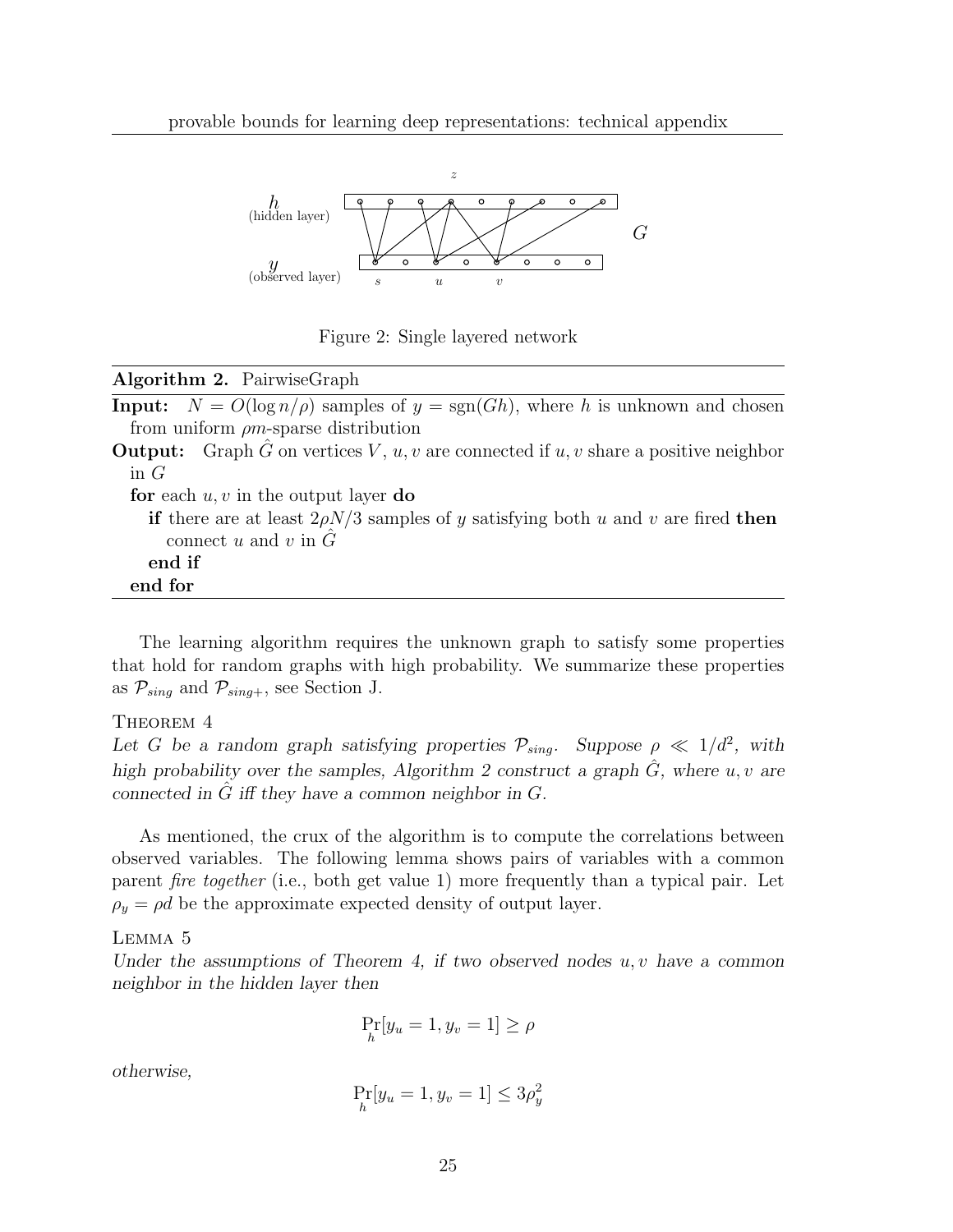**PROOF:** When u and v has a common neighbor z in the input layer, as long as z is fired both u and v are fired. Thus  $Pr[y_u = 1, y_v = 1] \ge Pr[h_z = 1] = \rho$ .

On the other hand, suppose the neighbor of  $u(B(u))$  and the neighbors of  $v(B(v))$ are disjoint. Since  $y_u = 1$  only if the support of h intersect with the neighbors of u, we have  $Pr[y_u = 1] = Pr[supp(h) \cap B(u) \neq \emptyset]$ . Similarly, we know  $Pr[y_u = 1, y_v =$  $1] = Pr[supp(h) \cap B(u) \neq \emptyset, supp(h) \cap B(v) \neq \emptyset].$ 

Note that under assumptions  $\mathcal{P}_{sing} B(u)$  and  $B(v)$  have size at most 1.1d. Lemma 38 implies  $Pr[\text{supp}(h) \cap B(u) \neq \emptyset, \text{supp}(h) \cap B(u) \neq \emptyset] \leq 2\rho^2|B(u)| \cdot |B(v)| \leq 3\rho_y^2$ .

The lemma implies that when  $\rho_y^2 \ll \rho(\text{which is equivalent to } \rho \ll 1/(d^2))$ , we can find pairs of nodes with common neighbors by estimating the probability that they are both 1.

In order to prove Theorem 4 from Lemma 5, note that we just need to estimate the probability  $Pr[y_u = y_v = 1]$  up to accuracy  $\rho/4$ , which by Chernoff bounds can be done using by  $O(\log n/\rho^2)$  samples.

### Algorithm 3. 3-WiseGraph

**Input:**  $N = O(\log n/\rho)$  samples of  $y = sgn(Gh)$ , where h is unknown and chosen from uniform  $\rho$ m-sparse distribution

**Output:** Hypergraph G on vertices V.  $\{u, v, s\}$  is an edge if and only if they share a positive neighbor in G

for each  $u, v, s$  in the observed layer of y do

if there are at least  $2\rho N/3$  samples of y satisfying all  $u, v$  and s are fired then add  $\{u, v, s\}$  as an hyperedge for  $\tilde{G}$ 

end if end for

The assumption that  $\rho \ll 1/d^2$  may seem very strong, but it can be weakened using higher order correlations. In the following Lemma we show how 3-wise correlation works when  $\rho \ll d^{-3/2}$ .

### Lemma 6

For any  $u, v, s$  in the observed layer,

- 1.  $Pr_h[y_u = y_v = y_s = 1] > \rho$ , if u, v, s have a common neighbor
- 2.  $Pr_h[y_u = y_v = y_s = 1] \le 3\rho_y^3 + 50\rho_y\rho$  otherwise.

PROOF: The proof is very similar to the proof of Lemma 5.

If  $u, v$  and s have a common neighbor z, then with probability  $\rho$ , z is fired and so are u, v and s.

On the other hand, if they don't share a common neighbor, then  $Pr_h[u, v, s]$  are all fired = Pr[supp(h) intersects with  $B(u), B(v), B(s)$ ]. Since the graph has property  $\mathcal{P}_{sing+}$ ,  $B(u), B(v), B(s)$  satisfy the condition of Lemma 40, and thus we have that  $Pr_h[u, v, s]$  are all fired  $\leq$  $3\rho_y^3 + 50\rho_y\rho$ .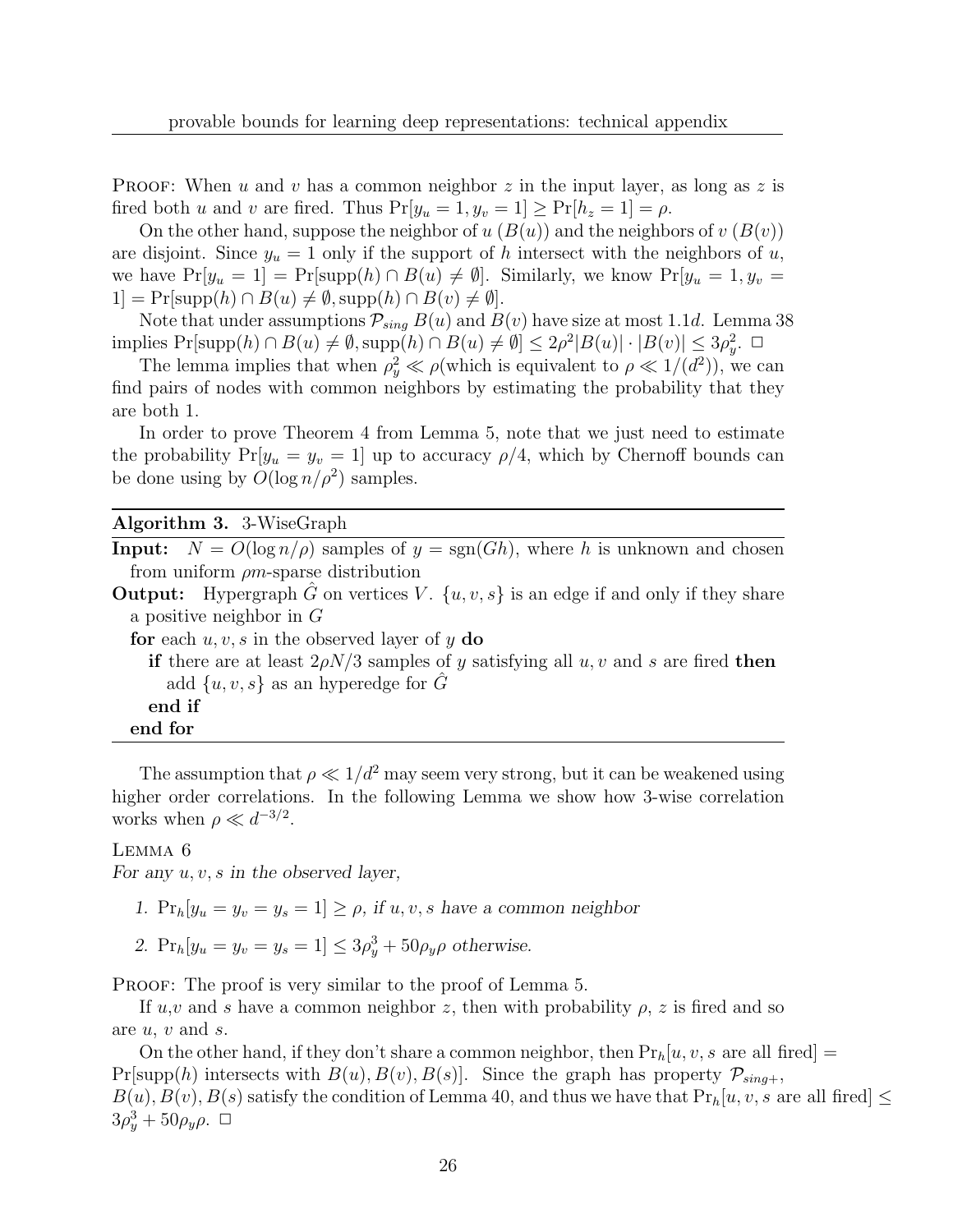#### D.1.2 General case: finding common positive neighbors

In this part we show that Algorithm 3 still works even if there are negative edges. The setting is similar to the previous parts, except that the edges now have a random weights. We will only be interested in the sign of the weights, so without loss of generality we assume the nonzero weights are chosen from  $\{\pm 1\}$  uniformly at random. All results still hold when the weights are uniformly random in  $[-1, 1]$ .

A difference in notation here is  $\rho_y = \rho d/2$ . This is because only half of the edges have positive weights. We expect the observed layer to have "positive" density  $\rho_y$ when the hidden layer has density  $\rho$ .

The idea is similar as before. The correlation  $Pr[y_u = 1, y_v = 1, y_s = 1]$  will be higher for  $u, v, s$  with a common *positive cause*; this allows us to identify the  $+1$  edges in G.

Recall that we say z is a positive neighbor of u if  $(z, u)$  is an  $+1$  edge, the set of positive neighbors are  $F^+(z)$  and  $B^+(u)$ .

We have a counterpart of Lemma 6 for general weights.

### Lemma 7

When the graph G satisfies properties  $\mathcal{P}_{sing}$  and  $\mathcal{P}_{sing+}$  and when  $\rho_y \ll 1$ , for any  $u, v, s$  in the observed layer,

1.  $Pr_h[y_u = y_v = y_s = 1] \ge \rho/2$ , if  $u, v, s$  have a common positive neighbor

2. 
$$
Pr_h[y_u = y_v = y_s = 1] \le 3\rho_y^3 + 50\rho_y\rho
$$
, otherwise.

PROOF: The proof is similar to the proof of Lemma 6.

First, when  $u, v, s$  have a common positive neighbor z, let U be the neighbors of u, v, s except z, that is,  $U = B(u) \cup B(v) \cup B(s) \setminus \{z\}$ . By property  $\mathcal{P}_{sing}$ , we know the size of U is at most 3.3d, and with at least  $1 - 3.3\rho d \geq 0.9$  probability, none of them is fired. When this happens (supp $(h) \cap U = \emptyset$ ), the remaining entries in h are still uniformly random  $\rho m$  sparse. Hence  $Pr[h_z = 1 | supp(h) \cap U = \emptyset] \ge \rho$ . Observe that u, v, s must all be fired if supp $(h) \cap U = \emptyset$  and  $h_z = 1$ , therefore we know

$$
\Pr_{h}[y_u = y_v = y_s = 1] \ge \Pr[\text{supp}(h) \cap U = \emptyset] \Pr[h_z = 1 | \text{supp}(h) \cap U = \emptyset] \ge 0.9\rho.
$$

On the other hand, if  $u, v$  and s don't have a positive common neighbor, then we have  $Pr_h[u, v, s \text{ are all fired}] \leq Pr[supp(h) \text{ intersects with } B^+(u), B^+(v), B^+(s)].$ Again by Lemma 40 and Property  $\mathcal{P}_{mult}$ , we have  $Pr_h[y_u = y_v = y_s = 1] \leq 3\rho_y^3 + 50\rho_y\rho$  $\Box$ 

### D.2 Paritial Encoder: Finding  $h$  given  $y$

Suppose we have a graph generated as described earlier, and that we have found all the positive edges (denoted  $E^+$ ). Then, given  $y = sgn(Gh)$ , we show how to recover h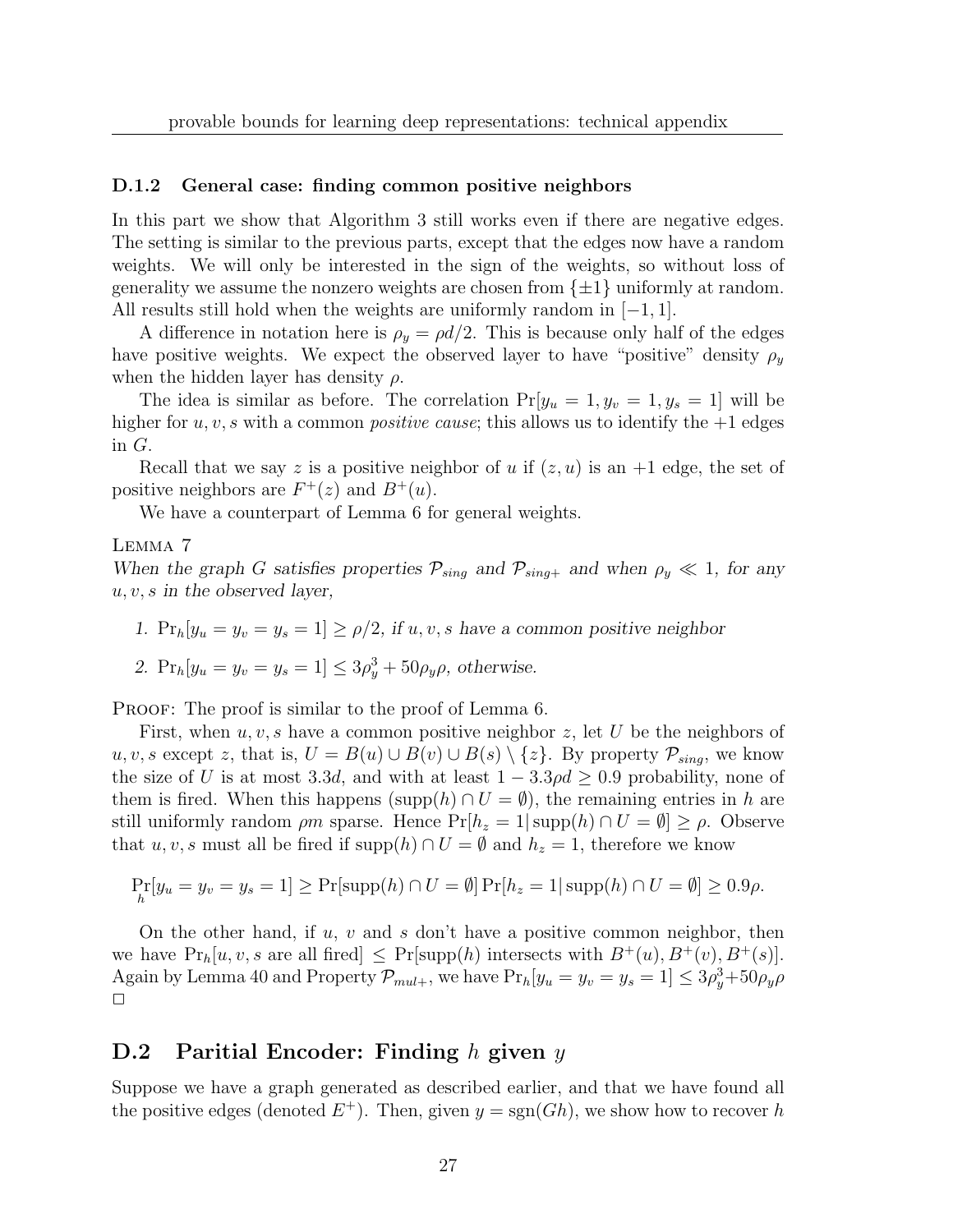as long as it possesses a "strong" unique neighbor property (definition to come). The recovery procedure is very similar to the encoding function  $E(\cdot)$  of the autoencoder (see Section C) with graph  $E^+$ .

Consider a bipartite graph  $G(U, V, E)$ . An  $S \subseteq U$  is said to have the  $(1 - \epsilon)$ -strong unique neighbor property if for each  $u \in S$ ,  $(1-\epsilon)$  fraction of its neighbors are unique neighbors with respect to S. Further, if  $u \notin S$ , we require that  $|F^+(u) \cap F^+(S)| < d'/4$ . Not all sets of size  $o(n/d')$  in a random bipartite graph have this property. However, *most* sets of size  $o(n/d')$  have this property. Indeed, if we sample polynomially many S, we will not, with high probability, see any sets which do not satisfy this property. See Property 1 in Appendix J for more on this.

How does this property help? If  $u \in S$ , since most of  $F(u)$  are unique neighbors, so are most of  $F^+(u)$ , thus they will all be fired. Further, if  $u \notin S$ , less than  $d'/4$  of the positive neighbors will be fired w.h.p. Thus if  $d'/3$  of the positive neighbors of u are on, we can be sure (with failure probability  $\exp^{-\Omega(d')}$  in case we chose a bad S), that  $u \in S$ . Formally, the algorithm is simply (with  $\theta = 0.3d'$ ):

### Algorithm 4. PartialEncoder

**Input:** positive edges  $E^+$ , sample  $y = \text{sgn}(Gh)$ , threshold  $\theta$ **Output:** the hidden variable  $h$ return  $h = sgn((E^+)^T y - \theta \vec{1})$ 

Lemma 8

If the support of vector h has the  $11/12$ -strong unique neighbor property in G, then Algorithm 4 returns h given input  $E^+$  and  $y = sgn(Gh)$ .

**PROOF:** As we saw above, if  $u \in S$ , at most  $d'/6$  of its neighbors (in particular that many of its positive neighbors) can be shared with other vertices in  $S$ . Thus  $u$  has at least  $(0.3)d'$  unique positive neighbors (since u has  $d(1 \pm d^{-1/2})$  positive neighbors), and these are all "on".

Now if  $u \notin S$ , it can have an intersection at most  $d'/4$  with  $F(S)$  (by the definition of strong unique neighbors), thus there cannot be  $(0.3)d'$  of its neighbors that are 1.  $\Box$ 

Remark 3 Notice that Lemma 8 only depends on the unique neighbor property, which holds for the support of any vector  $h$  with high probability over the randomness of the graph. Therefore this ParitialEncoder can be used even when we are learning the layers of deep network (and h is not a uniformly random sparse vector). Also the proof only depends on the sign of the edges, so the same encoder works when the weights are random in  $\{\pm 1\}$  or  $[-1, 1]$ .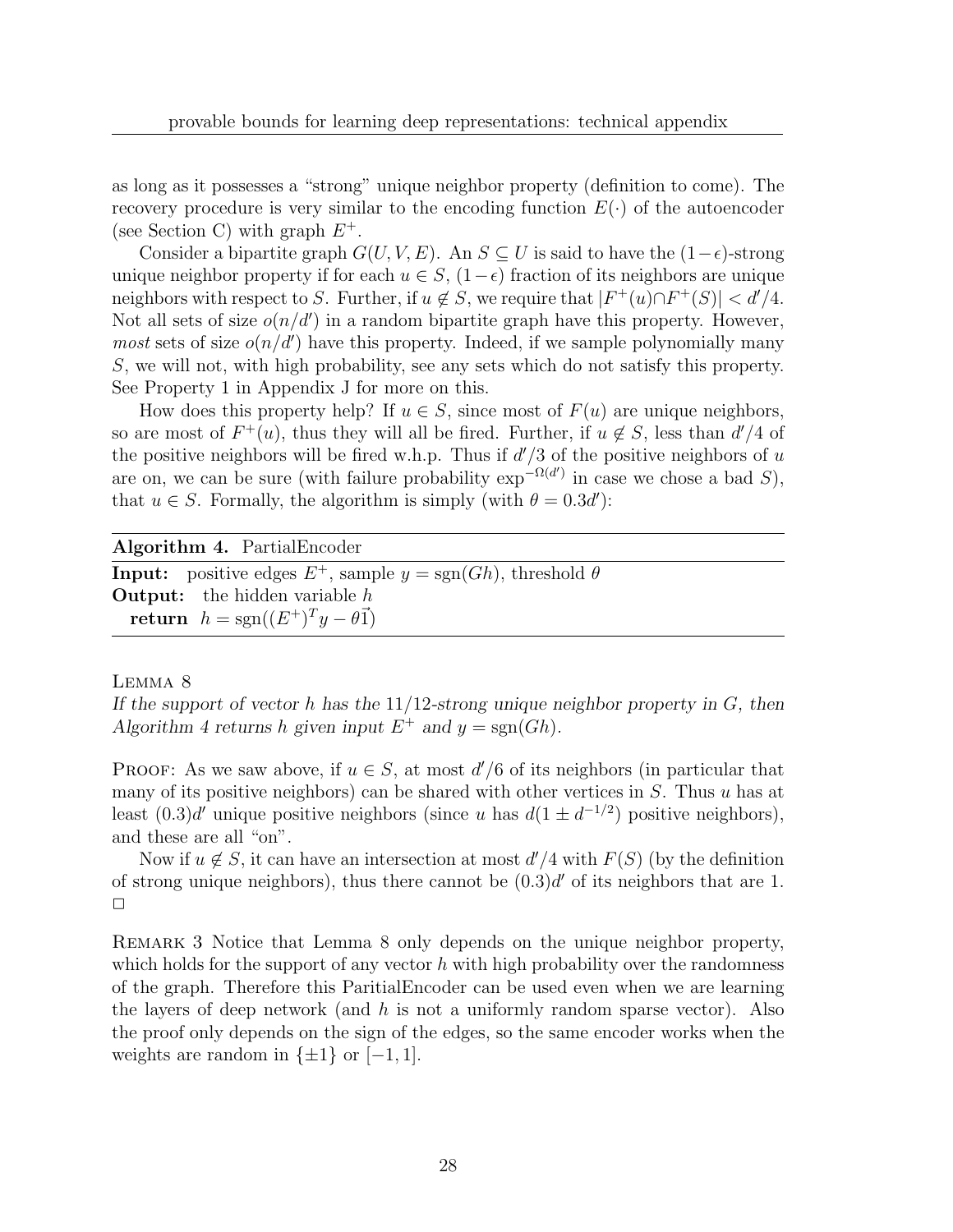### D.3 Learning the Graph: Finding −1 edges.

Now that we can find h given y, the idea is to use many such pairs  $(h, y)$  and the partial graph  $E^+$  to determine all the non-edges (i.e., edges of 0 weight) of the graph. Since we know all the  $+1$  edges, we can thus find all the  $-1$  edges.

Consider some sample  $(h, y)$ , and suppose  $y_v = 1$ , for some output v. Now suppose we knew that precisely one element of  $B^+(v)$  is 1 in h (recall:  $B^+$  denotes the back edges with weight  $+1$ ). Note that this is a condition we can *verify*, since we know both h and  $E^+$ . In this case, it must be that there is no edge between v and  $S \setminus B^+$ , since if there had been an edge, it must be with weight  $-1$ , in which case it would cancel out the contribution of  $+1$  from the  $B^+$ . Thus we ended up "discovering" that there is no edge between  $v$  and several vertices in the hidden layer.

We now claim that observing polynomially many samples  $(h, y)$  and using the above argument, we can discover every non-edge in the graph. Thus the complement is precisely the support of the graph, which in turn lets us find all the −1 edges.

#### Algorithm 5. Learning Graph

**Input:** positive edges  $E^+$ , samples of  $(h, y)$ , where h is from uniform  $\rho m$ -sparse distribution, and  $y = sgn(Gh)$ Output:  $E^-$ 1:  $R \leftarrow (U \times V) \setminus E^+.$ 2: for each of the samples  $(h, y)$ , and each v do 3: Let S be the support of  $h$ 4: **if**  $y_v = 1$  and  $S \cap B^+(v) = \{u\}$  for some u then<br>5: **for**  $s \in S$  **do** for  $s \in S$  do 6: remove  $(s, v)$  from  $R$ . 7: end for 8: end if 9: end for 10:  $return R$ 

Note that the algorithm R maintains a set of candidate  $E^-$ , which it initializes to  $(U \times V) \setminus E^+$ , and then removes all the non-edges it finds (using the argument above). The main lemma is now the following.

### Lemma 9

Suppose we have  $N = O(\log n/(\rho^2 d))$  samples  $(h, y)$  with uniform  $\rho m$ -sparse h, and  $y = sgn(Gh)$ . Then with high probability over choice of the samples, Algorithm 5 outputs the set  $E^-$ .

The lemma follows from the following proposition, which says that the probability that a non-edge  $(z, u)$  is identified by one sample  $(h, y)$  is at least  $\rho^2 d/3$ . Thus the probability that it is not identified after  $O(\log n/(\rho^2 d))$  samples is  $\langle 1/n^C$ . All nonedges must be found with high probability by union bound.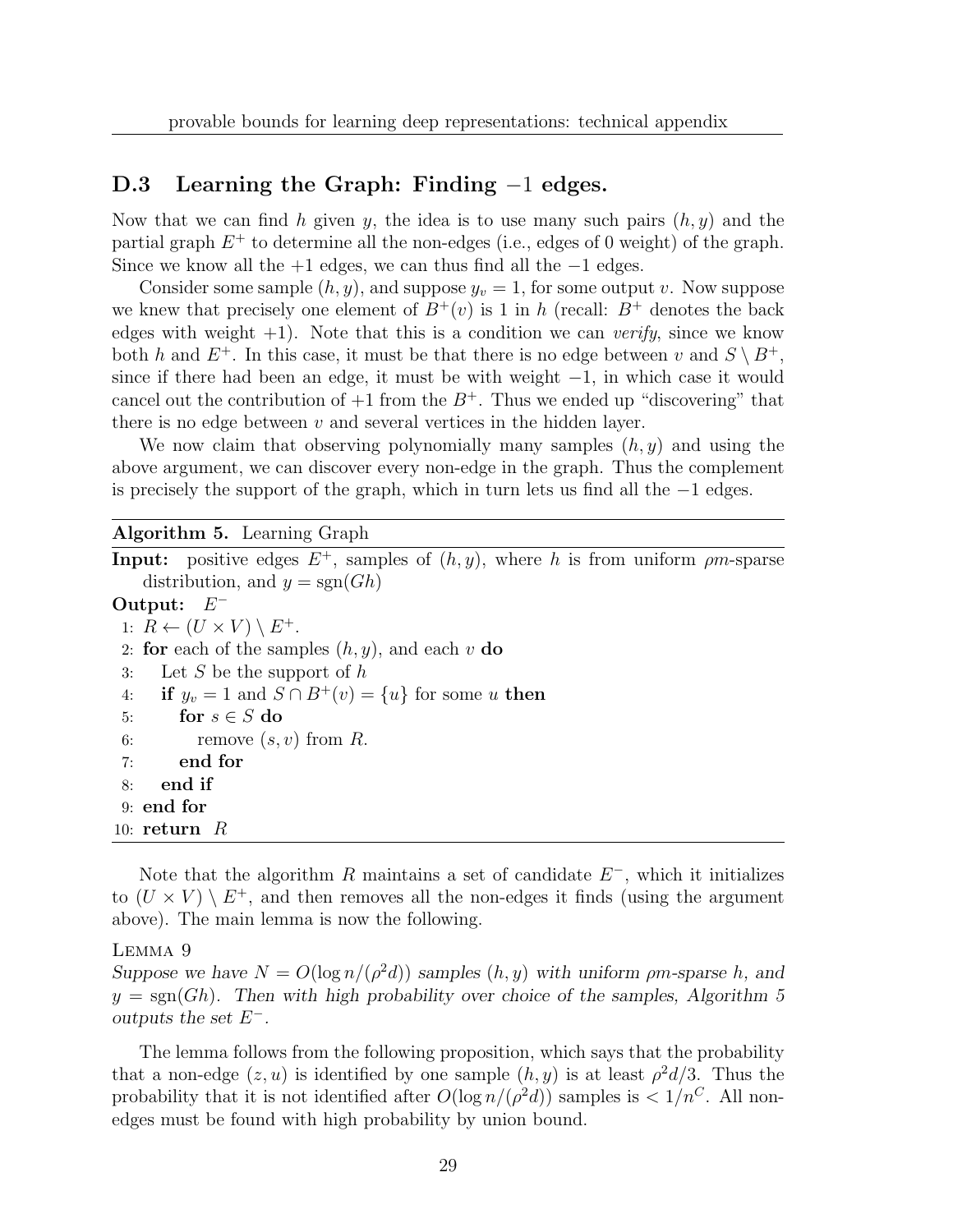PROPOSITION 10

Let  $(z, u)$  be a non-edge, then with probability at least  $\rho^2 d/3$  over the choice of samples, all of the followings hold: 1.  $h_z = 1$ , 2.  $|B^+(u) \cap \text{supp}(h)| = 1$ , 3.  $|B^-(u) \cap \text{supp}(h)| = 0.$ 

If such  $(h, y)$  is one of the samples we consider,  $(z, u)$  will be removed from R by Algorithm 5.

PROOF: The latter part of the proposition follows from the description of the algorithm. Hence we only need to bound the probability of the three events.

Event 1 ( $h_z = 1$ ) happens with probability  $\rho$  by the distribution on h. Conditioning on 1, the distribution of h is still  $\rho m - 1$  uniform sparse on  $m - 1$  nodes. By Lemma 39, we have that Pr[Event 2 and 3 | Event  $1 \geq \rho |B^+(u)|/2 \geq \rho d/3$ . Thus all three events happen with at least  $\rho^2 d/3$  probability.  $\Box$ 

# E Correlations in a Multilayer Network

We show in this section that Algorithm PairwiseGraph/3-WiseGraph also work in the multi-layer setting. Consider graph  $G_i$  in this case, the hidden layer  $h^{(i+1)}$  is no longer uniformly random  $\rho_{i+1}$  sparse unless  $i+1 = \ell^2$ . In particular, the pairwise correlations can be as large as  $\rho_{i+2}$ , instead of  $\rho_{i+1}^2$ . The key idea here is that although the maximum correlation between two nodes in z, t in layer  $h^{(i+1)}$  can be large, there are only a few pairs with such high correlation. Since the graph  $G_i$  is random and independent of the upper layers, we don't expect to see a lot of such pairs in the neighbors of  $u, v$  in  $h^{(i)}$ .

We make this intuition formal in the following Theorem:

### THEOREM 11

For any  $1 \leq i \leq \ell - 1$ , and if the network satisfies Property  $\mathcal{P}_{mul+}$  with parameters  $\rho_{i+1}^3 \ll \rho_i$ , then given  $O(\log n/\rho_{i+1})$  samples, Algorithm 3 3-WiseGraph constructs a hypergraph  $\hat{G}$ , where  $(u, v, s)$  is an edge if and only if they share a positive neighbor in  $G_i$ .

Lemma 12

Flor any  $i \leq \ell - 1$  and any  $u, v, s$  in the layer of  $h^{(i)}$ , if they have a common positive neighbor(parent) in layer of  $h^{(i+1)}$ 

$$
\Pr[h_u^{(i)} = h_v^{(i)} = h_s^{(i)} = 1] \ge \rho_{i+1}/3,
$$

otherwise

$$
Pr[h_u^{(i)} = h_v^{(i)} = h_s^{(i)} = 1] \le 2\rho_i^3 + 0.2\rho_{i+1}
$$

<sup>2</sup>Recall that  $\rho_i = \rho_{i+1} d_i/2$  is the expected density of layer *i*.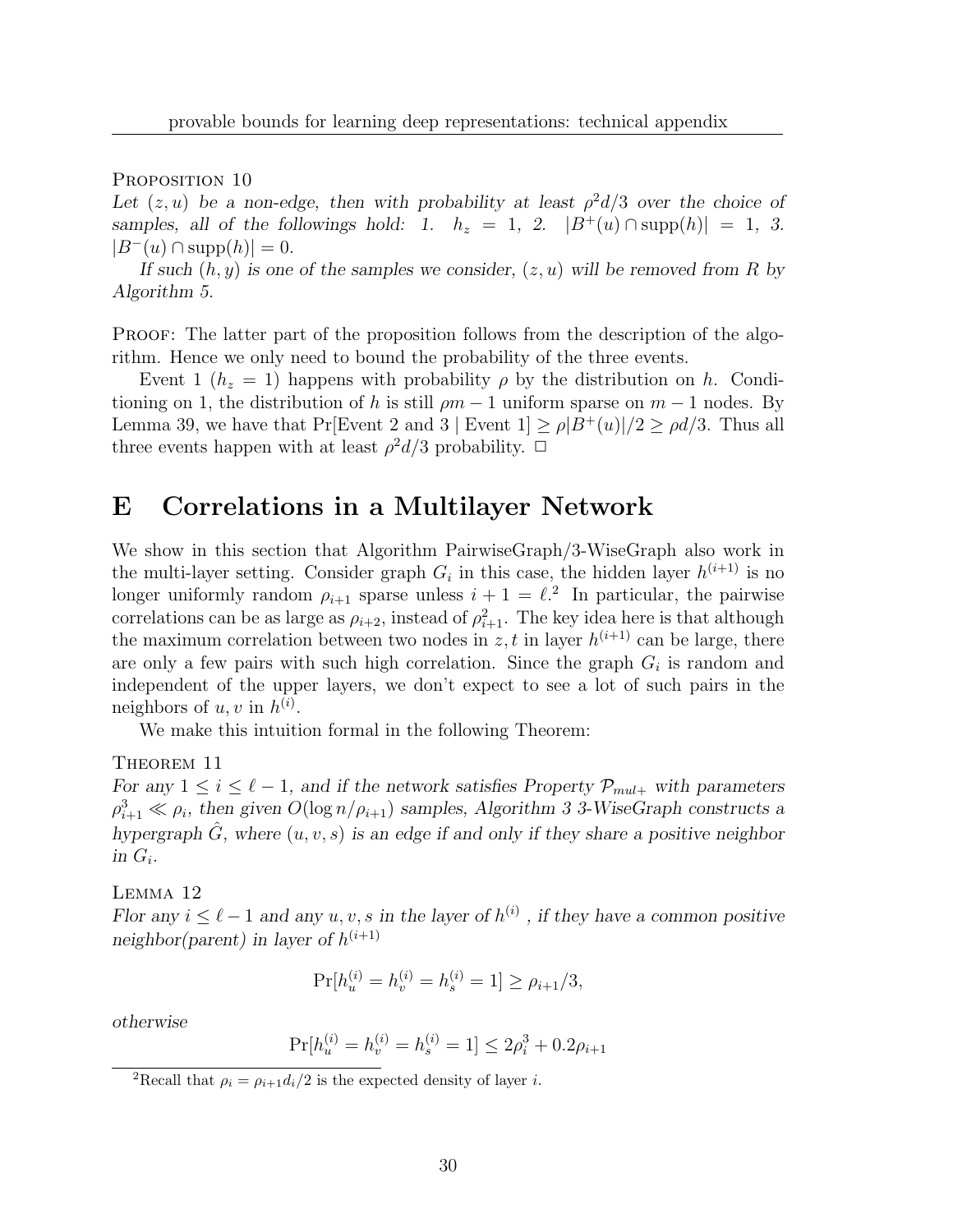**PROOF:** Consider first the case when  $u, v$  and  $s$  have a common positive neighbor  $z$  in the layer of  $h^{(i+1)}$ . Similar to the proof of Lemma 7, when  $h_z^{(i+1)} = 1$  and none of other neighbors of u, v and s in the layer of  $h^{(i+1)}$  is fired, we know  $h_u^{(i)} = h_v^{(i)} = h_s^{(i)} = 1$ . However, since the distribution of  $h^{(i+1)}$  is not uniformly sparse anymore, we cannot simply calculate the probability of this event.

In order to solve this problem, we go all the way back to the top layer. Let  $S = supp(h^{(\ell)}),$  and let event  $E_1$  be the event that  $S \cap B_+^{(\ell)}(u) \cap B_+^{(\ell)}(v) \cap B_+^{(\ell)}(s) \neq \emptyset$ , and  $S \cap (B^{(\ell)}(u) \cup B^{(\ell)}(v) \cup B^{(\ell)}(s)) = S \cap B^{(\ell)}(u) \cap B^{(\ell)}(v) \cap B^{(\ell)}(s)$  (that is, S does not intersect at any other places except  $B_{+}^{(\ell)}(u) \cap B_{+}^{(\ell)}(v) \cap B_{+}^{(\ell)}(s)$ ). By the argument above we know  $E_1$  implies  $h_u^{(i)} = h_v^{(i)} = h_s^{(i)} = 1$ .

Now we try to bound the probability of  $E_1$ . Intuitively,  $B_+^{(\ell)}(u) \cap B_+^{(\ell)}(v) \cap B_+^{(\ell)}(s)$ contains  $B_{+}^{(\ell)}(z)$ , which is of size roughly  $d_{i+1} \ldots d_{\ell-1}/2^{\ell-i-1} = \rho_{i+1}/\rho_{\ell}$ . On the other hand,  $B^{(\ell)}(u) \cup B^{(\ell)}(v) \cup B^{(\ell)}(s)$  is of size roughly  $3d_i \dots d_{\ell-1} \approx 2^{\ell-i} \rho_i / \rho_{\ell}$ . These numbers are still considerably smaller than  $1/\rho_\ell$  due to our assumption on the sparsity of layers  $(\rho_i \ll 1)$ . Thus by applying Lemma 39 with  $T_1 = B_+^{(\ell)}(z)$  and  $T_2 = B^{(\ell)}(u) \cup$  $B^{(\ell)}(v) \cup B^{(\ell)}(s)$ , we have

$$
\Pr[h_u^{(i)} = h_v^{(i)} = h_s^{(i)} = 1] \ge \Pr[S \cap T_1 \neq \emptyset, S \cap (T_2 - T_1) = \emptyset] \ge \rho_\ell |T_1|/2 \ge \rho_{i+1}/3,
$$

the last inequality comes from Property  $\mathcal{P}_{mul}$ .

On the other hand, if  $u, v$  and  $s$  don't have a common positive neighbor in layer of  $h^{(i+1)}$ , consider event  $E_2$ : S intersects each of  $B_+^{(\ell)}(u)$ ,  $B_+^{(\ell)}(v)$ ,  $B_+^{(\ell)}(s)$ . Clearly, the target probability can be upperbounded by the probability of  $E_2$ . By the graph properties we know each of the sets  $B_+^{(\ell)}(u), B_+^{(\ell)}(v), B_+^{(\ell)}(s)$  has size at most  $A = 1.2d_i \dots d_{\ell-1}/2^{\ell-i} = 1.2\rho_i/\rho_{\ell}$ . Also, we can bound the size of their intersections by graph property  $\mathcal{P}_{mul}$  and  $\mathcal{P}_{mul+}:$   $\left|B_{+}^{(\ell)}(u) \cap B_{+}^{(\ell)}(v)\right| \leq B = 10\rho_{i+1}/\rho_{\ell}$ ,  $\left| B_+^{(\ell)}(u) \cap B_+^{(\ell)}(v) \cap B_+^{(\ell)}(s) \right| \leq C = 0.1 \rho_{i+1}/\rho_{\ell}$ . Applying Lemma 40 with these bounds, we have

$$
Pr[E_2] \le \rho_\ell^3 A^3 + 3\rho_\ell^2 AB + \rho_\ell C \le 2\rho_i^3 + 0.2\rho_{i+1},
$$

 $\Box$ 

# F Graph Recovery

Graph reconstruction consists of recovering a graph given information about its subgraphs.A prototypical problem is the Graph Square Root problem, which calls for recovering a graph given all pairs of nodes whose distance is at most 2. This is NPhard. Our setting is a subcase of Graph Square root, whereby there is an unknown bipartite graph and we are told for all pairs of nodes on one side whether they have distance 2. This is also NP-hard in general but is solvable when the bipartite graph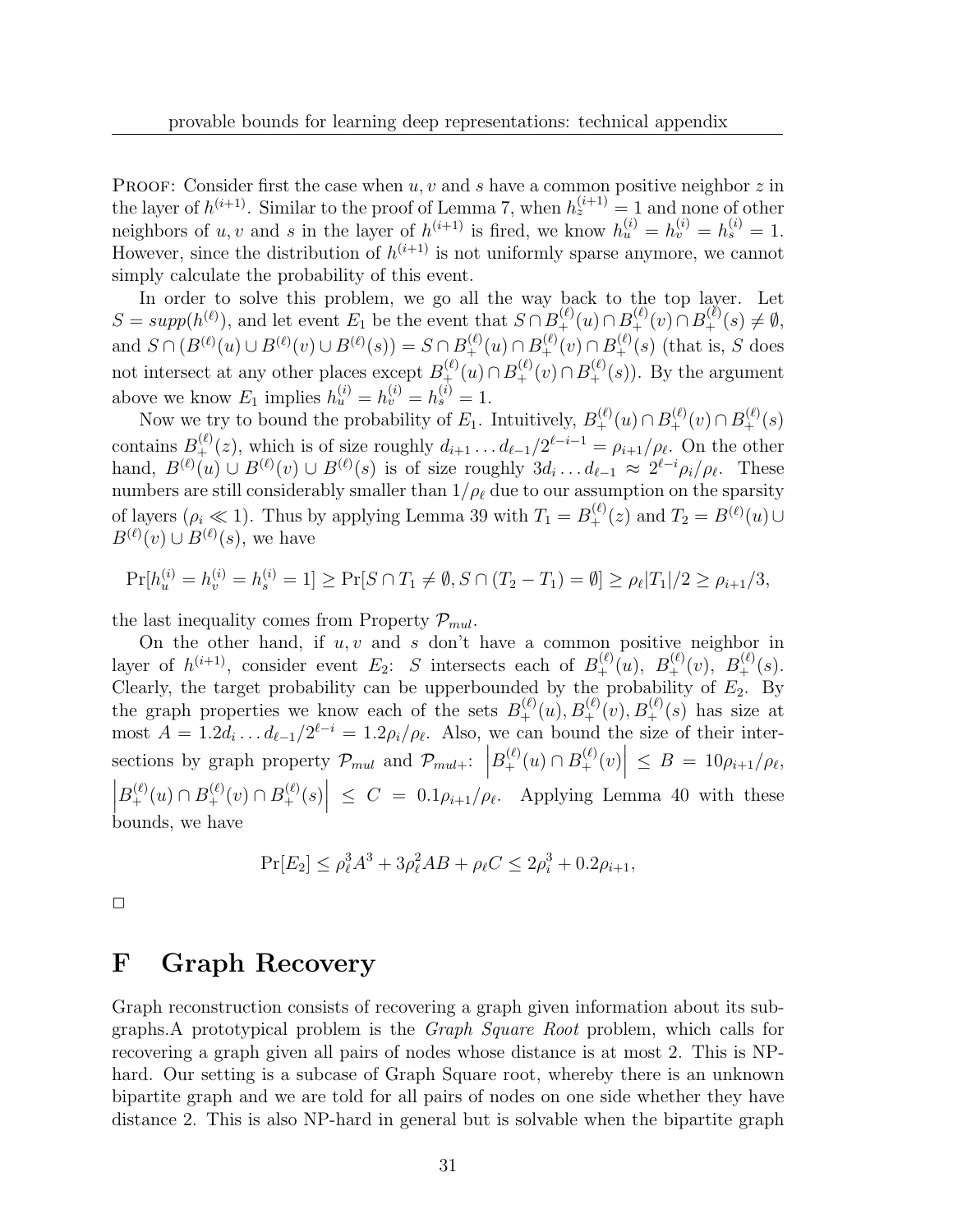is random or "random-like". Recall that we apply this algorithm to all positive edges between the hidden and observed layer.

DEFINITION 2 (GRAPH RECOVERY PROBLEM) There is an unknown random bipartite graph  $G_1(U, V, E_1)$  between  $|U| = m$  and  $|V| = n$  vertices. Every edge is chosen with probability  $d'/n$ . Given: Graph  $G(V, E)$  where  $(v_1, v_2) \in E$  iff  $v_1$  and  $v_2$  share a common parent in  $G_1$ (i.e.  $\exists u \in U$  where  $(u, v_1) \in E_1$  and  $(u, v_2) \in E_1$ ).

Goal: Find the bipartite graph  $G_1$ .

Since U and V are just the last two layers in the deep network, we adapt the notations in previous sections. We use  $F(u)$  to denote the forward neighbors  $\{v \in$  $V: (u, v) \in E_1$  and  $B(v)$  to denote the backward neighbors  $\{u \in U: (u, v) \in E_1\}.$ For sets of vertices, let  $F(S) = \bigcup_{u \in S} F(u)$  and  $B(S) = \bigcup_{v \in S} B(v)$ . We use  $\Gamma(v)$  to denote the neighbors of V in  $\tilde{G}$ . In particular, the construction of graph  $\tilde{G}$  implies  $\Gamma(v) = F(B(v)).$ 

Notice that the graph  $\hat{G}$  is the union of cliques on  $F(u)$ 's. This problem can be thought of as a "community finding" problem: vertices in  $U$  are communities and vertices in  $V$  are people; two people are connected if they are in the same community.

We shall give an algorithm that works when  $m^2 d^3/n^3 \ll 1$  and show how to improve the guarantee using three-wise correlations.

### F.1 Graph Recovery from Pairwise Correlations

|  | Algorithm 6. RecoverGraph |
|--|---------------------------|
|--|---------------------------|

**Input:**  $\hat{G}$  given as in Definition 2 **Output:** Find the graph  $G_1$  as in Definition 2. repeat Pick a random edge  $(v_1, v_2) \in E$ . Let  $S = \{v : (v, v_1), (v, v_2) \in E\}.$  $\text{if} \hspace{0.1cm} |S| < 1.3d' \text{ then}$  $S' = \{v \in S : |\Gamma(v) \cap S| \ge 0.8d' - 1\}$  {S' should be a clique in  $\hat{G}$ } In  $G_1$ , create a vertex u and connect u to every  $v \in S'$ . Mark all the edges  $(v_1, v_2)$  for  $v_1, v_2 \in S'$ . end if until all edges are marked

The idea of the algorithm is simple: since the graph  $G_1$  is randomly generated, and the size of neighborhoods are small, the communities should have very small intersections. In particular, if we pick two random vertices within a community, the intersection of their neighborhoods will almost be equal to this community.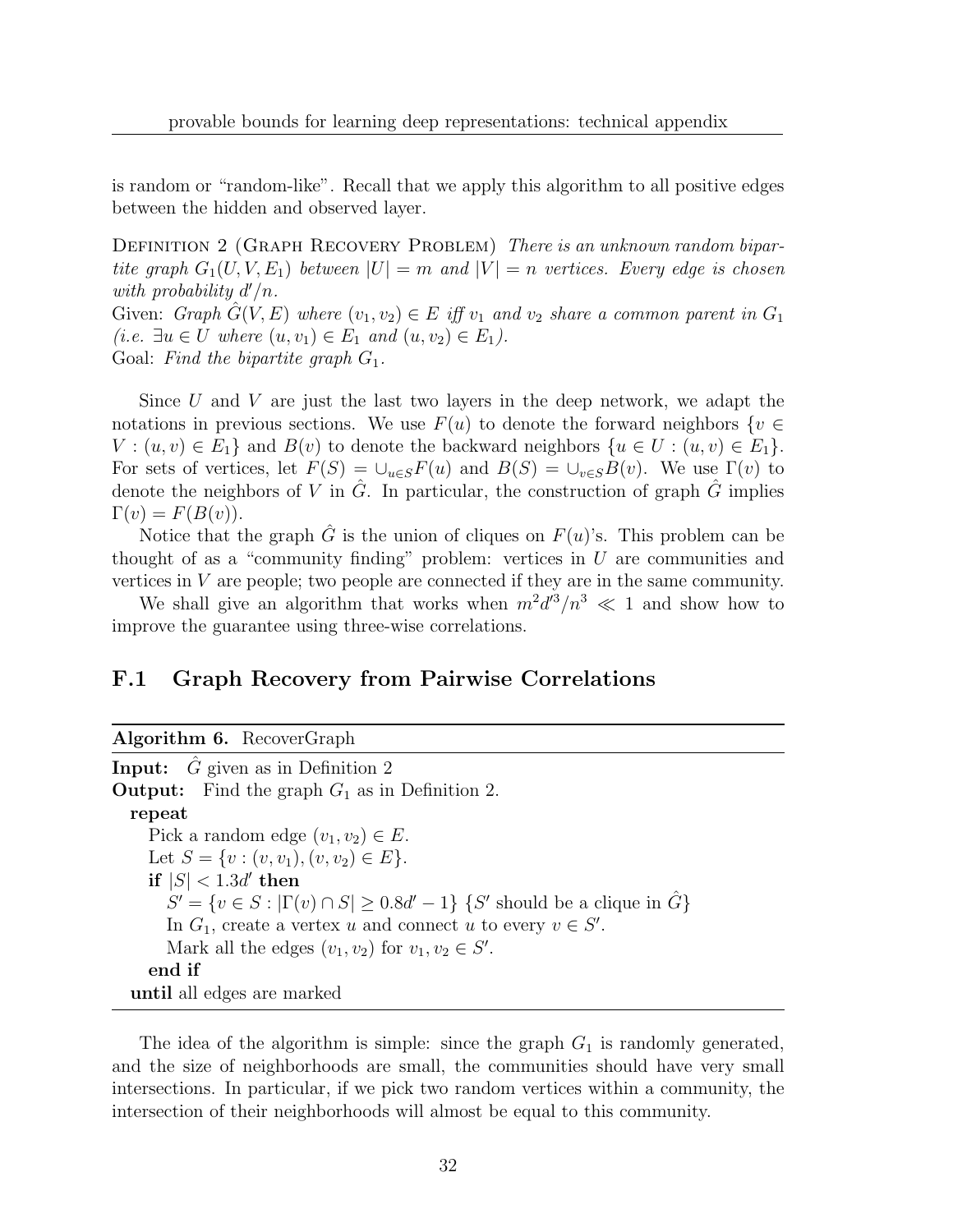The algorithm uses this idea to find most vertices  $S$  of the community that both  $v_1$  and  $v_2$  belong to, and applies a further refinement to get S'. By properties of the graph  $S'$  should be exactly equal to the community.

We make these intuitions precise in the following theorem.

THEOREM 13

Graph Recovery When the graph is chosen randomly according to Definition 2, and when  $m^2 d'^3/n^3 \ll 1$ , with high probability (over the choice of the graph), Algorithm 6 solves Graph Recovery Problem. The expected running time (over the algorithm's internal randomness) is  $O(mn)$ .

In order to prove the theorem, we need the following properties from the random graph:

- 1. For any  $v_1, v_2 \in V$ ,  $|(\Gamma(v_1) \cap \Gamma(v_2)) \setminus (F(B(v_1) \cap B(v_2)))| < d'/20$ .
- 2. For any  $u_1, u_2 \in U$ ,  $|F(u_1) \cup F(u_2)| > 1.5d'$ .
- 3. For any  $u \in U$ ,  $v \in V$  and  $v \notin F(u)$ ,  $|\Gamma(v) \cap F(u)| < d'/20$ .
- 4. For any  $u \in U$ , at least 0.1 fraction of pairs  $v_1, v_2 \in F(u)$  does not have a common neighbor other than u.
- 5. For any  $u \in U$ , its degree is in  $[0.8d', 1.2d']$

The first property says "most correlations are generated by common cause": every vertex v in  $F(B(v_1) \cap B(v_2))$  is necessarily a neighbor of both  $v_1$  and  $v_2$  by the definition of graph G, because they have a common cause  $u \in U$ . The first property asserts except this case, the number of common neighbors of  $v_1$  and  $v_2$  is very small.

The second property basically says the sets  $F(u)$ 's should be almost disjoint, this is clear because the sets are chosen at random.

The third property says if a vertex  $v$  is not related to the cause  $u$ , then it cannot have correlation with all many neighbors of u.

The fourth property says every cause introduces a significant number of correlations that is unique to that cause.

In fact, Properties 2-4 all follow from the unique neighbor property in Lemma 29. The last property is very standard because  $d' \gg \log n$ 

Lemma 14

When the graph is chosen randomly according to Definition 2, and when  $m^2 d'^3/n^3 \ll$ 1, with probability  $e^{-\Omega(d')}$  Properties 1-5 holds.

**PROOF:** Property 1: Fix any  $v_1$  and  $v_2$ , Consider the graph  $G_1$  to be sampled in the following order. First fix the degrees (the degrees are arbitrary between  $0.8d'$  and 1.2d'), then sample the edges related to  $v_1$  and  $v_2$ , finally sample the rest of the graph.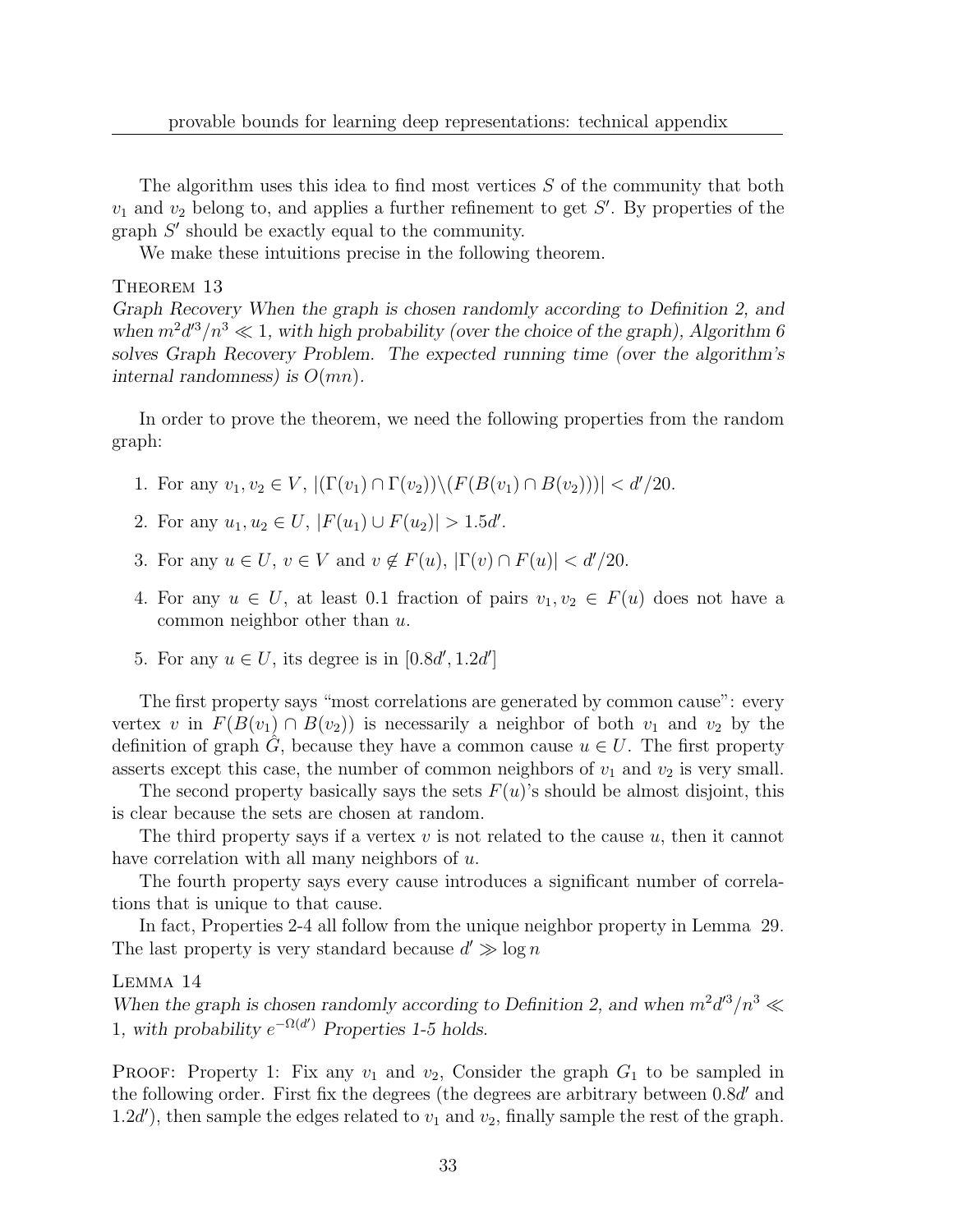At step 2, let  $S_1 = B(v_1) \backslash B(v_2)$ ,  $S_2 = B(v_1) \backslash B(v_2)$ . By the construction of the graph  $\hat{G}$ , every vertex in  $(\Gamma(v_1) \cap \Gamma(v_2)) \setminus (F(B(v_1) \cap B(v_2)))$  must be in  $F(S_1) \cap F(S_2)$ . With high probability  $(e^{-\Omega(d')})$  we know  $|S_1| \leq |B(v_1)| \leq 2md/n$  (this is by Chernoff bound, because each vertex u is connected to v with probability  $d_u/n < 1.2d'/n$ . Similar things hold for  $S_2$ .

Now  $F(S_1)$  and  $F(S_2)$  are two random sets of size at most  $3m(d')^2/n$ , thus again by Chernoff bound we know their intersection has size smaller than  $10(md^2/n)^2/n$ , which is smaller than  $d'/20$  by assumption.

Property 2: This is easy, for any two vertices  $u_1$  and  $u_2$ ,  $F(u_1)$  and  $F(u_2)$  are two random sets of size at most 1.2d'. Their expected intersection is less than  $2(d')^2/n$ and the probability that their intersection is larger than  $0.1d'$  is at most  $n^{-\Omega(0.1d')}$ . Therefore  $|F(u_1) \cup F(u_2)| = |F(u_1)| + |F(u_2)| - |F(u_1) \cap F(u_2)| \ge 1.5d'$ .

Property 3: Consider we sample the edges related to  $u$  in the last step. Before sampling  $F(u)$  we know  $v \notin F(u)$ , and  $\Gamma(v)$  is already a fixed set of size at most  $3md^2/n$ . The probability that  $F(u)$  has more than  $d'/20$  elements in  $\Gamma(v)$  is at most  $e^{-\Omega(d')}$  by Chernoff bounds.

Property 4: Again change the sampling process: first sample all the edges not related to u, then sample  $1/2$  of the edges connecting to u, and finally sample the second half.

Let  $S_1$  be the first half of  $F(u)$ . For a vertex outside  $S_1$ , similar to property 3 we know every  $v \notin S_1$  has at most  $d'/20$  neighbors in  $S_1$ , therefore any new sample in the second half is going to introduce  $0.8d'/2 - d'/20$  new correlations that are unique to u. The total number of new correlations is at least  $(0.8d'/2 - d'/20)d_u/2 > 0.1\left(\frac{d_u}{2}\right)$  $\frac{\tilde{l_u}}{2}\Big).$ 

Property 5 follows from simple concentration bounds.  $\Box$ 

Now we show that when the graph satisfies all these properties, the algorithm works.

Lemma 15

When graph  $G_1$  satisfies Properties 1-5, Algorithm 6 successfully recovers the graph  $G_1$  in expected time  $O(mn)$ .

**PROOF:** We first show that when  $(v_1, v_2)$  has more than one unique common cause, then the condition in the if statement must be false. This follows from Property 2. We know the set S contains  $F(B(v_1) \cap B(v_2))$ . If  $|B(v_1) \cap B(v_2)| \geq 2$  then Property 2 says  $|S| \ge 1.5d'$ , which implies the condition in the if statement is false.

Then we show if  $(v_1, v_2)$  has a unique common cause u, then S' will be equal to  $F(u)$ . By Property 1, we know  $S = F(u) \cup T$  where  $|T| \le d'/20$ .

For any vertex v in  $F(u)$ , it is connected to every other vertex in  $F(u)$ . Therefore  $|\Gamma(v) \cap S| \geq |\Gamma(v) \cap F(u)| \geq 0.8d' - 1$ , and v must be in S'.

For any vertex  $v'$  outside  $F(u)$ , by Property 3 it can only be connected to  $d'/20$ vertices in  $F(u)$ . Therefore  $|\Gamma(v) \cap S| \leq |\Gamma(v) \cap F(u)| + |T| \leq d'/10$ . Hence v' is not in  $S'$ .

Following these arguments, S' must be equal to  $F(u)$ , and the algorithm successfully learns the edges related to u.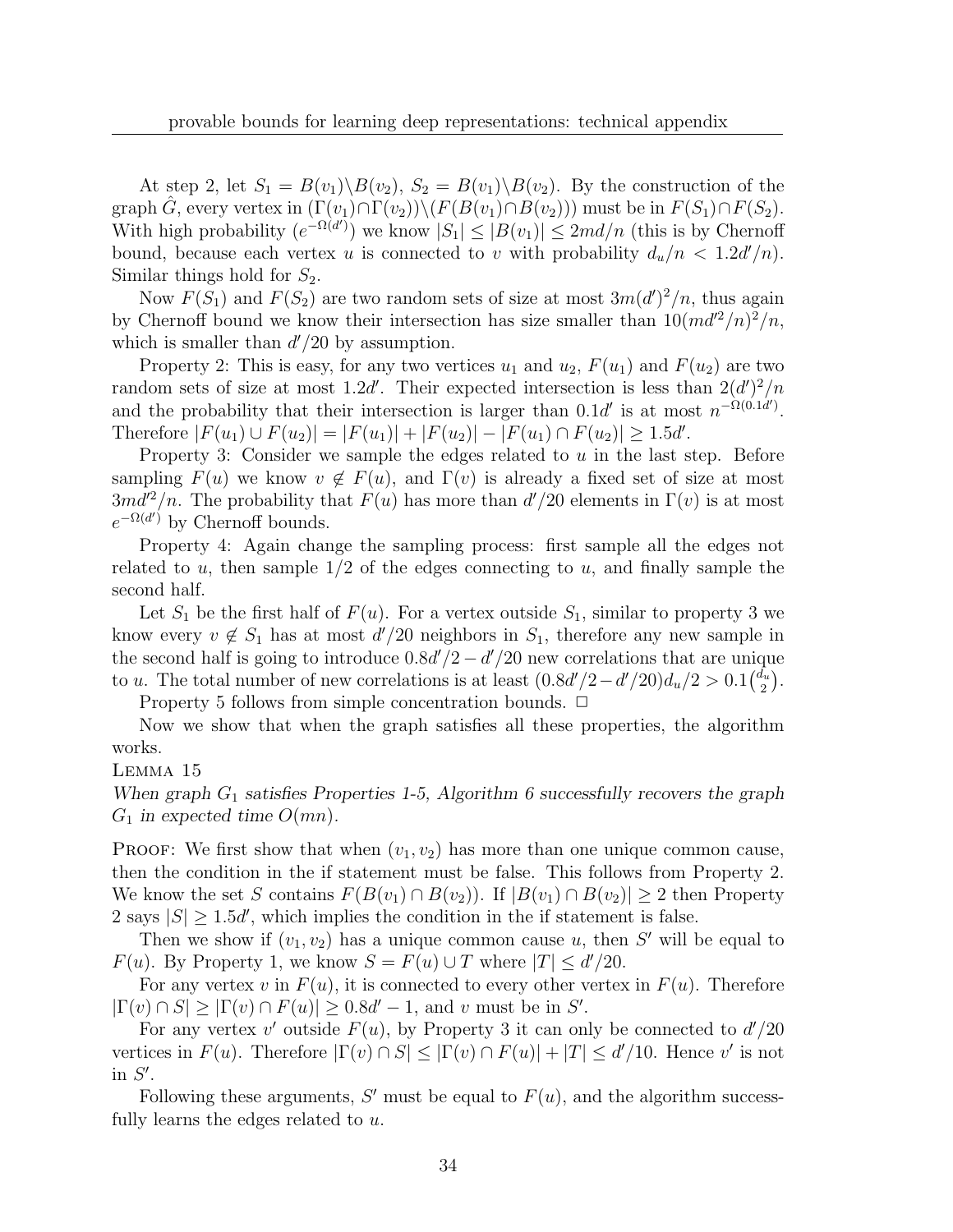The algorithm will successfully find all vertices  $u \in U$  because of Property 4: for every u there are enough number of edges in  $\tilde{G}$  that is only caused by u. When one of them is sampled, the algorithm successfully learns the vertex  $u$ .

Finally we bound the running time. By Property 4 we know that the algorithm identifies a new vertex  $u \in U$  in at most 10 iterations in expectation. Each iteration takes at most  $O(n)$  time. Therefore the algorithm takes at most  $O(mn)$  time in expectation.  $\Box$ 

### F.2 Graph Recovery with Higher-Order Correlations

When d becomes larger, it becomes harder to recover the graph from only pairwise correlations because more and more pairs of nodes on the other side are at distance 2. In particular if  $d'^2 > n$  then almost all pairs are at distance 2 and the graph  $\hat{G}$ given to us is simply a complete graph and thus reveals no information about  $G_1$ .

We show how to use higher-order correlations in order to improve the dependency on d. For simplicity we only use 3-wise correlation, but this can be extended to higher order correlations.

DEFINITION 3 (GRAPH RECOVERY WITH 3-WISE CORRELATION) There is an unknown random bipartite graph  $G_1(U, V, E_1)$  between  $|U| = m$  and  $|V| = n$  vertices. Every edge is chosen randomly with probability  $d'/n$ .

Given: Hypergraph  $G(V, E)$  where  $(v_1, v_2, v_3) \in E$  iff there exists  $u \in U$  where  $(u, v_1), (u, v_2)$  and  $(u, v_3)$  are all in  $E_1$ .

Goal: Find the bipartite graph  $G_1$ .

### Algorithm 7. RecoverGraph3Wise

| <b>Input:</b> Hypergraph $\hat{G}$ in Definition 3                                                     |
|--------------------------------------------------------------------------------------------------------|
| <b>Output:</b> Graph $G_1$ in Defintion 3                                                              |
| repeat                                                                                                 |
| Pick a random hyperedge $(v_1, v_2, v_3)$ in E                                                         |
| Let $S = \{v : (v, v_1, v_2), (v, v_1, v_3), (v, v_2, v_3) \in E\}$                                    |
| if $ S  < 1.3d'$ then                                                                                  |
| Let $S' = \{v \in S : v \text{ is correlated with at least } \binom{0.8d'-1}{2} \text{ pairs in } S\}$ |
| In $G_1$ , create a vertex u and connect u to every $v \in S'$ .                                       |
| Mark all hyperedges $(v_1, v_2, v_3)$ for $v_1, v_2, v_3 \in S'$                                       |
| end if                                                                                                 |
| until all hyperedges are marked                                                                        |

The intuitions behind Algorithm 7 are very similar to Algorithm 6: since 3-wise correlations are rare, not many vertices should have 3-wise correlation with all three pairs  $(v_1, v_2)$ ,  $(v_1, v_3)$  and  $(v_2, v_3)$  unless they are all in the same community. The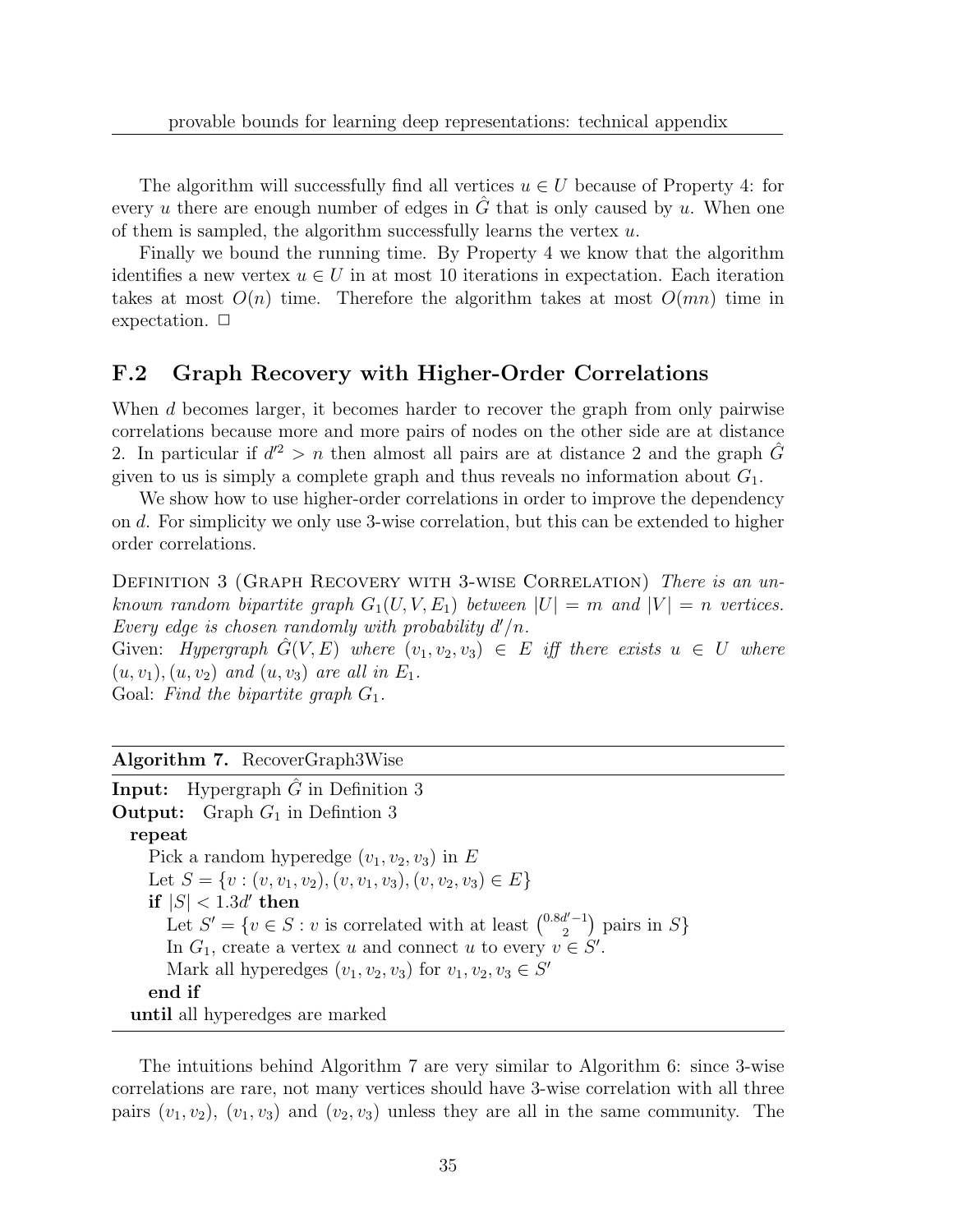performance of Algorithm 7 is better than the previous algorithm because 3-wise correlations are rarer.

THEOREM 16

When the graph is chosen according to Definition 3, and when  $m^3 d^8/n^8 \ll 1$ , with high probability over the randomness of the graph, Algorithm 7 solves Graph Recovery with 3-wise Correlation. The expected running time is  $O(m(d^{3} + n))$  over the randomness of the algorithm.

The theorem uses very similar properties as Theorem 13, but the pairwise correlations are replaced by three-wise correlations:

- 1' For any  $(v_1, v_2, v_3) \in E$ , if S is the set defined as in the algorithm, then  $|S \backslash F(B(v_1) \cap B(v_2) \cap B(v_3))| < d'/20.$
- 2' For any  $u_1, u_2 \in U$ ,  $|F(u_1) \cup F(u_2)| > 1.5d'$ .
- 3' For any  $u \in U$ ,  $v \in V$  and  $v \notin F(u)$ , v is correlated with at most  $d'^2/40$  pairs in  $F(u)$ .
- 4' For any  $u \in U$ , at least 0.1 fraction of triples  $v_1, v_2, v_3 \in F(u)$  does not have a common neighbor other than u.
- 5' For any  $u \in U$ , its degree is in  $[0.8d', 1.2d']$

We can use concentration bounds to show all these properties hold for a random graph.

Lemma 17

When the graph is chosen randomly according to Definition 3, and when  $m^3d^8/n^8 \ll$ 1, with probability  $e^{-\Omega(d')}$ , graph  $G_1$  satisfies property  $1' - 5'$ .

Now the following lemma implies the theorem.

Lemma 18

When the graph  $G_1$  satisfies properties  $1' - 5'$ , Algorithm 7 finds  $G_1$  in expected time  $O(m(d^{3}+n)).$ 

PROOF: The idea is again very similar to the pairwise case (Lemma 15).

If  $(v_1, v_2, v_3)$  has more than one common neighbor, then Property 2' shows the condition in if statement must be false (as  $|S| \geq |F(B(v_1) \cap B(v_2) \cap B(v_3))| \geq 1.5d'$ .

When  $(v_1, v_2, v_3)$  has only one common neighbor u, then Property 1' shows  $S =$  $F(u) \cup T$  where  $|T| \le d'/20$ .

Now consider S', for any  $v \in F(u)$ , it is correlated with all other pairs in  $F(u)$ . Hence it must be correlated with at least  $\binom{0.8d'-1}{2}$  pairs in S, which implies v is in S.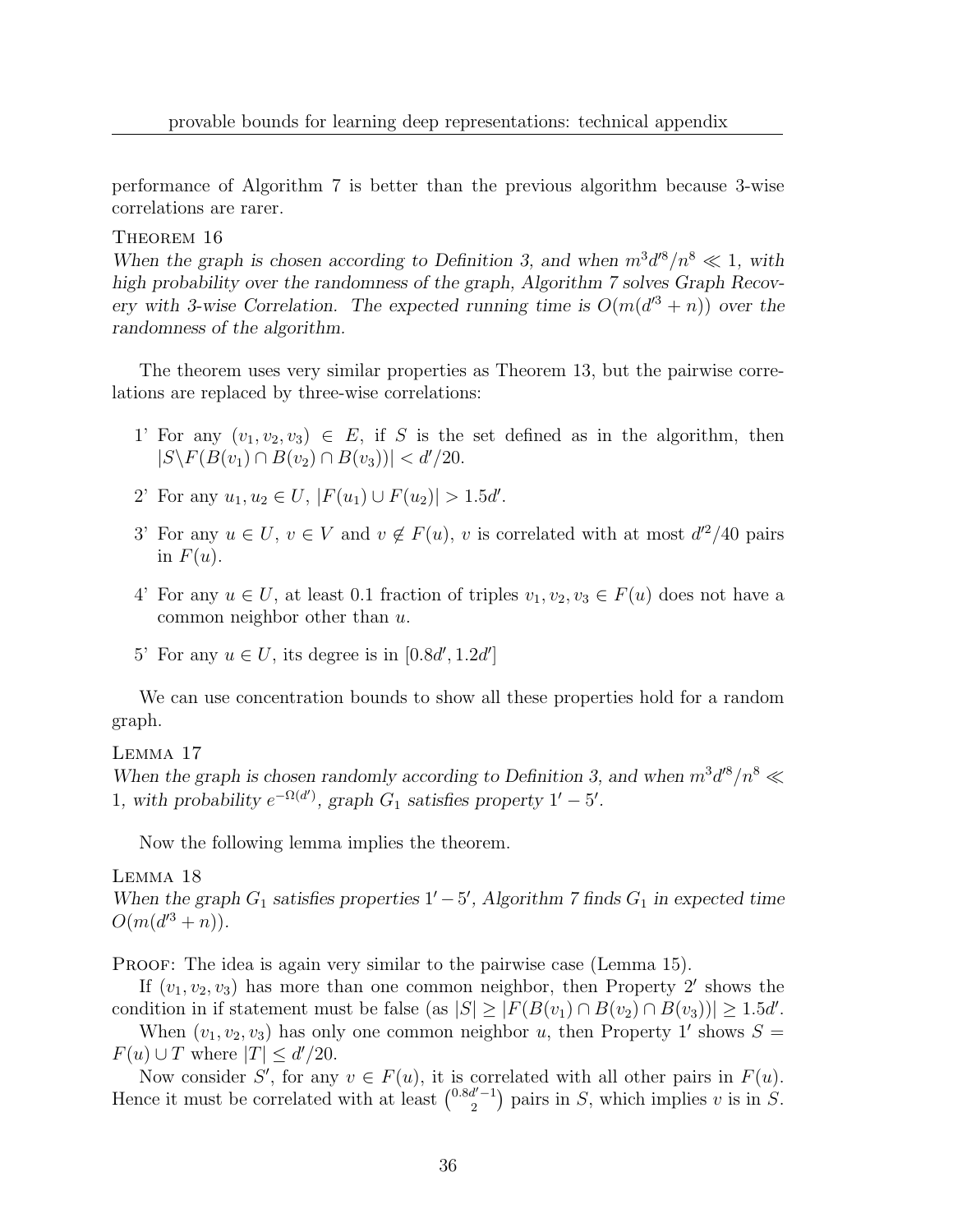For any  $v' \notin F(u)$ , by Property 3' it can only be correlated with  $d'^2/40$  pairs in  $F(u)$ . Therefore, the total number of correlated pairs it can have in S is bounded by  $|T| |F(u)| + { |T| \choose 2} + d'^2/40 < {0.8d'-1 \choose 2}$ . This implies v' is not in S.

The argument above shows  $S' = F(u)$ , so the algorithm correctly learns the edges related to u.

Finally, to bound the running time, notice that Property 4' shows the algorithm finds a new vertex  $u$  in 10 iterations in expectation. Each iteration takes at most  $n + d^{3}$  time. Therefore the algorithm takes  $O(m(d^{3} + n))$  expected time.  $\Box$ 

# G Learning the graph

In this section we show how to learn the graph  $G_t$   $(t = 1, 2, ..., \ell)$ . For simplicity, we focus on the layer above the bottommost layer (the last layer with discrete output). Recall the graph  $G(U, V, E, w)$  is chosen from the distribution  $\mathcal{G}_{m,n,p}$  ( $m = n_2$  and  $n = n_1$ ). The vector h on the U side is the  $h^{(2)}$  in the original network, and is generated according to the distribution  $\mathcal{D}_2$ . The vector y on V side is  $h^{(1)}$  in the original network, and  $y = sgn(Gh)$ . As usual, we denote the expected degree of nodes in U as  $d' = pn$ , and the expected degree of nodes in V as  $d = pm$ . Let  $\rho$  be the sparsity on the U side,  $\rho_y$  be the sparsity on the V side. The V side is also relatively sparse in the sense that  $\rho_y d \ll 1$ .

At this step, we have already applied PartialEncoder to  $y$ , and Lemma 8 ensures we get the correct vector h. Hence in this Section we assume we are given pairs  $(h, y)$ .

# **G.1** Learning the graph for  $\mathcal{D}(\ell, \rho_l, \{G_i\})$

If the edges have weights  $\pm 1$ , we have shown how to learn the negative edges  $E^-$  in Section D. The only difference here is that h is chosen from  $\mathcal{D}_2$  instead of random  $\rho_2 n_2$  sparse vectors. We prove the following Lemma that replaces Lemma 9.

### Lemma 19

Suppose  $\rho_y d \ll 1$ , using  $O(\log n/(\rho^2 d))$  samples, with high probability over the choice of the samples, Algorithm 5 returns  $E^-$ .

PROOF: Similar as in Lemma 9, it suffices to prove the following Proposition 20. Once this Proposition is true, any  $(s, v) \notin E$  will be removed from R with high probability. By union bound all non-edges are removed, and the remaining pairs are the edges  $E^-$ .

### PROPOSITION 20

Suppose h is from  $\mathcal{D}_2$  as defined in beginning of this Section, for any  $(x, u) \notin E$ , with probability  $\Omega(\rho^2 d)$  over the choice of h, the following events happen simultaneously: 1.  $x \in supp(h)$ , 2.  $|B^+(u) \cap supp(h)| = 1$ , 3.  $|B^-(u) \cap supp(h)| = 0$ .

When these events happen,  $(x, u)$  is removed from R by Algorithm 5.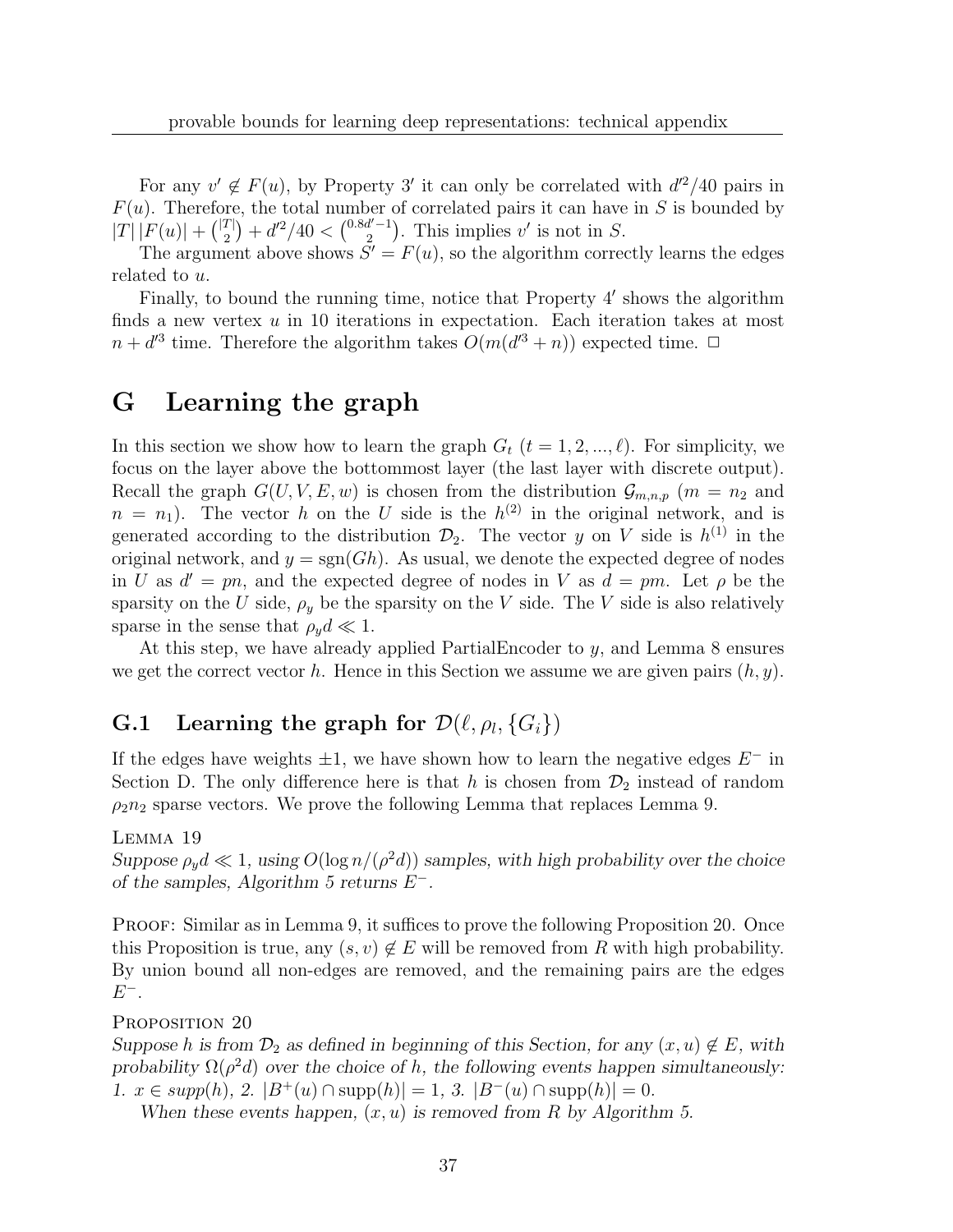PROOF: The idea is very similar to the case when h is chosen from uniformly  $\rho_2 n_2$ sparse vectors. Note that event 1 happens with roughly probability  $\rho$  the expected fractions of 1's in h is  $\rho$ . More precisely, for any z in the second layer,  $Pr[h_z =$  $|1| \ge \rho_\ell |B_+^{(\ell)}(z)| = \rho_2 = \rho$ . Similarly, event 2 happens if for some nodes  $t \in B^+(u)$ ,  $\left|\text{supp}(h^{(\ell)}) \cap B_+^{(\ell)}(t)\right| \geq 1$ , and event 3 happens when  $B_+^{(\ell)}(B^-(u)) \cap \text{supp}(h^{(\ell)}) = \emptyset$ . Using Property  $P_{mul}$  and Lemma 39, one can show that actually h behaves very similarly to  $\rho_2 n_2$ -sparse vector, where the probability that both the three events happen is  $\Omega(\rho^2 d)$ .

 $\Box$  $\Box$ 

### **G.2** Learning a Decoder for  $\mathcal{R}(\ell, \rho, \{G_i\})$

When the weights on the edges are continuous (in  $[-1, 1]$ ), learning the decoder becomes harder. In particular, later in Section I we show it is hard to learn the weights exactly. Here we give an algorithm that achieves a slightly weaker guarantee: the decoder learned by this algorithm is correct with probability  $1 - \eta$ .

The key observation here is that every coordinate of y is a *half-plane* on the h vector, so learning the decoder actually reduces to the famous Support Vector Machines.

The hypothesis class for coordinate  $y_v$  is simply all the halfplanes sgn $((Gh)_v)$ . By VC-dimension theory, since the VC-dimension of a halfplane is  $m+1$ , any hypothesis that is consistent with all N samples has generalization error  $O(\sqrt{(m+1)\log N/N})$ . Once we have enough samples, finding a consistent halfplane is a linear program. The full algorithm is given in Algorithm 8

#### Lemma 21

Given  $N = O(\ell^2 mn^2 \log n / \eta^2)$  samples of  $(h, y)$ , where h is chosen from distribution  $\mathcal{D}_2$  and  $y = \text{sgn}(Gh)$ , with high probability over the choice of samples, Algorithm 8 outputs a matrix G' that satisfies  $y^i = \text{sgn}(G'h^i)$  for all samples  $(y^i, h^i)$ . Furthermore,

$$
\Pr_{h \sim \mathcal{D}_t}[\text{sgn}(G'h) \neq \text{sgn}(Gh)] < \eta/\ell.
$$

PROOF: It is clear that the LP in Algorithm 8 is feasible, because  $G$  is a feasible solution. On the other hand, every feasible solution  $G'$  of the LP are consistent with all the samples.

For each output node  $v$ , since the family of m-dimensional half-planes has VCdimension  $m+1$ , we know with high probability any row vector  $G^{\prime\prime}$  that is consistent with all the N i.i.d. samples has small generalization error

$$
\Pr_{h \sim \mathcal{D}_h}[\text{sgn}(G'^v h) \neq \text{sgn}(G^v h)] \leq \sqrt{\frac{2m \log(eN/d)}{N}} + O(\sqrt{\frac{\log(n)}{2N}}) \leq \eta/n\ell
$$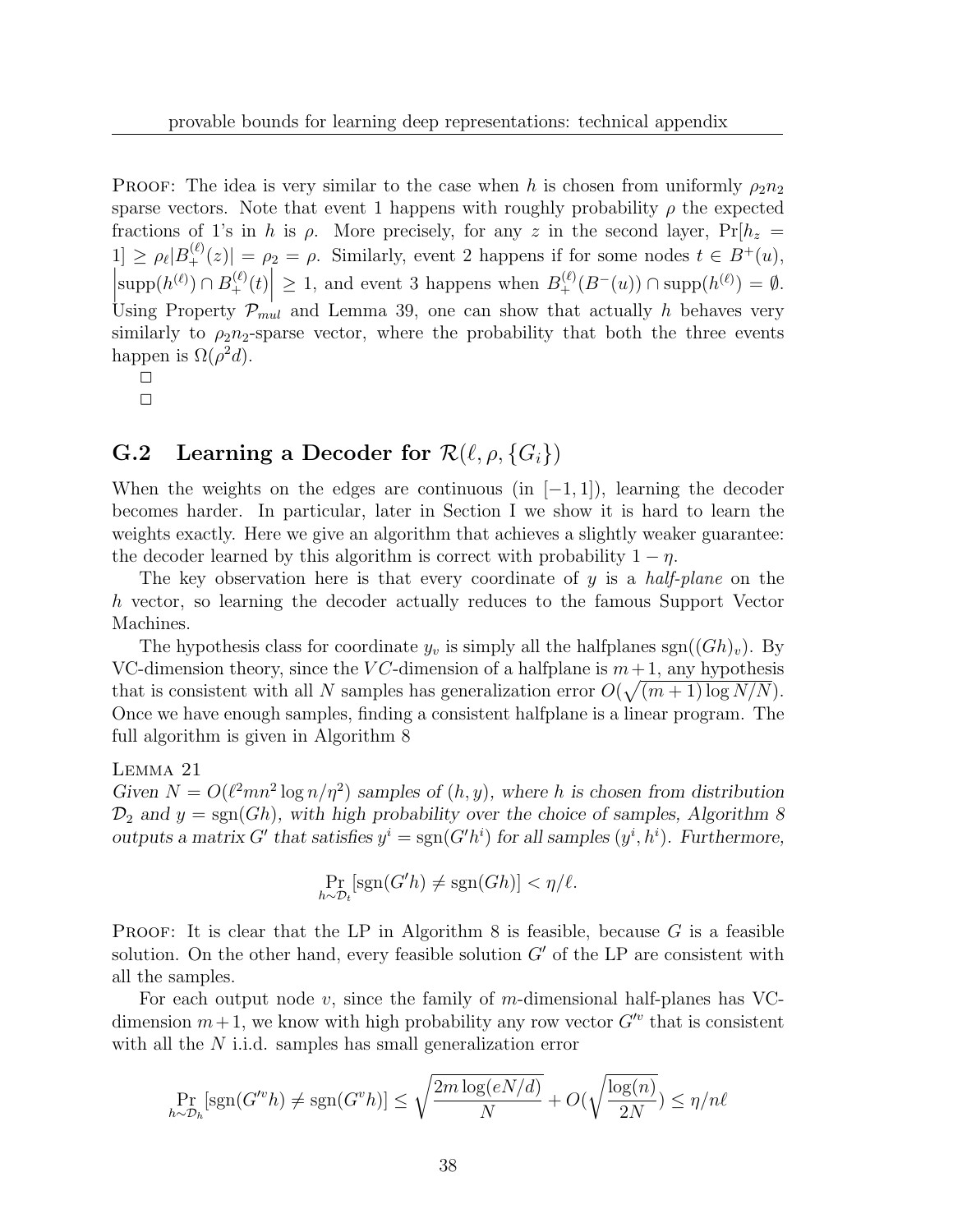Taking a union bound for all coordinates of  $y$ , we have

$$
\Pr_{h \sim \mathcal{D}_t}[\text{sgn}(G'h) \neq \text{sgn}(Gh)] < \eta/\ell.
$$

 $\Box$ 

#### Algorithm 8. LearnDecoder

**Input:**  $N = O(nl^2m^2 \log n/\eta^2)$  samples  $(h^1, y^1), (h^2, y^2), \ldots, (h^N, y^N)$ , where h is from distribution  $\mathcal{D}_t$  and  $y = \text{sgn}(Gh)$ 

**Output:** A graph G' such that  $Pr_{h \sim \mathcal{D}_t}[\text{sgn}(G'h) \neq \text{sgn}(Gh)] \leq \epsilon$ . Solve the linear program

$$
\forall j, \left\{ \begin{array}{ll} G'h^j \le 0 & \text{if } y^j = 0\\ G'h^j > 0 & \text{if } y^j = 1 \end{array} \right.
$$

Here  $\leq$  and  $>$  are coordinate-wise.

**return** a feasible solution G', the decoder is  $y = D(h) = \text{sgn}(G'h)$ .

When decoders for all layers are learned by Algorithm 8, the deep network composed by the decoders generates a distribution that is close to the original deep network:

THEOREM 22

Given a deep network  $\mathcal{R}(\ell, \rho, \{G_i\})$ , suppose decoders  $D^2, D^3, ..., D^l$  are learned for layers  $G_2, G_3, ..., G_\ell$ , then for a random  $\rho n_\ell$  sparse vector  $h^{(l)}$ ,

$$
\Pr_{h}[D^{2}(D^{3}(\cdots D^{l}(h^{(l)})\cdots)\neq h^{(1)}] \leq \frac{\ell-1}{\ell}\cdot\eta.
$$

In particular, let  $\mathcal{R}'$  be the network generated by stacking the decoders, the outputs of the two networks are  $\frac{\ell-1}{\ell} \cdot \eta$ -close in statistical distance.

**PROOF:** Let bad event  $Bad_i$  be the event  $h^{(t)} = D^{t+1}(\cdots D^l(h^{(l)}) \cdots)$  for all  $t \geq i$ , and  $h^{(i-1)} \neq D^{i}(\cdots D^{l}(h^{(l)}) \cdots)$ . Clearly the events are disjoint, and the event of interest is the union of  $Bad_2, Bad_3, ..., Bad_l$ . By Lemma 21, each  $Bad_i$  happens with probability at most  $\eta/\ell$ . Union bound gives the result.

 $\Box$ 

### H Layer with Real-valued Output

In previous sections, we considered hidden layers with sparse binary input and output. However, in most of applications of deep learning, the observed vector is dense and real-valued. Bengio et al.[BCV13] suggested a variant auto-encoder with linear decoder, which is particularly useful in this case.

We first show for a random weighted graph G, the linear decoder function  $D(h)$ Gh and the encoder function  $E(y) = sgn(G<sup>T</sup>y + b)$  form a denoising autoencoder.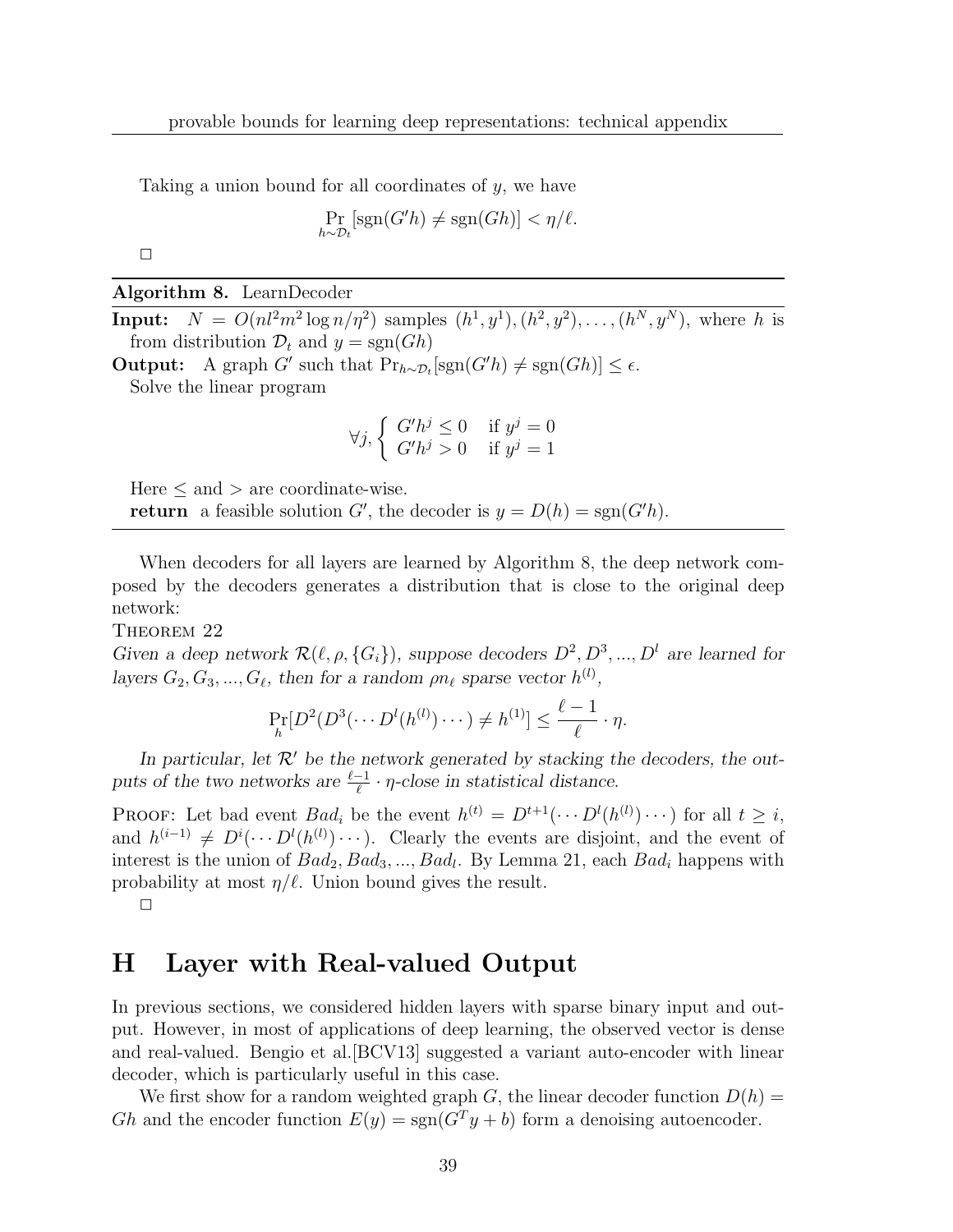THEOREM 23

If G is a random graph with random weights in either  $\{+1, -1\}$  or  $[-1, 1]$ , the encoder  $E(y) = sgn(G^T y - 0.1d'\vec{1})$  and linear decoder  $D(h) = Wh$  form an sparse autoencoder: that is, for any vector h of support size at most k,  $E(D(h)) = h$ .

Further, the autoencoder satisfy the denoising property  $E(D(h)+\eta) = h$  when the noise vector  $\eta$  has independent components each with variance at most  $o(d'_0/\log^2 n)$ .

PROOF: When there is no noise, we know  $E(D(\vec{h})) = \text{sgn}(G^T G \vec{h} - 0.2d_0' \vec{1})$ . With high probability the matrix  $G<sup>T</sup>G$  has value at least 0.9 $d'_0$  on diagonals (for  $\{+1, -1\}$ ) weights, for  $[-1, 1]$  weights this is at least 0.2d'<sub>0</sub>). For any fixed  $\vec{h}$ , the support of the *i*-th row of  $G^T G$  and the support of  $\vec{h}$  have a intersection of size at most  $d'_0 \log^2 n$  with high probability. Also, at all these intersections, the entries of  $G<sup>T</sup>G$  has random signs, and variance bounded by  $O(1)$ . Hence if  $\vec{h}_i = 1$   $(G^T G \vec{h})_i \geq 0.9d'_0 - O(\sqrt{d'_0} \log^2 n)$  $(\text{or } 0.2d'_0 - O(\sqrt{d'_0} \log^2 n) \text{ for } [-1, 1] \text{ weights})$ ; if  $\vec{h}_i = 0 \ (G^T G \vec{h})_i \leq O(\sqrt{d'_0} \log^2 n)$ . Setting the threshold at  $0.1d_0'$  easily distinguishes between these two cases.

Even if we add noise, since the inner product of  $G_i$  and the noise vector is bounded by  $o(d_0)$  with high probability, the autoencoder still works. $\Box$ 

We use similar ideas as in Section D to learn the last layer. The algorithm collects the correlation-structure of the observed variables, and use this information to reconstruct  $E^+$ . We inherent most of the notations used in Section C. Formally, the last layer consists of a graph  $G(U, V, E, w)$ , chosen randomly from distribution  $\mathcal{G}_{m,n,p}$ . The weights w are chosen uniform randomly from  $\pm 1$ . Although our result extends to the distribution on h generated by the deep network, and the weights are in  $[-1, 1]$  for simplicity, we restrict to the uniform  $\rho m$  sparse distribution and random  $\pm 1$  weights.

### H.1 Learning network using correlation

When we observe real-valued output in the last layer, we can learn whether three nodes u,v and s have a common cause from their correlation measured by  $\mathbb{E}[x_u x_v x_s]$ , even if the output vector is fully dense. Note that compared to Theorem 4 in Section D, the main difference here is that we allow  $\rho p m$  to be any constant (before  $\rho p m \ll 1/d$ .

THEOREM 24

When  $\rho p m = O(1)$ ,  $p n = \Omega(\log^3 n)$ , and the input h is a uniformly random  $\rho m$ -sparse vector, then with high probability over the choice of the weights and the choice of the graph, for any three nodes  $u, v, s$  at the output side (side of y)

- 1. If u, v and s have no common neighbor, then  $|\mathbb{E}_h[y_u y_v y_s]|\leq \rho/3$
- 2. If u, v and s have a unique common neighbor, then  $|\mathbb{E}_h[y_u y_v y_s]| \geq 2\rho/3$

The rigorous proof of Theorem 24 is similar to Lemma 7. We defer the proof in Appendix L.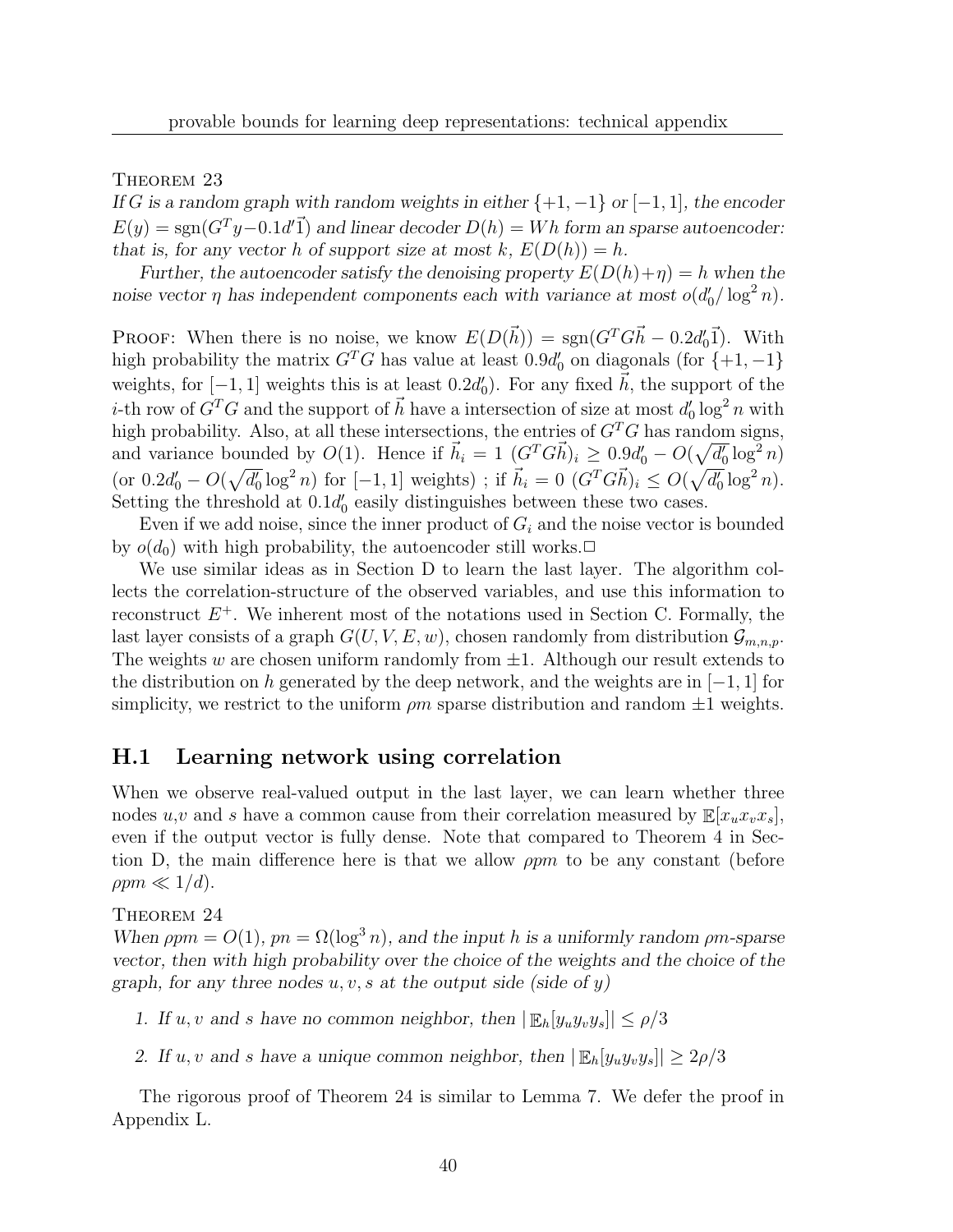Although the hypergraph given by Theorem 24 is not exactly the same as the hypergraph given by Theorem 11, the same Algorithm 7 can find the edges of the graph. Notice that in this case we get the support of all edges (instead of just positive edges). Using the sign of  $\mathbb{E}_{h}[y_{u}y_{v}y_{s}]$ , we can easily distinguish positive and negative edges (see Appendix L for more details). This idea can be generalized to  $[-1, 1]$ weights, and we prove the following theorem in Appendix L.

### THEOREM 25

If h is from the distribution  $\mathcal{D}_1$ , with parameters satisfying  $\rho_1 d = O(1)$ ,  $d \gg \log^3 n$ ,  $d^{3/2}/(d_1d_2) \ll \log^{-3/2} n$  and  $\sqrt{d}/d_1 \ll \log^{-3/2} n$ , then with high probability over the choice of the weights and choice of the graph, there is an algorithm such that given  $O(\log^2 n/\rho_1^2)$  samples of the output y, learns the network exactly in time  $O(m(d^3 +$  $n) + \log^2 n / \rho_1^2$ .

**Real weights from**  $[-1, 1]$  Finally, the above results can be extended to the case when edge weights are uniformly random from  $[-1, 1]$ . In this case there are several differences:

- 1. The correlation is large only if the three vertices share a parent with relatively large edge weights. A slight variant of Algorithm 7 learns the large weights.
- 2. It is still possible to use PartialEncoder even if we only have the large weights.
- 3. After applying PartialEncoder, we get  $(h, y)$  pairs. By solving the system of linear equations  $y^i = Gh^i$  we learn G.

### THEOREM 26

If the weight of the network is chosen independently from  $[-1, 1]$ , and all the others parameters satisfy the same condition as in Theorem 25 (but with different universal constant), there is an algorithm that learns the graph and the weights using  $O(\log^2 n/\rho_1^2)$  samples and  $O(\log^2 n/\rho_1^2 + m(d^3 + n))$  time.

# I Lower bound

### I.1 Improper learning is necessary when weights are reals

In this section, we showcase an example of real weights in which we cannot hope to recover either the weights (even approximately), or to find some set of weights that agrees with the true one on all the inputs, using less than  $exp(\Omega(d))$  samples. This justifies the necessity of the improper/PAC learning of the real weights.

### Lemma 27

There exist two vectors  $w, w' \in \{0, 1\}^d$  such that the two functions  $f = \text{sgn}(w^T h)$  and  $f' = sgn(w'^T h)$  for  $h \in \{0, 1\}^d$  only differ at the point  $h = \vec{1}$ . Thus it is necessary to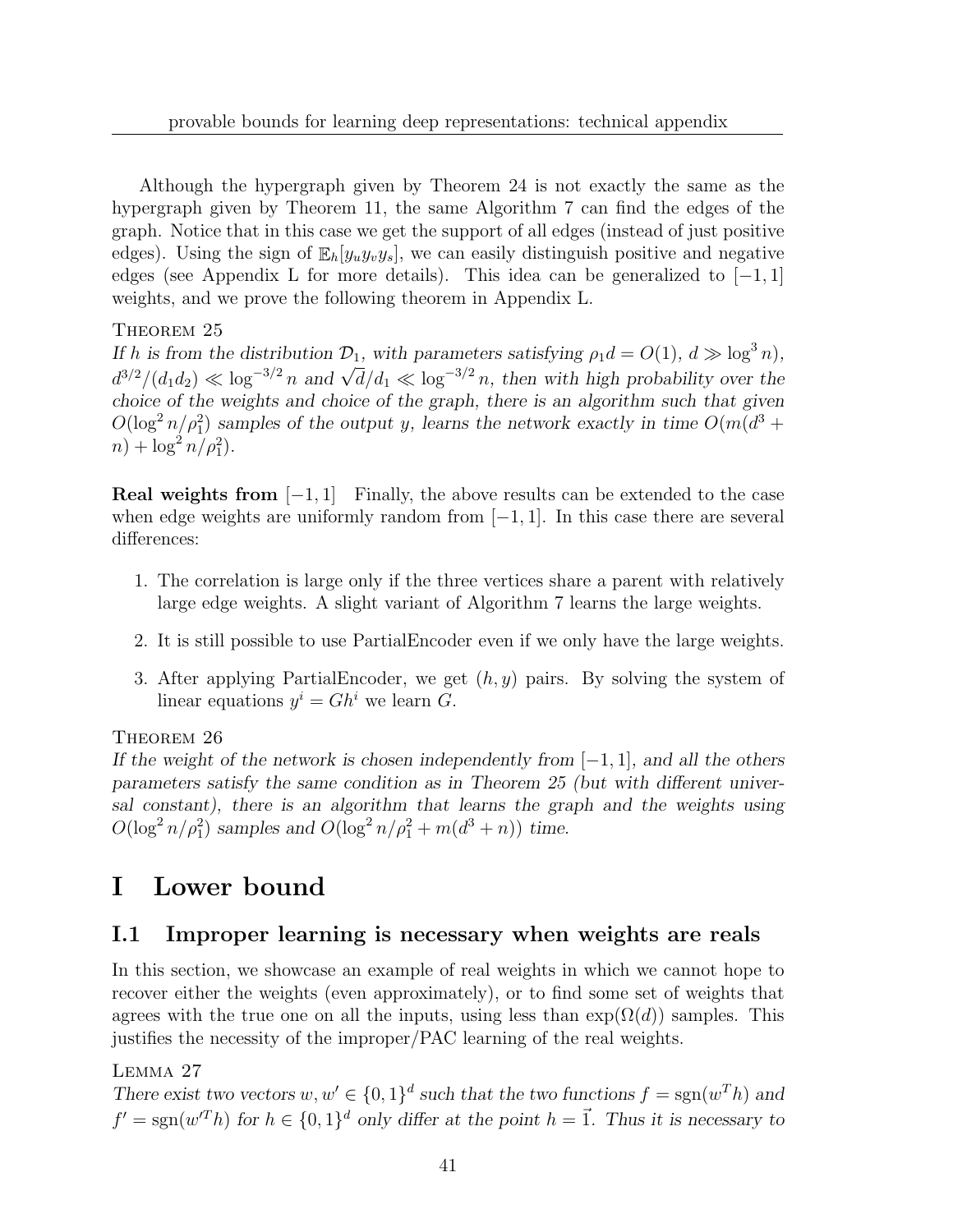have  $exp(\Omega(d))$  samples of h from uniform  $\rho$ -sparse distribution to recover the true value of function  $f = sgn(w^T h)$  at point  $h = \vec{1}$ .

**PROOF:** We construct the following w and w'. WLOG, let d be an odd number with  $d = 2s + 1$ . Let z be the vector with first s coordinates being  $1/(s + 1)$ , and the remaining coordinates being  $1/s$ . Let  $w = z + \epsilon \vec{1}$  and  $w' = z - \epsilon \vec{1}$ , where  $0 \leq \epsilon \leq (s(s+1)(2s+1))^{-1}$ . Note that  $z^T h$  is away from zero by at least  $(s(s+1))^{-1}$ if  $h \neq \vec{1}$  and  $z^T h = 0$  if  $h = \vec{1}$ . Therefore,  $w^T h$  and  $w^T h$  agree on the sign for all h but  $h = \vec{1}$ .  $\Box$ 

### I.2 Representational power: One layer net can't do two layers net

In this section we show that a two-layer network with  $\pm 1$  weights is more expressive than one layer network with arbitrary weights. A two-layer network  $(G_1, G_2)$  consists of random graphs  $G_1$  and  $G_2$  with random  $\pm 1$  weights on the edges. Viewed as a generative model, its input is  $h^{(3)}$  and the output is  $h^{(1)} = \text{sgn}(G_1 \text{sgn}(G_2 h^{(3)})).$ We will show that a single-layer network even with arbitrary weights and arbitrary threshold functions must generate a fairly different distribution.

### Lemma 28

For almost all choices of  $(G_1, G_2)$ , the following is true. For every one layer network with matrix A and vector b, if  $h^{(3)}$  is chosen to be a random  $\rho_3 n$ -sparse vector with  $\rho_3 d_2 d_1 \ll 1$ , the probability (over the choice of  $h^{(3)}$ ) is at least  $\Omega(\rho_3^2)$  that  $sgn(G_1 sgn(G_1 h^{(3)})) \neq sgn(Ah^{(3)} + b).$ 

The idea is that the cancellations possible in the two-layer network simply cannot all be accomodated in a single-layer network even using arbitrary weights. More precisely, even the bit at a single output node v cannot be well-represented by a simple threshold function.

First, observe that the output at v is determined by values of  $d_1d_2$  nodes at the top layer that are its ancestors. Wlog, in the one layer net  $(A, b)$ , there should be no edge between  $v$  and any node  $u$  that is not its ancestor. The reason is that these edges between v and its ancestors in  $(A, b)$  can be viewed collectively as a single random variables that is not correlated with values at  $v$ 's ancestors, and either these edges are "influential" with probability at least  $\rho_3^2/4$  in which case it causes a wrong bit at v; or else it is not influential and removing it will not change the function computed on  $\rho_3^2/4$  fraction of probability mass. Similarly, if there is a path from u to v then there must be a corresponding edge in the one-layer network. The question is what weight it should have, and we show that no weight assignment can avoid producing erroneous answers.

The reason is that with probability at least  $\rho_3/2$ , among all ancestors of v in the input layer, only  $u$  is 1. Thus in order to produce the same output in all these cases,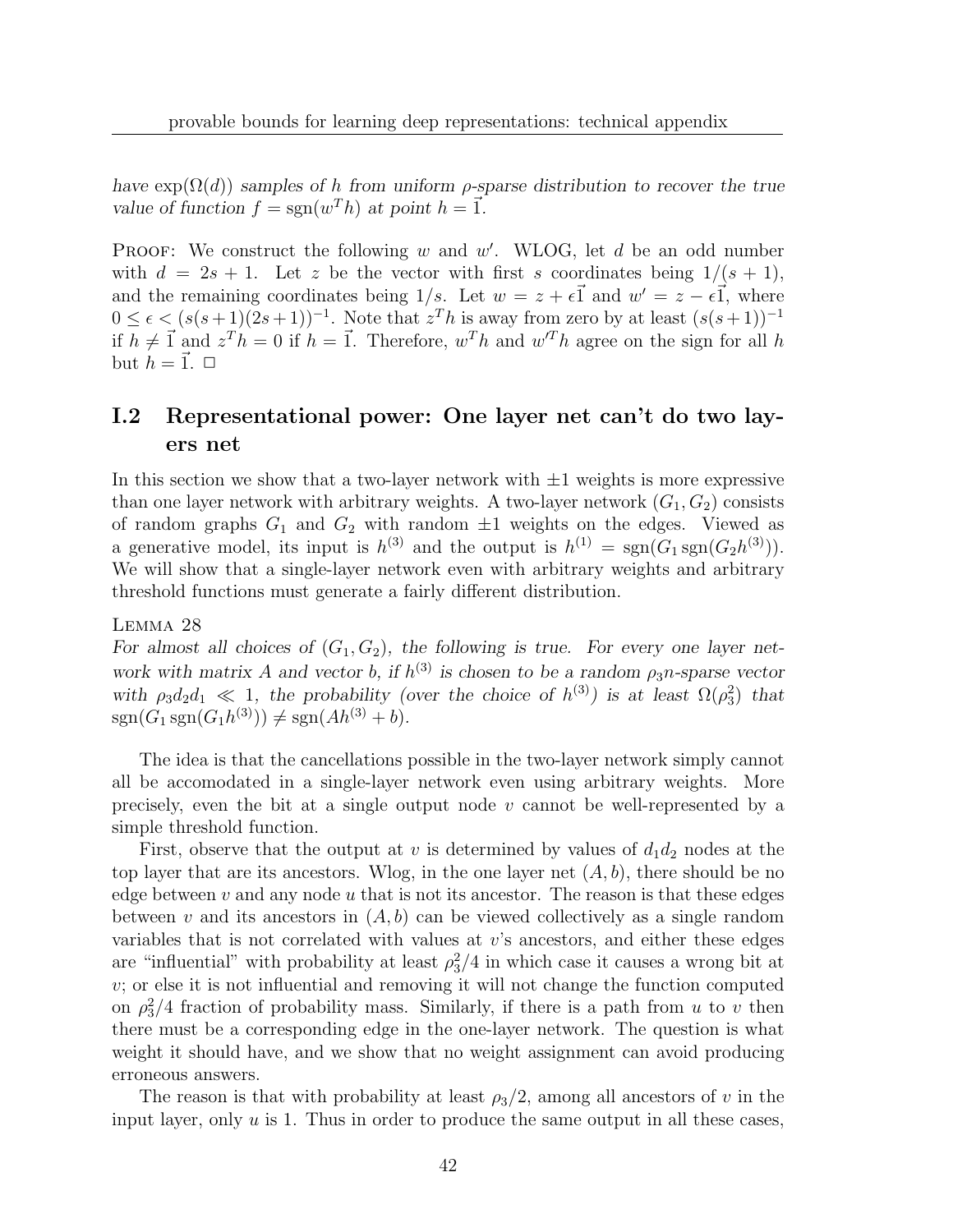in the one-layer net the edge between u and v should be positive iff the path from  $u$ to v consists of two positive edges. But now we show that with high probability there is a cancellation effect involving a local structure in the two layer net whose effect cannot be duplicated by such a single-layer net (See the Figure 3 and 4).





Figure 4: Single-layer network  $(A, b)$ 

As drawn in Figure 3, suppose the nodes  $u_1$ ,  $u_2$  connect to s in  $h^{(2)}$  via  $+1$  and  $-1$  edge, and s connects to v via a +1 edge. Similarly, the nodes  $u_3, u_4$  connect to s' in  $h^{(2)}$  via +1 and -1 edge, and s connects to v via a +1 edge.

Now assume all other ancestors of  $v$  are off, and consider the following four values of  $(u_1, u_2, u_3, u_4)$ :  $(1, 1, 0, 0), (0, 0, 1, 1), (1, 0, 0, 1), (0, 1, 1, 0)$ . In the two-layer network,  $h^{(1)}$ <sub>v</sub> should be 0 for the first two inputs and 1 for the last two inputs. Now we are going to see the contradiction. For single-layer network, these values imply constraints  $A_{u_1,v} + A_{u_2,v} + b_v \leq 0$ ,  $A_{u_3,v} + A_{u_4,v} + b_v \leq 0$ ,  $A_{u_1,v} + A_{u_4,v} + b_v > 0$ ,  $A_{u_2,v} + A_{u_3,v} + b_v > 0$ . However, there can be no choices of  $(A, b)$  that satisfies all four constraints! To see that, simply add the first two and the last two, the lefthand-sides are all  $\sum_{i=1}^{4} A_{u_i,v} + 2b_v$ , but the right-hand-sides are  $\leq 0$  and  $> 0$ . The single-layer network cannot agree on all four inputs. Each of the four inputs occurs with probability at least  $\Omega(\rho_3^2)$ . Therefore the outputs of two networks must disagree with probability  $\Omega(\rho_3^2)$ .

Remark: It is well-known in complexity theory that such simple arguments do not suffice to prove lowerbounds on neural nets with more than one layer.

# J Random Graph Properties

In this Section we state the properties of random graphs that are used by the algorithm. We first describe the unique-neighbor property, which is central to our analysis. In the next part we list the properties required by different steps of the algorithm.

### J.1 Unique neighbor property

Recall that in bipartite graph  $G(U, V, E, w)$ , the set  $F(u)$  denotes the neighbors of  $u \in U$ , and the set  $B(v)$  denotes the neighbors of  $v \in V$ .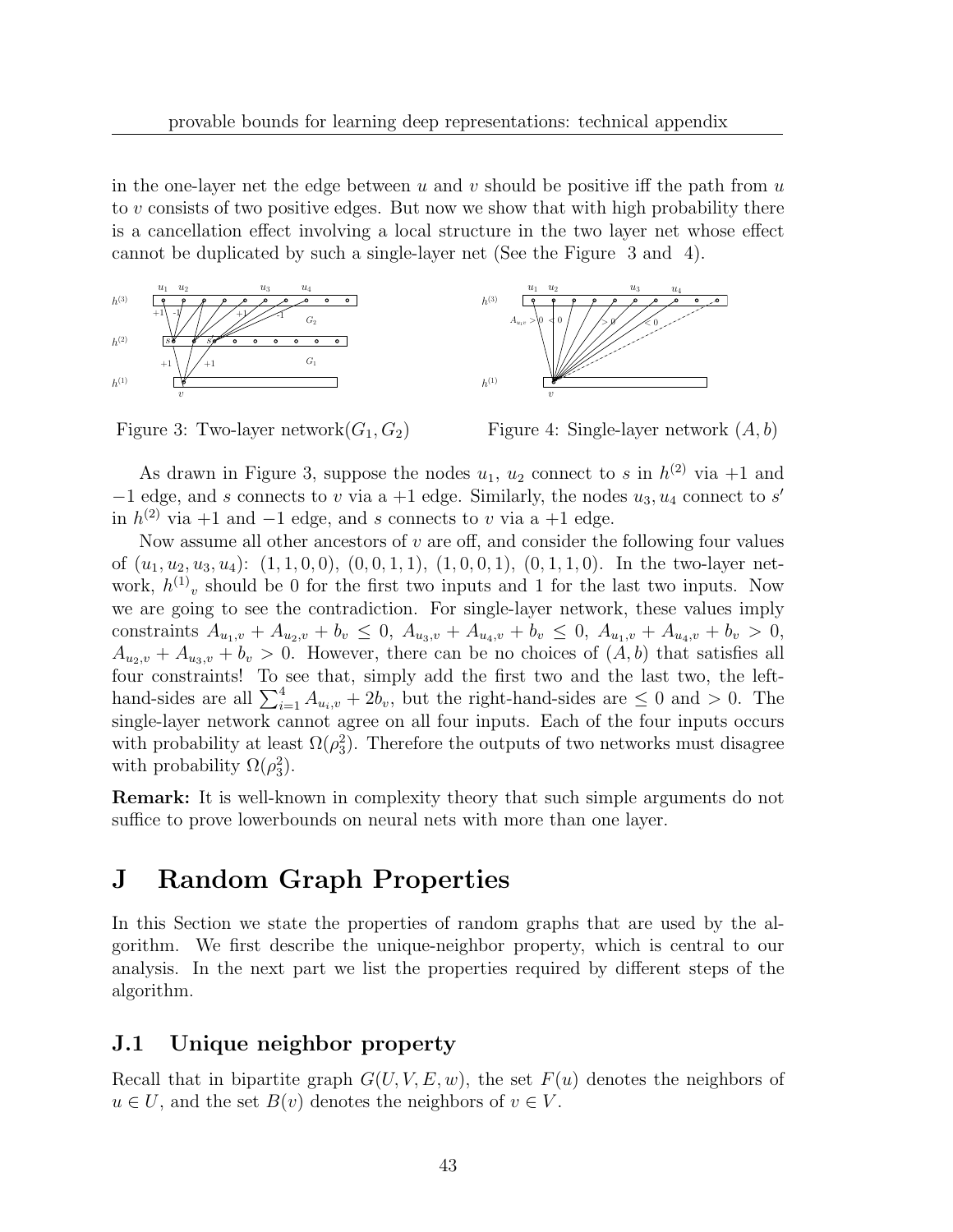For any node  $u \in U$  and any subset  $S \subset U$ , let  $UF(u, S)$  be the sets of unique neighbors of u with respect to  $S$ ,

$$
UF(u, S) \triangleq \{v \in V : v \in F(u), v \notin F(S \setminus \{u\})\}
$$

PROPERTY 1 In a bipartite graph  $G(U, V, E, w)$ , a node  $u \in U$  has  $(1 - \epsilon)$ -unique neighbor property with respect to  $S$  if

$$
\sum_{v \in UF(u,S)} |w(u,v)| \ge (1-\epsilon) \sum_{v \in F(u)} |w(u,v)| \tag{2}
$$

The set S has  $(1 - \epsilon)$ -strong unique neighbor property if for every  $u \in U$ , u has  $(1 - \epsilon)$ -unique neighbor property with respect to S.

REMARK 4 Notice that in our definition,  $u$  does not need to be inside  $S$ . This is not much stronger than the usual definition where u has to be in S: if u is not in S we are simply saying u has unique neighbor property with respect to  $S \cup \{u\}$ . When all (or most) sets of size  $|S| + 1$  have the "usual" unique neighbor properties, all (or most) sets of size  $|S|$  have the unique neighbor property according to our definition.

#### Lemma 29

If  $G(U, V, E)$  is from distribution  $\mathcal{G}_{m,n,p}$ , and for any  $u \in U$ , the weight vector  $w(u, \cdot)$ (i.i.d. on edges) satisfies that  $|w(u, \cdot)|_1^2 \geq C \cdot ||w(u, \cdot)||_2^2$  for some C. Then for every subset S of U with  $(1-p)^{|S|} > 1 - \epsilon/2$  (note that  $p|S| = d'|S|/n$  is the expected density of  $F(S)$ , with probability  $1 - 2m \exp(-\epsilon^2 C)$  over the randomness of the graph, S has the  $(1 - \epsilon)$ -strong unique neighbor property.

Note: The weights usually comes from one of the following: 1. all weights are 1; 2. weights are random in  $\{\pm 1\}$ ; 3. weights are random in [−1, 1]. In all these cases C is  $\Theta(d')$ .

PROOF:

Fix the vertex  $u$ , first sample the edges incident to  $u$ . Without loss of generality assume u has neighbors  $v_1, \ldots, v_k$  (where  $k \approx pn$ ). Now sample the edges incident to the  $v_i$ 's. For each  $v_i$ , with probability  $(1-p)^{|S|} \geq 1 - \epsilon/2$ ,  $v_i$  is a unique neighbor of u. Call this event  $Good_i$  (and we also use  $Good_i$  as the indicator for this event).

By the construction of the graph we know  $Good_i$ 's are independent, hence by Hoeffding inequality (see Theorem 45), we have that with probability

$$
1 - 2\exp(-\frac{\epsilon^2(\sum_{v \in F(u)} w(u, v))^2}{\sum_{v \in F(u)} w(u, v)^2}) = 1 - 2\exp(-\epsilon^2 |w(u, \cdot)|_1^2 / ||w(u, \cdot)||_2^2) = 1 - 2\exp(-\epsilon^2 C),
$$

the following holds

$$
\sum_{v \in F(u)} w(u, v) Good_i \ge (1 - \epsilon) \sum_{v \in F(u)} w(u, v).
$$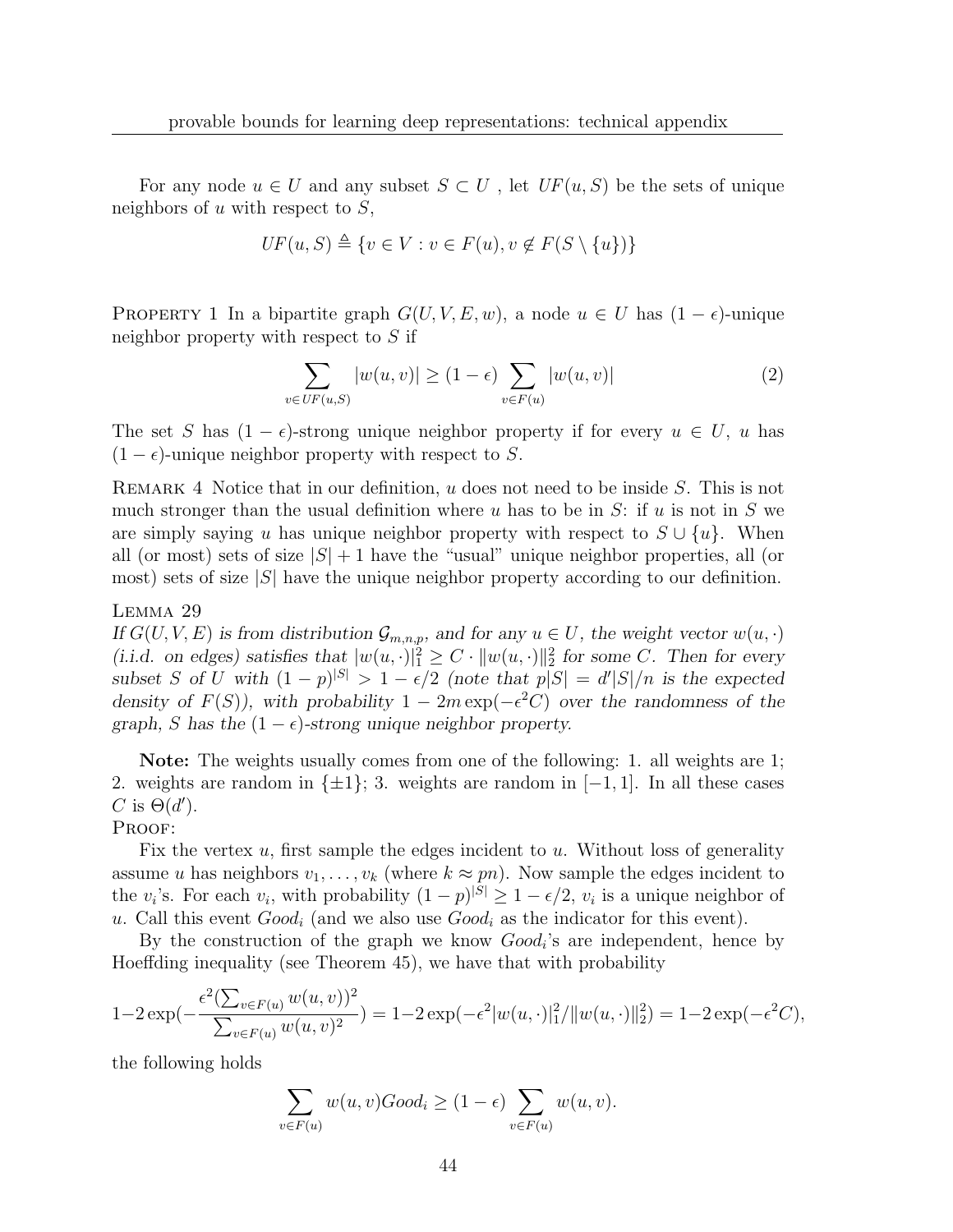By union bound, every u satisfies this property with probability at least  $1 2m \exp(-\epsilon^2 C)$ . □

Corollary 30

If  $G(U, V, E)$  is chosen from  $\mathcal{G}_{m,n,p}$  and all the weights  $w(u, v)$  have the same magnitude for  $(u, v) \in E$ , then for fixed S with  $p|S| < \epsilon/2$ , with probability  $1 - \exp(-\Omega(d'))$ , S has the  $(1 - \epsilon)$ -strong unique neighbor property.

### J.2 Properties required by each steps

We now list the properties required in our analysis. These properties hold with high probability for random graphs.

### J.2.1 Single layer

The algorithm PairwisGraph requires the following properties  $P_{sing}$ 

- 1. For any u in the observed layer,  $|B(u)| \in [0.9d, 1.1d]$ , (if G has negative weights, we also need  $|B^+(u)| \in [0.9d/2, 1.1d/2]$
- 2. For any z in the hidden layer,  $|F(z)| \in [0.9d', 1.1d']$ , (if G has negative weights, we also need  $|F^+(z)| \in [0.45d', 0.55d']$

The algorithm 3-WiseGraph needs  $\mathcal{P}_{sing}$ , and additionally  $\mathcal{P}_{sing+}$ 

1. For any u, v in the observed layer,  $|B^+(u) \cup B^+(v)| \leq 10$ .

Lemma 31

If graph G is chosen from  $\mathcal{G}_{m,n,p}$  with expected degrees  $d, d' \gg \log n$ , with high probability over the choice of the graph,  $\mathcal{P}_{sing}$  is satisfied. If in addition  $d^2 \leq n^{4/5}$ , the property  $P_{sing+}$  is also satisfied with high probability.

### J.2.2 Multi-layer

For the multi-layer setting, the algorithm PairwisGraph requires the following expansion properties  $P_{mul}$ .

- 1. For any node u at the layer i,  $|F_{i-1}(u)| \in [0.9d'_{i-1}, 1.1d'_{i-1}], |B_i(u)| \in [0.9d_i, 1.1d_i],$  $\big|F_{i-}^{+}$  $\left| \begin{array}{c} t_{i+1}^+(u) \end{array} \right| \in [0.45d'_{i-1}, 0.55d'_{i-1}], |B_i^+|$  $\left| \begin{array}{c} t_i^+(u) \end{array} \right| \in [0.45d_i, 0.55d_i]$
- 2. For any node u at the layer i,  $|B_{+}^{(t)}(u)| \ge 0.8\rho_i/\rho_t$ , and  $|B^{(\ell)}(u)| \le 2^{\ell-i+1}\rho_i/\rho_{\ell}$ .
- 3. For any pair of nodes  $u, v$  at layer  $i$ ,

$$
\left|B_+^{(\ell)}(u)\cap B_+^{(\ell)}(v)\right|\leq 2\rho_{i+1}/\rho_{\ell}\cdot \left(\log n/d_{i+1}+1/(\rho_{\ell}n_{\ell})+\left|B_+^{(i+1)}(u)\cap B_+^{(i+1)}(v)\right|\right)
$$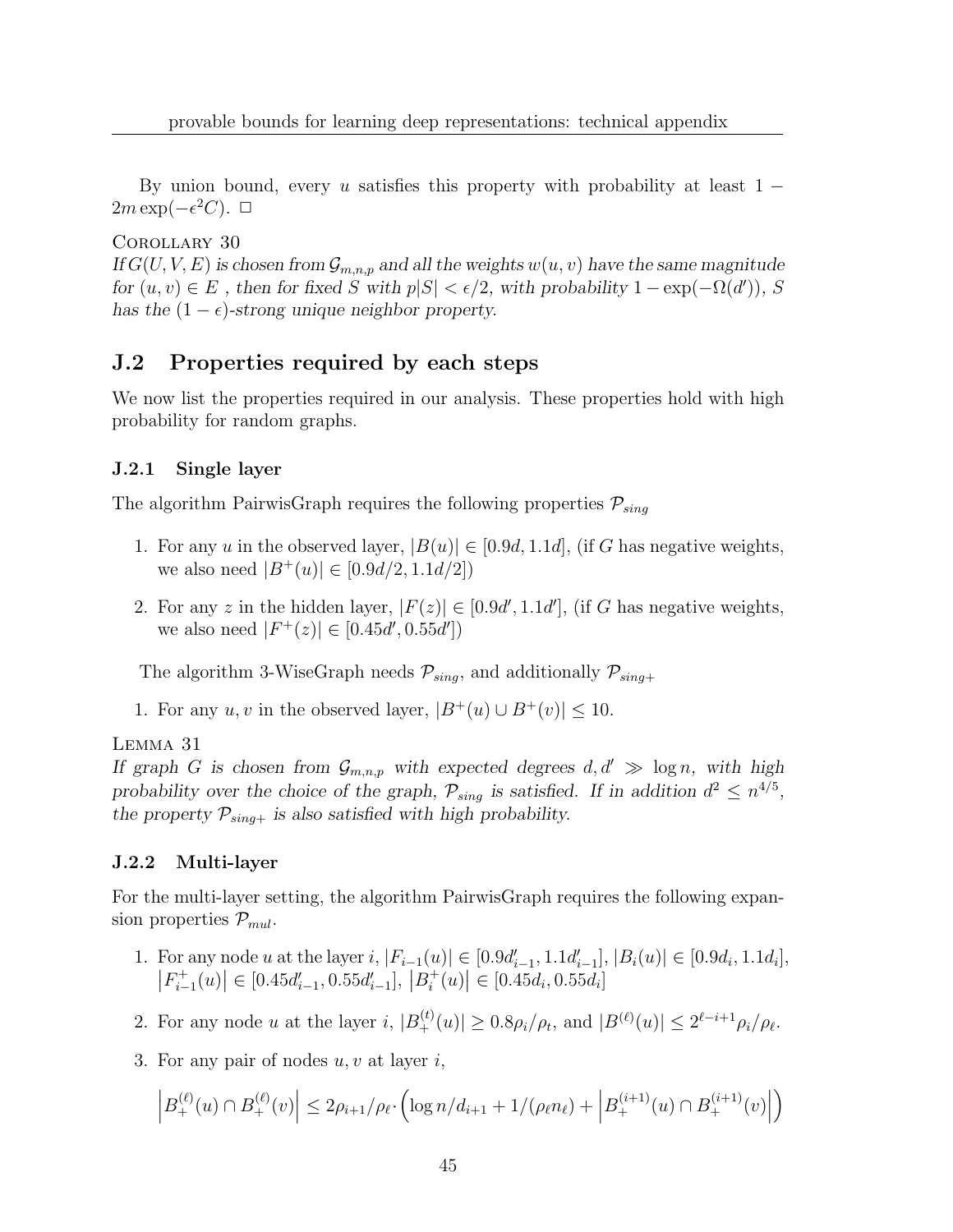In particular, if u and v have no common positive parent at layer  $i+1\left(\left|B_+^{(i+1)}(u)\cap B_+^{(i+1)}(v)\right|\right)=$  $(0)$ , then

$$
\left| B_{+}^{(\ell)}(u) \cap B_{+}^{(\ell)}(v) \right| \le o(\rho_{i+1}/\rho_{\ell})
$$

The algorithm 3-WiseGraph needs property  $\mathcal{P}_{mult}$ :

- 1. Properties 1 and 2 in  $\mathcal{P}_{mul}$
- 2. For any pair of nodes  $u, v$  at layer  $i, |B_{+}^{(\ell)}(u) \cap B_{+}^{(\ell)}(v)| \leq 10\rho_{i+1}/\rho_{\ell}$
- 3. For any three nodes  $u, v$  and s at layer i, if they don't have a common positive neighbor in layer  $i + 1$ ,

$$
\begin{aligned} \left| B_+^{(\ell)}(u) \cap B_+^{(\ell)}(v) \cap B_+^{(\ell)}(s) \right| \\ \leq 2\rho_{i+1}/\rho_{\ell} \cdot \left( \log n/d_{i+1} + \rho_{\ell}/(\rho_{\ell} n_{\ell}) + 1/(\rho_{\ell}^2 n_{\ell}^2) \right) \leq o(\rho_{i+1}/\rho_{\ell}) \end{aligned}
$$

### Lemma 32

If the network  $\mathcal{D}(\ell, \rho_\ell, \{G_i\})$  have parameters satisfying  $d_i \gg \log n$ , and  $\rho_i^2 \ll \rho_{i+1}$ , then with high probability over the randomness of the graphs,  $\{G_i\}$ 's satisfy  $\mathcal{P}_{mul}$ . Additionally, if  $d_i \gg \log n$  and  $\rho_i^3 \ll \rho_{i+1}$ , then  $\{G_i\}$ 's satisfy  $\mathcal{P}_{mul+}$  with high probability.

In order to prove Lemma 32 we need the following claim:

### Claim 33

If the graph  $G \sim \mathcal{G}_{m,n,p}$  with  $d = pm$  being the expected back degree, and  $d \gg \log n$ . For two arbitrary sets  $T_1$  and  $T_2$ , with  $d|T_1| \ll m$ ,  $d|T_2| \ll m$ , we have with high probability

$$
|B(T_1) \cap B(T_2)| \le (1+\epsilon)d|T_1 \cap T_2| + (1+\epsilon)d^2|T_1||T_2|/m + 5\log n
$$

This Claim simply follows from simple concentration bounds. Now we are ready to prove Lemma 32.

PROOF: Proof of Lemma 32 Property 1 in  $\mathcal{P}_{mul}$  follows directly from  $d_i \gg \log n$ .

Property 2 in  $\mathcal{P}_{mul}$  follows from unique neighbor properties (when we view the bipartite graph from  $N_i$  to  $N_{i+1}$ ).

For Property 3, we prove the following proposition by induction on  $t$ :

PROPOSITION 34 For any two nodes  $u, v$  at layer 1,

$$
\left| B_{+}^{(t)}(u) \cap B_{+}^{(t)}(v) \right| \leq (1+\epsilon)^{t} p_{1}^{2} / (\rho_{t}^{2} n_{t}) + 6t(1+\epsilon)^{t} \rho_{3} \log n / \rho_{t} + (1+\epsilon)^{t} \rho_{2} \left| B_{+}^{(2)}(u) \cap B^{(2)}(v) \right| / \rho_{t}
$$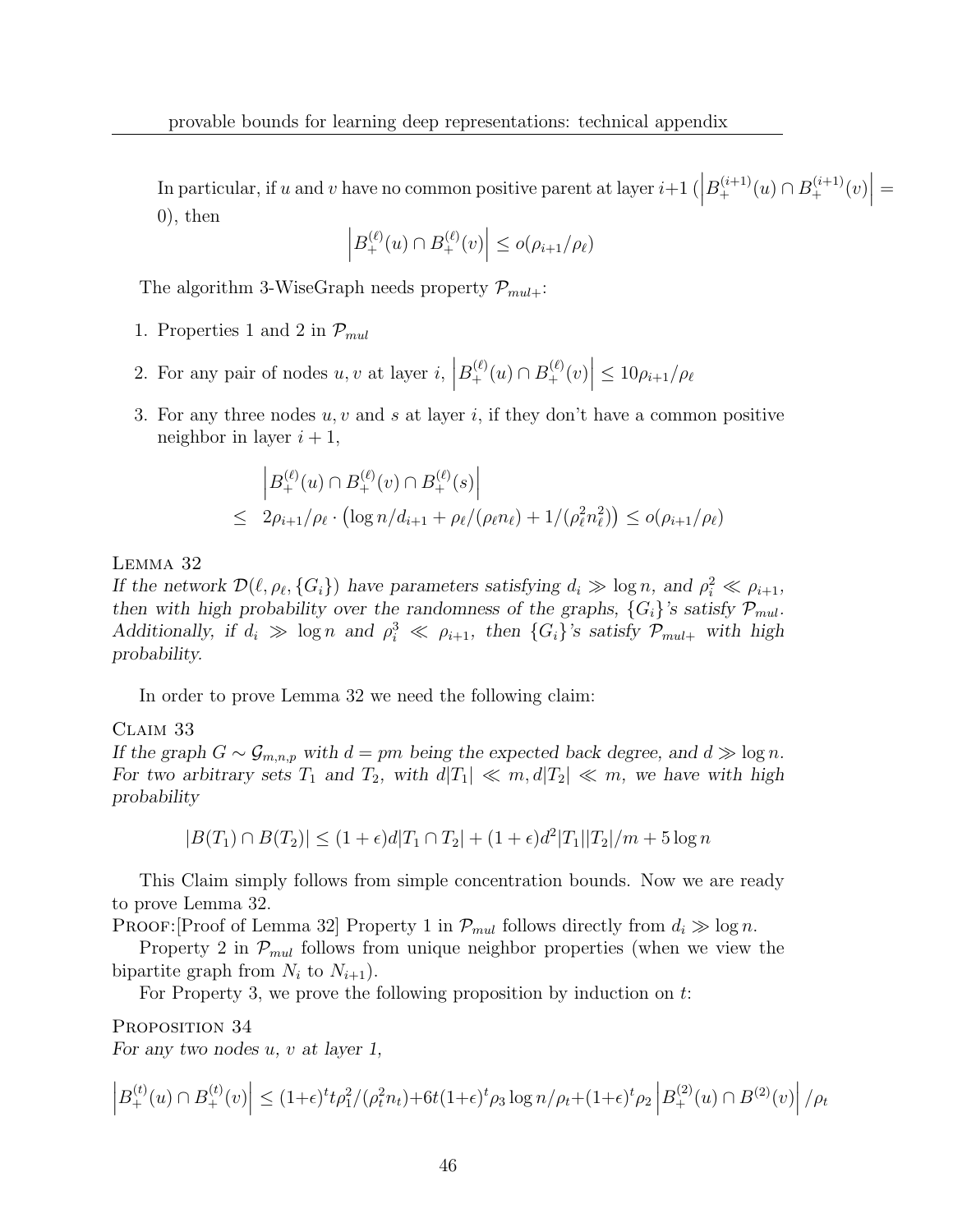This is true for  $t = 2$  (by Claim 33). Suppose it is true for all the values less than  $t-1$ . By Claim 33, we know with high probability (notice that we only need to do union bound on  $n^2$  pairs)

$$
\begin{aligned}\n\left| B_{+}^{(t+1)}(u) \cap B_{+}^{(t+1)}(v) \right| &\leq (1+\epsilon)d_t/2 \cdot \rho_2 \left| B_{+}^{(t)}(u) \cap B_{+}^{(t)}(v) \right| / \rho_t \\
&\quad + (1+\epsilon)d_t^2/4 \cdot |B_{+}^{(t)}(u)||B_{+}^{(t)}(v)| + 5\log n \\
&\leq (1+\epsilon)^{t+1}\rho_2 \left| B_{+}^{(2)}(u) \cap B_{-}^{(2)}(v) \right| / \rho_{t+1} + 6t(1+\epsilon)^{t+1}\rho_3 \log n / \rho_{t+1} \\
&\quad + (1+\epsilon)^t t \rho_1^2 / (\rho_t^2 n_t) + (1+\epsilon)d_t^2/4 \cdot \rho_1^2 / (\rho_t^2 n_{t+1}) + 5\log \\
&\leq (1+\epsilon)^{t+1}\rho_2 \left| B_{+}^{(2)}(u) \cap B_{-}^{(2)}(v) \right| / \rho_{t+1} + 6(t+1)(1+\epsilon)^{t+1}\rho_3 \log n / \rho_{t+1} \\
&\quad + 2(1+\epsilon)^{t+1}(t+1)\rho_1^2 / (\rho_{t+1}^2 n_{t+1}),\n\end{aligned}
$$

where the last inequality uses the fact that  $\rho_1^2/(\rho_t^2 n_t) \leq d_t^2/4 \cdot \rho_1^2/(\rho_t^2 n_{t+1})$ . This is because  $n_t d_t/n_{t+1} = d'_t \gg 1$ .

Proposition 34 implies that when  $\rho_1^2 \ll \rho_2$ , and  $\ell$  is a constant,

$$
\left|B_{+}^{(t)}(u)\cap B_{+}^{(t)}(v)\right|\leq 2\rho_{i+1}/\rho_{\ell}\cdot\left(1/d_{i+1}+1/(\rho_{\ell}n_{\ell})+\left|B_{+}^{(i+1)}(u)\cap B_{+}^{(i+1)}(v)\right|\right)
$$

Property 3 in  $\mathcal{P}_{mul+}$  is similar but more complicated.  $\Box$ 

### J.2.3 Properties for Graph Reovery

For the algorithm RecoverGraph3Wise to work, the hypergraph generated from the random graph should have the following properties  $\mathcal{P}_{recovery+}$ .

- 1' For any  $(v_1, v_2, v_3) \in E$ , if S is the set defined as in the algorithm, then  $|S \backslash F(B(v_1) \cap B(v_2) \cap B(v_3))| < d'/20.$
- 2' For any  $u_1, u_2 \in U$ ,  $|F(u_1) \cup F(u_2)| > 1.5d'$ .
- 3' For any  $u \in U$ ,  $v \in V$  and  $v \notin F(u)$ , v is correlated with at most  $d'^2/40$  pairs in  $F(u)$ .
- 4' For any  $u \in U$ , at least 0.1 fraction of triples  $v_1, v_2, v_3 \in F(u)$  does not have a common neighbor other than u.
- 5' For any  $u \in U$ , its degree is in  $[0.8d', 1.2d']$

### J.2.4 Properties for Partial Encoder

For the Partial Encoder algorithm to work, we only need the support of h satisfying the strong unique-neighbor property.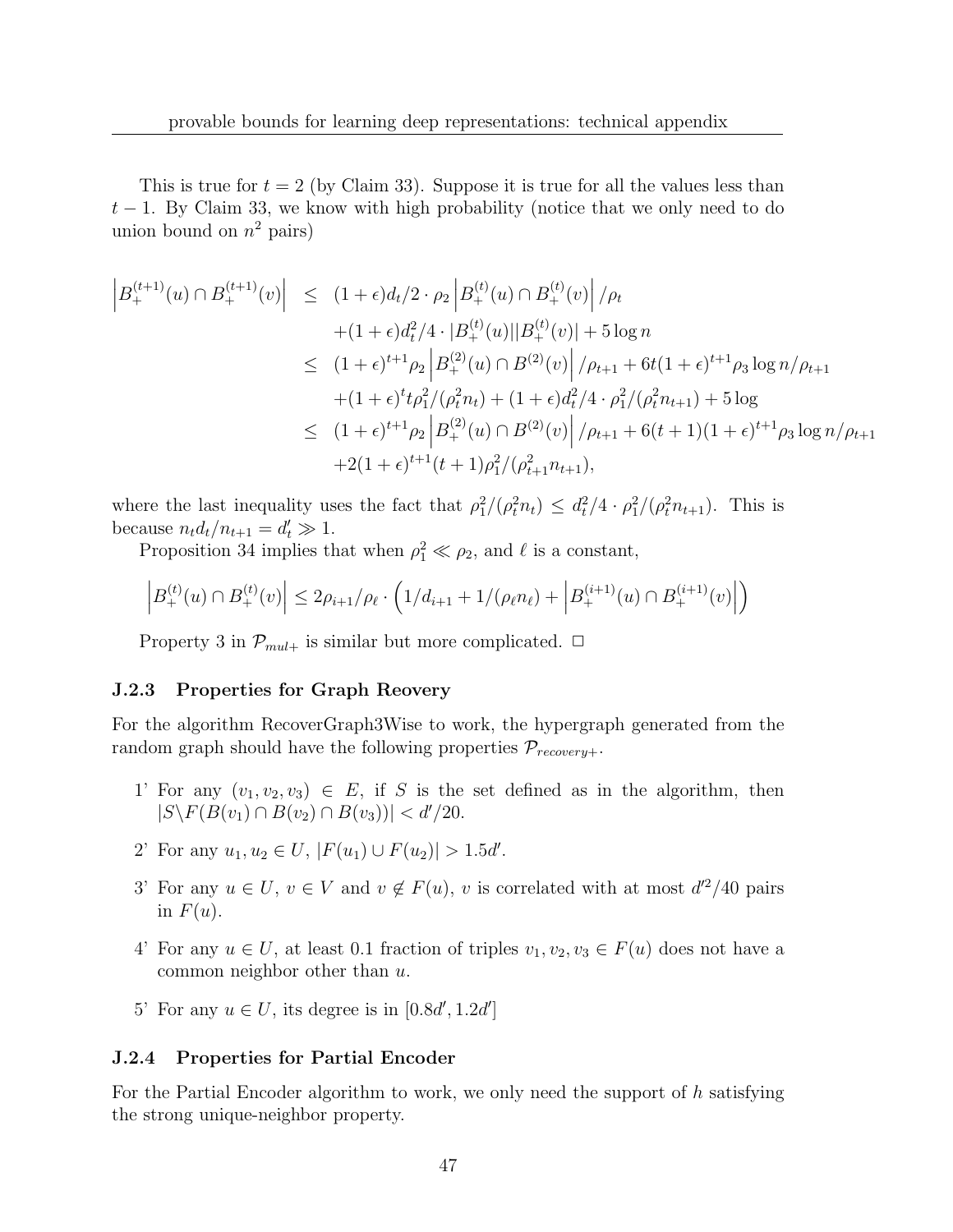### J.2.5 Properties for Learning the graph

In order to learn the −1 weights, the conditions we need are similar to  $\mathcal{P}_{mul}$  and  $\mathcal{P}_{mul+}.$ 

In the case with real weights, we don't need any assumptions on the graph, because we are relying on VC-dimension arguments.

# K Auxiliary Lemmas for uniform  $\rho_{\ell}n_{\ell}$  sparse vectors

In this subsection, we provide lemmas about the uniform  $\rho n$ -sparse vector of dimension  $n$ .

These Lemmas suggest that when looking at intersections with relatively small sets, uniform  $\rho n$  sparse vector behaves like i.i.d. Bernoulli variables with probability  $\rho$ . Also, in this section the sparse vector is identified by its support S.

Lemma 35

If S is a uniformly random  $\rho n$ -sparse subset of  $[n]$ , then for any fix set T with  $\rho |T| \ll 1$ and  $|T| \ll n$ ,

$$
1 - \rho |T|/2 \ge \Pr[T \cap S = \emptyset] \ge 1 - \rho |T|
$$

PROOF: For each  $t \in T$ ,  $Pr[t \in S] = \rho$ . By union bound,  $Pr[T \cap S = \emptyset] \ge$  $1 - \sum_{t \in S} \Pr[t \in S] = 1 - \rho |T|.$ 

On the other hand, let  $\rho n = k$ , we have,

$$
\Pr[T \cap S = \emptyset] = (1 - \frac{k}{n}) \cdot (1 - \frac{k}{n-1}) \dots (1 - \frac{k}{n-|T|}) \le (1 - \frac{k}{n})^{|T|} \le 1 - \rho |T|/2
$$

 $\Box$ 

### Lemma 36

If S is a uniformly random  $\rho n$ -sparse subset of  $[n]$ , then for any fix set T with  $\rho |T| \ll 1$ and  $|T| \ll n$ ,  $\rho |T| \geq \Pr[|S \cap T| = 1] \geq \rho |T|/2$ 

PROOF: For any  $t \in T$ , we compute  $Pr[S \cap T = \{t\}]$ . Conditioned on  $t \in T$ ,  $S \setminus \{t\}$ is uniform  $(\rho n - 1)$ -sparse subset of  $[n] \setminus \{t\}$ , thus by the Lemma above,

$$
\Pr[S \cap T = \{t\}] = \Pr[t \in S] \cdot \Pr[S \cap (T \setminus \{t\}) = \emptyset] \in [\rho/2, \rho]
$$

All the events  $S \cap T = \{t\}$  for  $t \in T$  are disjoint, thus  $\rho |T| \geq \Pr[|S \cap T| = 1] \geq$  $\rho|T|/2 \Box$ 

Lemma 37

If S is uniform random  $\rho n$ -sparse subset of  $[n]$ , then for any fix set T with  $\rho |T| \ll 1$ and  $|T| \ll n$ ,

$$
\Pr[|T \cap S| > \rho n/2] < (2\rho|T|)^{\rho n/2}
$$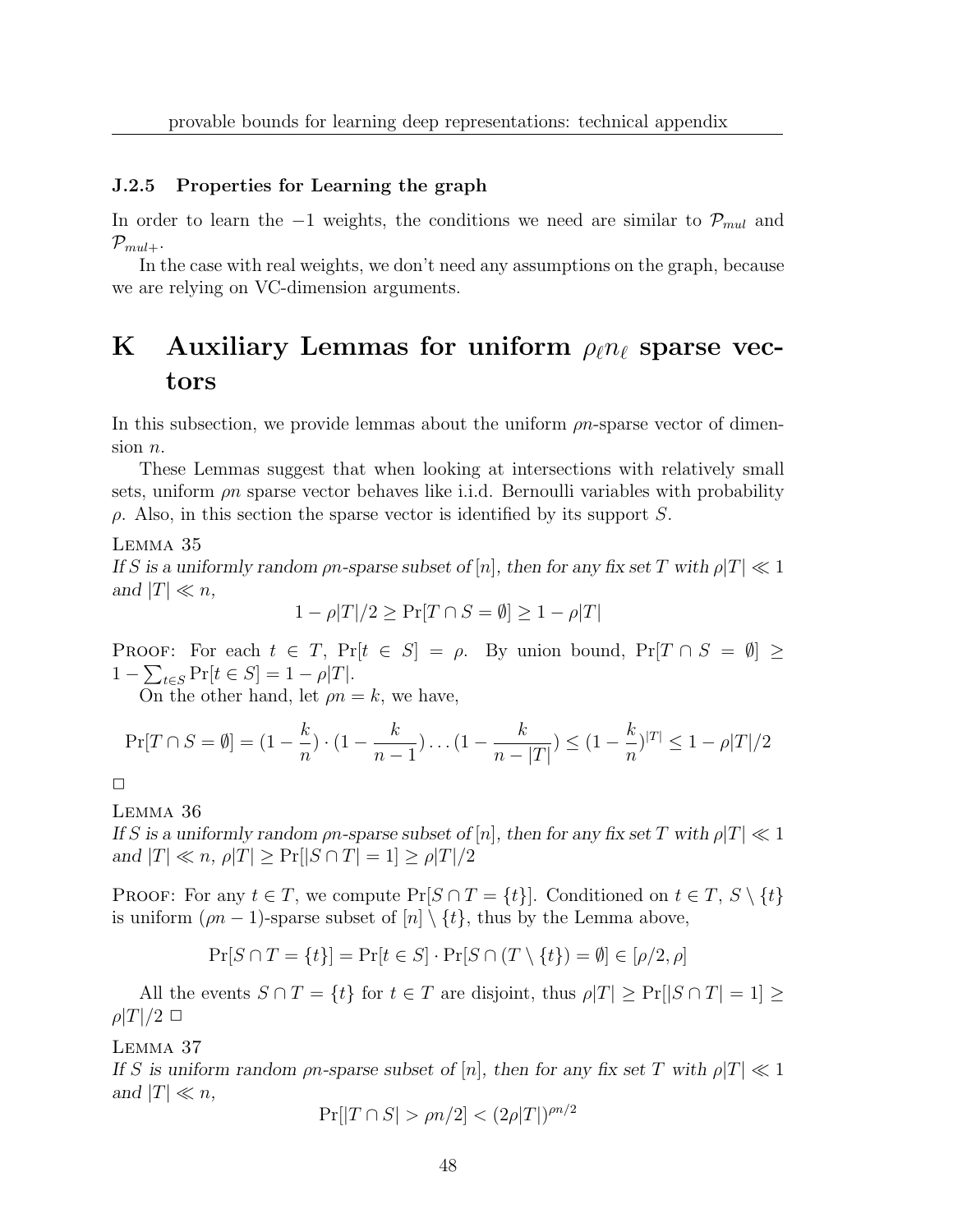**PROOF:** Let  $k = \rho n$ . For any subsets M of T of size k,  $Pr[M \subset S] = \frac{k}{n}$ .  $\frac{k}{k} = \frac{k}{k} \times (2a)^{k/2}$  Taking a union bound over all M we have  $\Pr[T \cap S]$  $\frac{k}{n-1} \ldots \frac{k}{n-(k/2)} \leq (2\rho)^{k/2}$ . Taking a union bound over all M, we have Pr[|T ∩ S| ≥  $k/2 \leq {|\mathcal{T}| \choose k/2} (2\rho)^{k/2} \leq (2\rho |\mathcal{T}|)^{k/2}. \ \Box$ 

#### Lemma 38

If S is a uniformly random  $\rho n$ -sparse set, then for any two disjoint sets  $T_1$  and  $T_2$ with  $\rho|T_1| \ll 1, \rho|T_2| \ll 1$  and  $|T_1|, |T_2| \ll n$ ,

$$
\rho^2 |T_1||T_2|/5 \le \Pr[S \cap T_1 \ne \emptyset, S \cap T_2 \ne \emptyset] \le 2\rho^2 |T_1||T_2|
$$

**PROOF:** From Lemma 36 we know  $Pr[|S \cap T_1| = 1] \in [\rho|T_1]/2, \rho|T_1|]$ . Conditioned on  $|S \cap T_1| = 1, S \setminus T_1$  is a random  $\rho n - 1$  sparse vector in  $n - |T_1|$  dimension. Apply Lemma 36 with  $\rho' = (\rho n - 1)/(n - |T_1|)$  we have  $Pr[|S \cap T_2| = 1 | |S \cap T_1| = 1] =$  $\Theta(\rho'|T_2|).$ 

On the other hand,  $\rho |T_1|$  is an upperbound on  $\Pr[S \cap T_1 \neq \emptyset], \rho' |T_2|$  is an upperbound on  $Pr[S \cap T_2 \neq \emptyset | S \cap T_1 \neq \emptyset]$ , so we get the other direction.  $\Box$ 

### Lemma 39

If S is a uniformly random  $\rho n$ -sparse subset of [n], then for two disjoint sets  $T_1, T_2$ with  $\rho|T_1|, \rho|T_2| \ll 1$  and  $|T_1|, |T_2| \ll n$ ,

$$
\rho|T_1|/2 \le \Pr[S \cap T_1 \ne \emptyset, S \cap T_2 = \emptyset] \le 2\rho|T_1|
$$

The proof is very similar to Lemma 38.

#### Lemma 40

If S is a uniform random  $\rho n$ -sparse subset of [n], then for any three sets  $T_1$ ,  $T_2$  and  $T_3$ with  $\rho|T_1|, \rho|T_2|, \rho|T_3| \ll 1$  and  $|T_1|, |T_2|, |T_3| \ll n$ . Let  $\max\{|T_i|\} \leq A, \max_{1 \leq i < j \leq 3} |T_i \cap T_j|$  $|T_j| = B$ , and  $|T_1 \cap T_2 \cap T_3| = C$ , then

$$
Pr[(S \cap T_i \neq \emptyset) \text{ for } i = 1, 2, 3] \le O(\rho^3 A^3 + \rho^2 A B + \rho C)
$$

PROOF: The proof is not hard but tedious. It enumerates all the possible ways S can intersect with all three  $T_i$ 's.

Let  $K_1 = T_1 - T_2 \cup T_3$ ,  $K_2 = T_2 - T_1 \cup T_3$ ,  $K_3 = T_3 - T_1 \cup T_2$ . Also, let  $K_{12} = T_1 \cap T_2 - T_3$  (similarly define  $K_{23}, K_{31}$ ). Finally let  $K_{123} = T_1 \cap T_2 \cap T_3$ .

Let E be the event that  $S \cap K_1 \neq \emptyset$ ,  $S \cap K_2 \neq \emptyset$ ,  $S \cap K_3 \neq \emptyset$ ; E' be the event that  $S \cap K_{123} \neq \emptyset$ ;  $E_{12}$  be the event that  $S \cap K_{12} \neq \emptyset$ ,  $S \cap K_3 \neq \emptyset$  (similarly define  $E_{23}$  and  $E_{31}$ ). The event  $S \cap T_i \neq \emptyset$  for all  $i = 1, 2, 3$  is contained in the union of these events  $E \cup E' \cup E_{12} \cup E_{23} \cup E_{31}$ . By previous Lemmas it is easy to bound  $\Pr[E] \le 2\rho^3 |T_1||T_2||T_3| \le 2\rho^3 A^3$ ,  $\Pr[E'] \le \rho C$ , and  $\Pr[E_{12}] \le 2\rho^2 |K_{12}| |K_3| \le 2\rho^2 AB$ . Hence  $Pr[(S \cap T_i \neq \emptyset)$  for  $i = 1, 2, 3] \le O(\rho^3 A^3 + \rho^2 AB + \rho C) \square$ 

### L Omitted Proofs in Section H

In this Section we shall prove Theorem 24 and Theorem 25.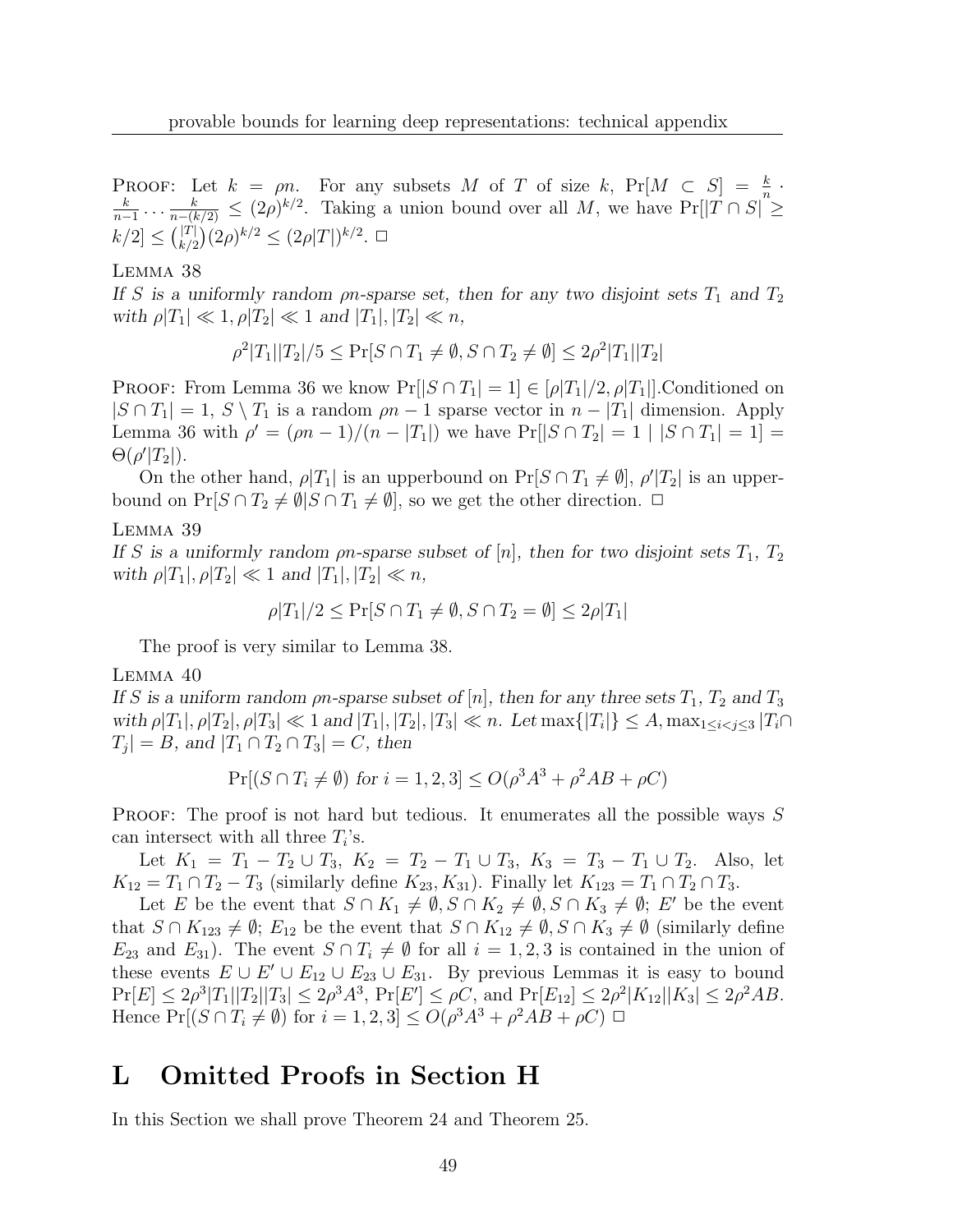**Proving Theorem 24** By the structure of the network we know

$$
\mathbb{E}[y_uy_vy_s] = \sum_{i \in B(u), j \in B(v), k \in B(s)} w_{i,u}w_{j,v}w_{k,s} \mathbb{E}[h_ih_jh_k]
$$
(3)

Observe that  $w_{i,u}$  and  $w_{j,v}$  are different random variables, no matter whether i is equal to j. Thus by 3-order Hoeffding inequality stated in Lemma 47, with high probability over the choice of the weights

$$
|\mathbb{E}[y_uy_vy_s]| \le \sqrt{\sum_{i \in B(u), j \in B(v), k \in B(s)} \mathbb{E}[h_ih_jh_k]^2 \log^3 n}
$$
 (4)

Let  $V$  be the main term in the bound:

$$
V\triangleq\sum_{i\in B(u),j\in B(v),k\in B(s)}\mathbb{E}[h_ih_jh_k]^2.
$$

Define  $B_{uv} = B(u) \cap B(v)$ ,  $B_{vs} = B(v) \cap B(s)$ ,  $B_{su} = B(s) \cap B(u)$ . Similar to Property  $P_{sing+}$ , for a random graph we know all these sets have size at most 10.

The following claim gives bound on the variance term (so we know  $\mathbb{E}[y_uy_vy_s]$  has small absolute value when they don't share a common neighbor):

### Claim 41

If h is uniform random  $\rho m$ -sparse vector, and  $B(u) \cap B(v) \cap B(s) = \emptyset$ , and  $|B_{uv}| \leq 10$ ,  $|B_{vs}| \leq 10$  and  $|B_{su}| \leq 10$ , then

$$
V = \sum_{i \in B(u), j \in B(v), k \in B(s)} \mathbb{E}[h_i h_j h_k]^2 \le O(\rho^6 d^3 + \rho^4 d)
$$

PROOF:First of all, for any triple  $(i, j, k)$  such that i, j, k are distinct, the expectation  $\mathbb{E}[h_i h_j h_k] \leq \rho^3$ . The total number of such triples is at most  $O(d^3)$ . The contribution to the sum V is  $O(d^3 \rho^6)$ 

Then we count the triples  $(i, j, k)$  with  $i = j$ , and  $i \neq k$   $(i \in B_{uv}$  and  $k \in B(s)$ ). The total number of such triples  $(i, j, k)$  is bounded by 10d. In this case,  $\mathbb{E}[h_i h_j h_k] \leq$  $\rho^2$ . Thus the total contribution to the V is  $O(d\rho^4)$ . The other two symmetric cases have similar contribution to the V as well.

Hence the total sum is bounded by  $O(\rho^6 d^3 + \rho^4 d)$ .  $\Box$ 

When  $u, v, s$  share a common neighbor, the following claim shows  $\mathbb{E}[y_uy_vy_s]$  has a large absolute value.

#### Claim 42

If h is uniform random  $\rho m$ -sparse vector, and  $B(u) \cap B(v) \cap B(s) = \{z\}$ , and  $|B_{uv}| \leq 10$ ,  $|B_{vs}| \leq 10$  and  $|B_{su}| \leq 10$ , then with high probability over the choice of the weights

$$
|\mathop{\mathbb{E}}[y_{u}y_{v}y_{s}]| \geq \rho - O(\sqrt{(\rho^{6}d^{3} + \rho^{4}d)\log^{3} n})
$$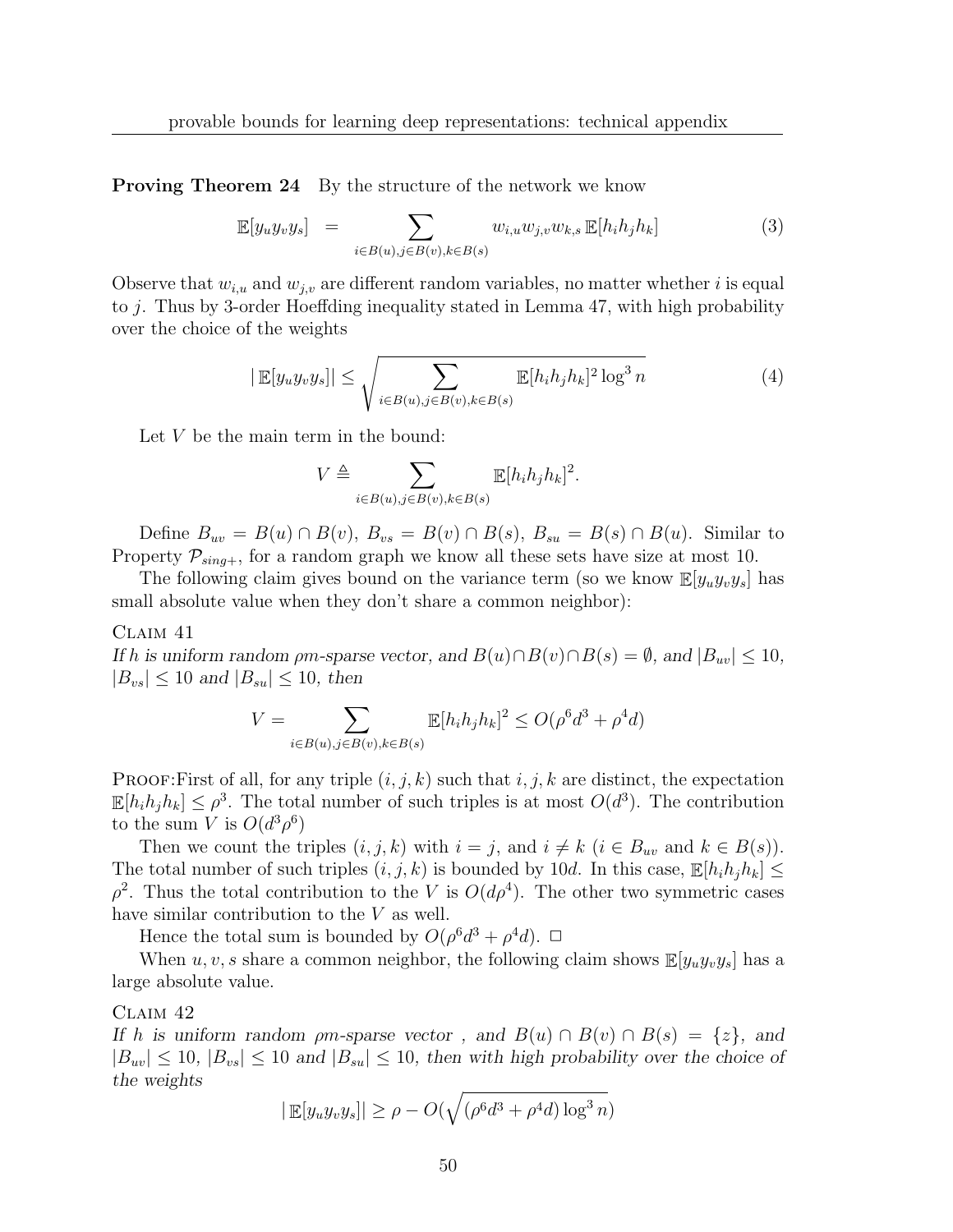PROOF: Let  $A_{z,z,z} = 0$ , and  $A_{i,j,k} = \mathbb{E}[h_i h_j h_k]$  when  $(i, j, k) \neq (z, z, z)$ . Thus

$$
\mathbb{E}[y_{u}y_{v}y_{s}] = \sum_{i \in B(u), j \in B(v), k \in B(s)} w_{i,u}w_{j,v}w_{k,s} \mathbb{E}[h_{i}h_{j}h_{k}]
$$
  

$$
= w_{z,u}w_{z,v}w_{z,s} \mathbb{E}[h_{z}] + \sum_{i \in B(u), j \in B(v), k \in B(s)} w_{i,u}w_{j,v}w_{k,s}A_{i,j,k}
$$
(5)

Similar to the previous case, we know that

$$
\sum_{i \in B(u), j \in B(v), k \in B(s)} A_{i,j,k}^2 \le O(\rho^6 d^3 + \rho^4 d)
$$

and thus with high probability,

$$
\begin{array}{lcl} \big| \sum_{i \in B(u), j \in B(v), k \in B(s)} w_{i,u} w_{j,v} w_{k,s} A_{i,j,k} \big| & \leq & \sqrt{\sum_{i \in B(u), j \in B(v), k \in B(s)} A_{i,j,k}^2 \log^3 n} \\ & \leq & O(\sqrt{(\rho^6 d^3 + \rho^4 d) \log^3 n}) \end{array}
$$

By Equation (5), the expectation can be bounded by

$$
\mathbb{E}[y_uy_vy_s] = w_{z,u}w_{z,v}w_{z,s}\mathbb{E}[h_z] \pm O(\sqrt{(\rho^6d^3 + \rho^4d)\log^3 n}),
$$

which implies

$$
|\mathbb{E}[y_uy_vy_s]| \ge \rho - O(\sqrt{(\rho^6 d^3 + \rho^4 d) \log^3 n})
$$

 $\Box$ 

The Theorem follows directly from these two claims.

Extending Theorem 24 to distribution  $\mathcal{D}_1$  Using similar ideas, and the bounds from Section E, we can prove Theorem 25.

We shall first extend Theorem 25 to the setting when  $h$  is generated by the upper levels of the network (call the distribution  $\mathcal{D}_1$ ). In order to do this we need to bound  $\mathbb{E}[h_i h_j h_k]$  carefully. Following similar ideas as Lemma 12, we have

PROPOSITION 43 If  $h \sim \mathcal{D}_1$ , then

$$
\mathbb{E}[h_i h_j h_k] \text{ is } \begin{cases} \leq & O(\rho_1^3 + \rho_2 \rho_1 + \rho_2) \quad \text{if } B^+(i) \cap B^+(j) \cap B^+(k) \neq \emptyset, \\ \leq & O(\rho_1^3 + \rho_2 \rho_1 + \rho_3) \quad \text{if } B^+(i) \cap B^+(j) \cap B^+(k) = \emptyset, \end{cases}
$$

and

$$
\mathbb{E}[h_i h_j] \text{ is } \begin{cases} \leq & O(\rho_1^2 + \rho_2) \quad \text{if } B^+(i) \cap B^+(j) \neq \emptyset, \\ \leq & O(\rho_1^2 + \rho_3) \quad \text{if } B^+(i) \cap B^+(j) = \emptyset, \end{cases}
$$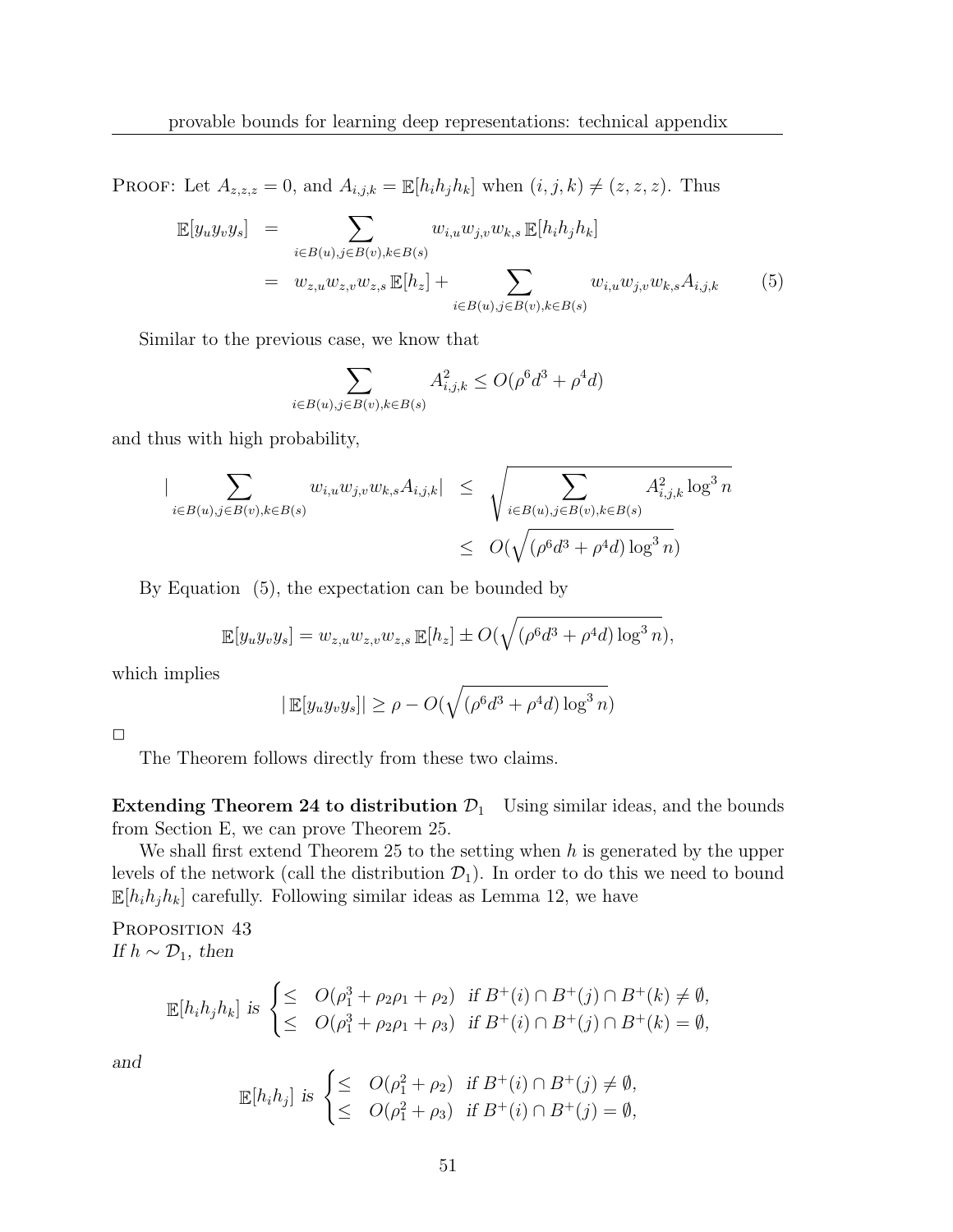Basically, most pairs/triples still have small expectation. The following Proposition shows there are only a very small number of pairs that are highly correlated.

### PROPOSITION 44

For a fixed set T of size at most 3d in layer 1, when  $d_1^5 < n$ , with high probability, the number of pairs  $i, j \in T, i \neq j$  such that  $B^+(i) \cap B^+(j) \neq \emptyset$  is at most 10.

PROOF: For any node q in layer 2, let  $C_q = \left| \{(i,j) : i,j \in T, (q,i), (q,j) \in E_1^+ \} \right|$ . By randomness of the graph we know  $\mathbb{E}[C_q] \leq d^4/n^2$ . Summing over all nodes in layer 2, we have  $\mathbb{E}[\sum_{q} C_q] \leq d^4/n \leq n^{-0.2}$ . With high probability,  $\sum_{q} C_q \leq 10$ . (Note that  $C_q$  are independent variables.)  $\Box$ 

With Proposition 43 and 44, we are ready to extend Theorem 24 to the more general distribution.

As before we need to bound the variance. When  $B(u) \cap B(v) \cap B(s) = \emptyset$ , we bound the variance  $V = \sum_{i \in B(u), j \in B(v), k \in B(s)} \mathbb{E}[h_i h_j h_k]^2$  as follows:

First of all, there are at most  $O(d^3)$  triples of  $(i, j, k)$  such that  $i, j, k$  are distinct. Typically, each one contribute to V with  $\mathbb{E}[h_i h_j h_k] \le O((\rho_1^3 + \rho_2 \rho_1 + \rho_3)^2)$ . However, there might be at most 10 triples with higher expectation (by Proposition 44), so the final bound is  $O((\rho_1^3 + \rho_2 \rho_1 + \rho_2)^2)$ . The total contribution of these triples is

 $v_1 = O(d^3(\rho_1^3 + \rho_2 \rho_1 + \rho_3)^2) + O((\rho_1^3 + \rho_2 \rho_1 + \rho_2)^2)$ 

There are at most 10d triples of  $(i, j, k)$  such that  $i = j \in B_{uv}$  and  $i \neq k$ . The contribution of these triples is at most  $\rho_1^2 + \rho_2$ . Thus the total contribution is at most

$$
v_2 \le 10d(\rho_1^2 + \rho_2)^2).
$$

Combining all these we know  $\sqrt{V} \leq \sqrt{v_1 + v_2} \leq d^{3/2}(\rho_1^3 + \rho_2 \rho_1 + \rho_3) + (\rho_1^3 + \rho_2 \rho_1 + \rho_3^2)$  $(\rho_2) + 10d^{1/2}(\rho_1^2 + \rho_2).$ 

Under the assumption of Theorem  $25, \sqrt{V \log^3 n} \leq \rho_1/3$ . With high probability, when  $u, v, s$  do not share a common neighbor, we know  $\left| \mathbb{E}[y_u y_v y_s] \right| \leq \rho_1/3$ ; when u, v, s share a unique neighbor z, we know  $|\mathbb{E}[y_uy_vy_s]|\geq 2\rho_1/3$ . Therefore the algorithm can distinguish them.

**Modifications in Graph Recovery** If edge weights are  $\{\pm 1\}$ , the same algorithm works because with high probability there are no more than a constant number of triples  $u, v, s$  in the observed layer that share more than 1 neighbor (this is implied by Proposition 43).

When edge weights are in  $[-1, 1]$ , the hypergraph only satisfy the following approximate conditions: if  $u, v, s$  share a common parent z and the edges from z to  $u, v, s$  all have weight outside [−0.01, 0.01],  $(u, v, s)$  is an edge in the hypergraph; if  $u, v, s$  do not share a common parent, then  $(u, v, s)$  is not an edge. All other cases are ambiguous. Graph Recovery in this case can again be done by the same algorithm, because there are only a small constant fraction of ambiguous edges, and the thresholds in the algorithm tolerates a small constant fraction of error.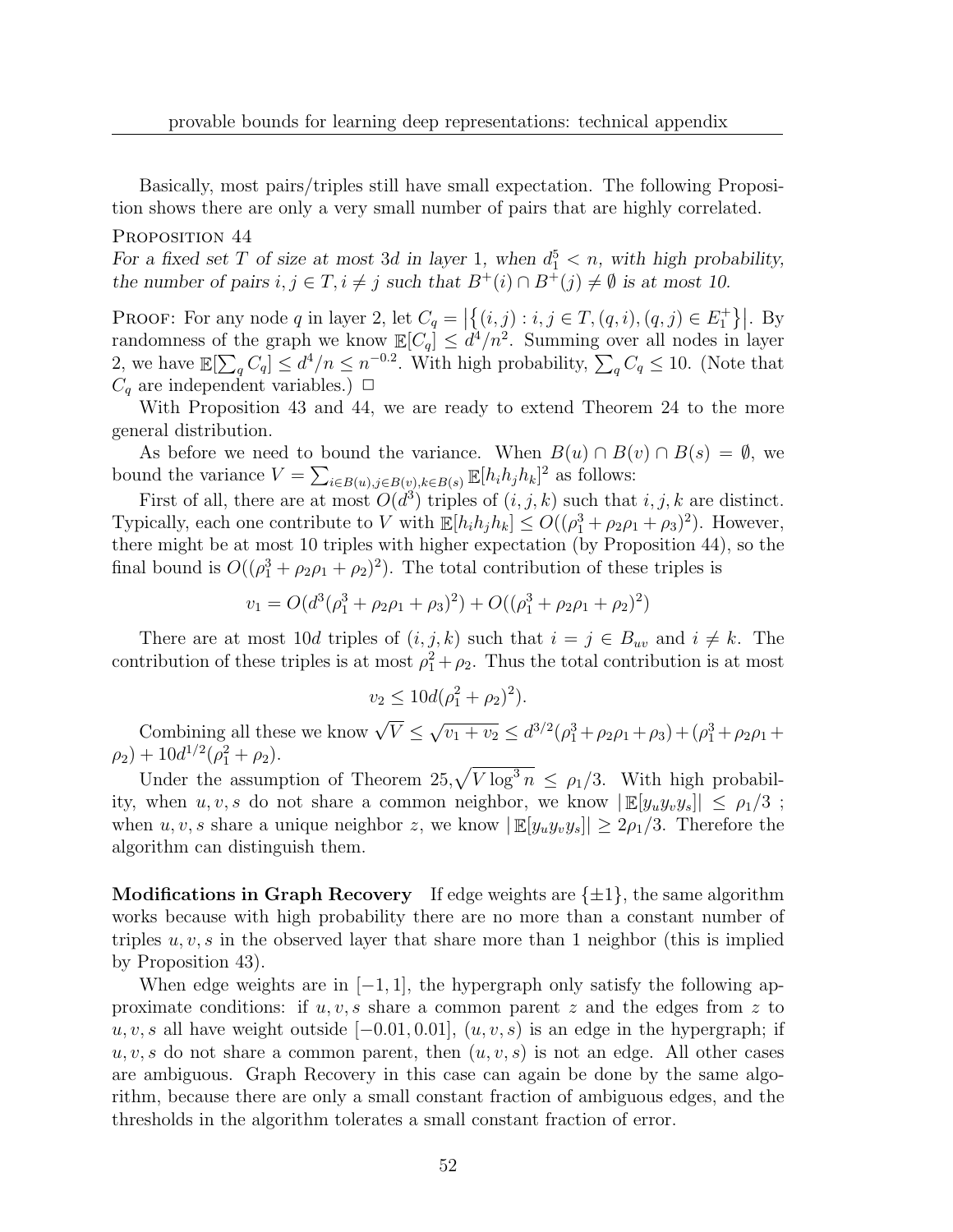Modifications in PartialEncoder Note that in this case graph recovery gives all edges, instead of positive edges, so we cannot directly use those for PartialEncoder. However, the expectation  $\mathbb{E}[y_{u}y_{v}y_{s}]$  is positive and large, even if they share a common parent z and there are even number of positive edges from z to  $u, v, s$ . Using this information it is easy to separate the positive and negative edges, see Algorithm 9.

Algorithm 9. LearnLastLayer

**Input:**  $E$ , the set of edges **Output:**  $E^+$ ,  $E^-$ , the set of positive and negative edges **for** each node  $x \in h^{(1)}$  **do** Pick  $u, v$  in  $F(x)$ Let S be the set  $\{s : \mathbb{E}_{h}[y_{u}y_{v}y_{s}] > 0\}.$ for each  $t : (x, t) \in E$  do if most triples  $(t, u', v')(u', v' \in S)$  have positive  $\mathbb{E}_h[y_t y_{u'} y_{v'}]$  then add  $(x, t)$  to  $E^+$ else add  $(x, t)$  to  $E^$ end if end for end for

When weights are  $\{+1, -1\}$  we are already done.

When the weights are in  $[-1, 1]$  we don't find all the positive edges (1% of the edges are missing because they have small weights), but this is again OK because the PartialEncoder can tolerate small constant fraction of error.

Modifications in Learning Decoder For learning decoder, since we do not have thresholds at the last layer, we only need to solve a system of linear equations.

# M Standard Concentration Bounds

We use the following version of Hoeffding's inequality.

THEOREM 45

[Hoe63]  $X_1, \ldots, X_n$  are independent random variables such that  $X_i \in [a_i, b_i]$  almost surely. Let  $S = X_1 + \cdots + X_n$ . Then

$$
\Pr[|S - \mathbb{E}[S]| \ge t] \le 2 \exp(\frac{-2t^2}{\sum_{i=1}^n (a_i - b_i)^2})
$$

Using this (and with union bound) it is easy to prove the following bilinear and trilinear bounds (these are not tight but we don't mind losing  $\log n$  factors).